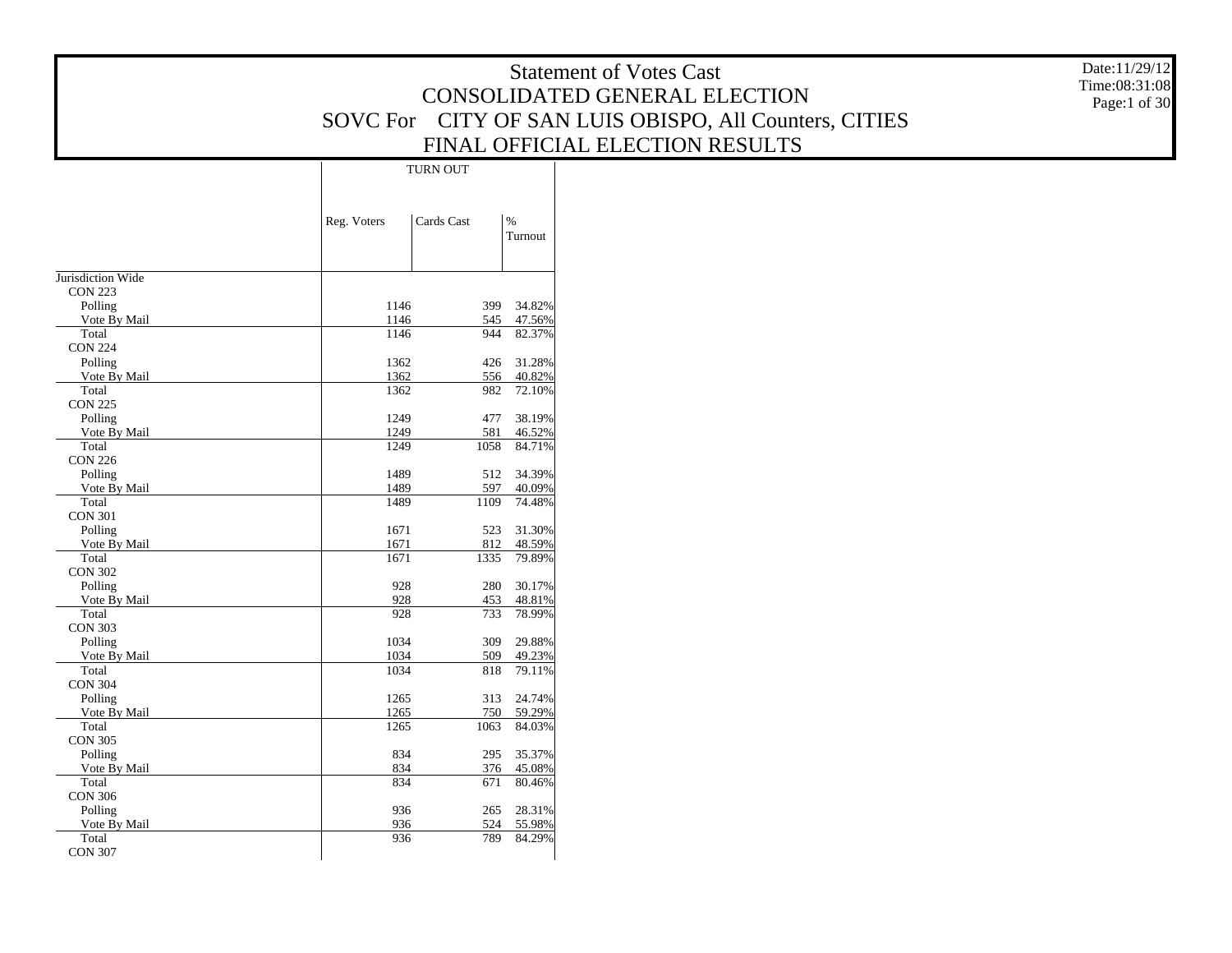|                           |                           |                                | <b>Statement of Votes Cast</b>                         | Date:11/29/12 |
|---------------------------|---------------------------|--------------------------------|--------------------------------------------------------|---------------|
|                           |                           |                                | CONSOLIDATED GENERAL ELECTION                          | Time:08:31:08 |
|                           |                           |                                | SOVC For CITY OF SAN LUIS OBISPO, All Counters, CITIES | Page:2 of 30  |
|                           |                           |                                |                                                        |               |
|                           |                           |                                | FINAL OFFICIAL ELECTION RESULTS                        |               |
|                           | TURN OUT                  |                                |                                                        |               |
|                           |                           |                                |                                                        |               |
|                           |                           |                                |                                                        |               |
|                           | Cards Cast<br>Reg. Voters | $\%$<br>Turnout                |                                                        |               |
|                           |                           |                                |                                                        |               |
| Polling                   | 994                       | 29.07%<br>289                  |                                                        |               |
| Vote By Mail              | 994                       | 45.98%<br>457                  |                                                        |               |
| Total<br><b>CON 308</b>   | 994                       | 746<br>75.05%                  |                                                        |               |
| Polling                   | 942                       | 246<br>26.11%                  |                                                        |               |
| Vote By Mail              | 942                       | 533<br>56.58%                  |                                                        |               |
| Total                     | 942                       | 779<br>82.70%                  |                                                        |               |
| <b>CON 309</b>            |                           |                                |                                                        |               |
| Polling<br>Vote By Mail   | 854<br>854                | 29.51%<br>252<br>479<br>56.09% |                                                        |               |
| Total                     | 854                       | 731<br>85.60%                  |                                                        |               |
| <b>CON 310</b>            |                           |                                |                                                        |               |
| Polling<br>Vote By Mail   | 977<br>977                | 339<br>34.70%<br>469<br>48.00% |                                                        |               |
| Total                     | 977                       | 808<br>82.70%                  |                                                        |               |
| <b>CON 311</b>            |                           |                                |                                                        |               |
| Polling                   | 1099                      | 382<br>34.76%                  |                                                        |               |
| Vote By Mail<br>Total     | 1099<br>1099              | 492<br>44.77%<br>874<br>79.53% |                                                        |               |
| <b>CON 312</b>            |                           |                                |                                                        |               |
| Polling                   | 1191                      | 436<br>36.61%                  |                                                        |               |
| Vote By Mail              | 1191                      | 40.97%<br>488                  |                                                        |               |
| Total<br><b>CON 313</b>   | 1191                      | 924<br>77.58%                  |                                                        |               |
| Polling                   | 1077                      | 425<br>39.46%                  |                                                        |               |
| Vote By Mail              | 1077                      | 439<br>40.76%                  |                                                        |               |
| Total                     | 1077                      | 864<br>80.22%                  |                                                        |               |
| <b>CON 314</b><br>Polling | 981                       | 283<br>28.85%                  |                                                        |               |
| Vote By Mail              | 981                       | 524<br>53.41%                  |                                                        |               |
| Total                     | 981                       | 807<br>82.26%                  |                                                        |               |
| <b>CON 524</b>            |                           |                                |                                                        |               |
| Polling<br>Vote By Mail   | 1100<br>1100              | 388 35.27%<br>457<br>41.55%    |                                                        |               |
| Total                     | 1100                      | 845<br>76.82%                  |                                                        |               |
| <b>CON 525</b>            |                           |                                |                                                        |               |
| Polling                   | 1073                      | 373<br>34.76%                  |                                                        |               |
| Vote By Mail<br>Total     | 1073<br>1073              | 439<br>40.91%<br>812<br>75.68% |                                                        |               |
| <b>CON 526</b>            |                           |                                |                                                        |               |
| Polling                   | 1022                      | 323<br>31.60%                  |                                                        |               |
| Vote By Mail              | 1022                      | 439<br>42.95%                  |                                                        |               |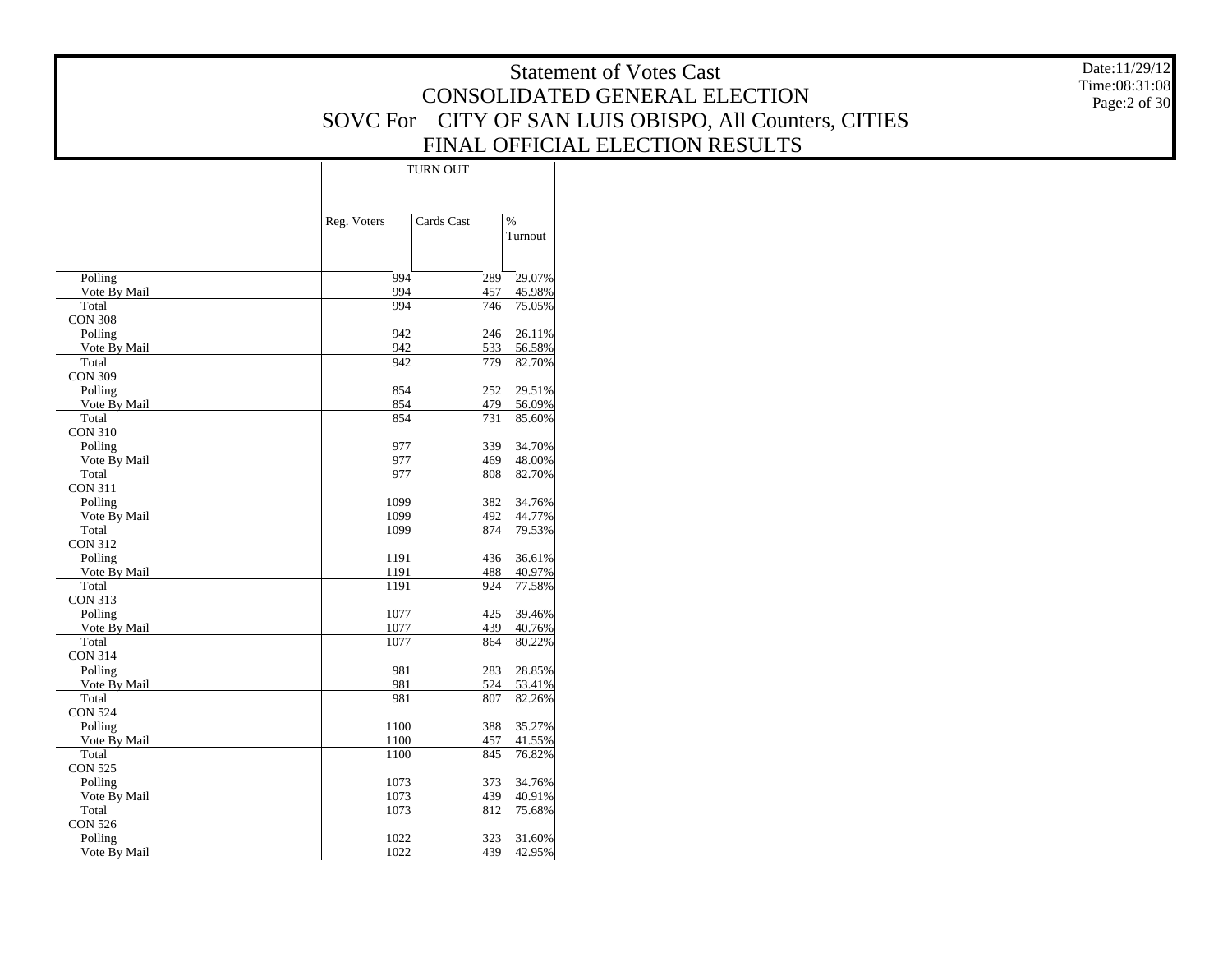|                                        |                |               |                        | <b>Statement of Votes Cast</b>                         | Date:11/29/12 |
|----------------------------------------|----------------|---------------|------------------------|--------------------------------------------------------|---------------|
|                                        |                |               |                        | CONSOLIDATED GENERAL ELECTION                          | Time:08:31:08 |
|                                        |                |               |                        | SOVC For CITY OF SAN LUIS OBISPO, All Counters, CITIES | Page: 3 of 30 |
|                                        |                |               |                        | FINAL OFFICIAL ELECTION RESULTS                        |               |
|                                        |                |               |                        |                                                        |               |
|                                        |                | TURN OUT      |                        |                                                        |               |
|                                        |                |               |                        |                                                        |               |
|                                        | Reg. Voters    | Cards Cast    | $\%$                   |                                                        |               |
|                                        |                |               | Turnout                |                                                        |               |
| Total                                  | 1022           | 762           | 74.56%                 |                                                        |               |
| <b>CON 527</b>                         |                |               |                        |                                                        |               |
| Polling<br>Vote By Mail                | 1389<br>1389   | 443<br>527    | 31.89%<br>37.94%       |                                                        |               |
| Total                                  | 1389           | 970           | 69.83%                 |                                                        |               |
| <b>CON 528</b><br>Polling              | 1378           | 467           | 33.89%                 |                                                        |               |
| Vote By Mail                           | 1378           | 243           | 17.63%                 |                                                        |               |
| Total                                  | 1378           | 710           | 51.52%                 |                                                        |               |
| <b>CON 529</b><br>Polling              | 1073           | 380           | 35.41%                 |                                                        |               |
| Vote By Mail                           | 1073           | 351           | 32.71%                 |                                                        |               |
| Total<br>Total                         | 1073           | 731           | 68.13%                 |                                                        |               |
| Polling                                | 27064          | 8825          | 32.61%                 |                                                        |               |
| Vote By Mail                           | 27064          | 12040         | 44.49%                 |                                                        |               |
| Total                                  | 27064          | 20865         | 77.10%                 |                                                        |               |
| CONGRESSIONAL                          |                |               |                        |                                                        |               |
| 24TH CONGRESSIONAL DISTRICT<br>Polling | 27064          | 8825          | 32.61%                 |                                                        |               |
| Vote By Mail                           | 27064          | 12040         | 44.49%                 |                                                        |               |
| Total                                  | 27064          | 20865         | 77.10%                 |                                                        |               |
| Total<br>Polling                       | 27064          | 8825          | 32.61%                 |                                                        |               |
| Vote By Mail                           | 27064          | 12040         | 44.49%                 |                                                        |               |
| Total                                  | 27064          | 20865         | 77.10%                 |                                                        |               |
| <b>SENATE</b>                          |                |               |                        |                                                        |               |
| 17TH SENATORIAL DISTRICT               |                |               |                        |                                                        |               |
| Polling<br>Vote By Mail                | 27064<br>27064 | 8825<br>12040 | 32.61%<br>44.49%       |                                                        |               |
| Total                                  | 27064          | 20865         | 77.10%                 |                                                        |               |
| Total<br>Polling                       | 27064          | 8825          | 32.61%                 |                                                        |               |
| Vote By Mail                           | 27064          | 12040         | 44.49%                 |                                                        |               |
| Total                                  | 27064          | 20865         | 77.10%                 |                                                        |               |
| <b>ASSEMBLY</b>                        |                |               |                        |                                                        |               |
| 35TH ASSEMBLY DISTRICT                 |                |               |                        |                                                        |               |
| Polling<br>Vote By Mail                | 27064<br>27064 | 8825          | 32.61%<br>12040 44.49% |                                                        |               |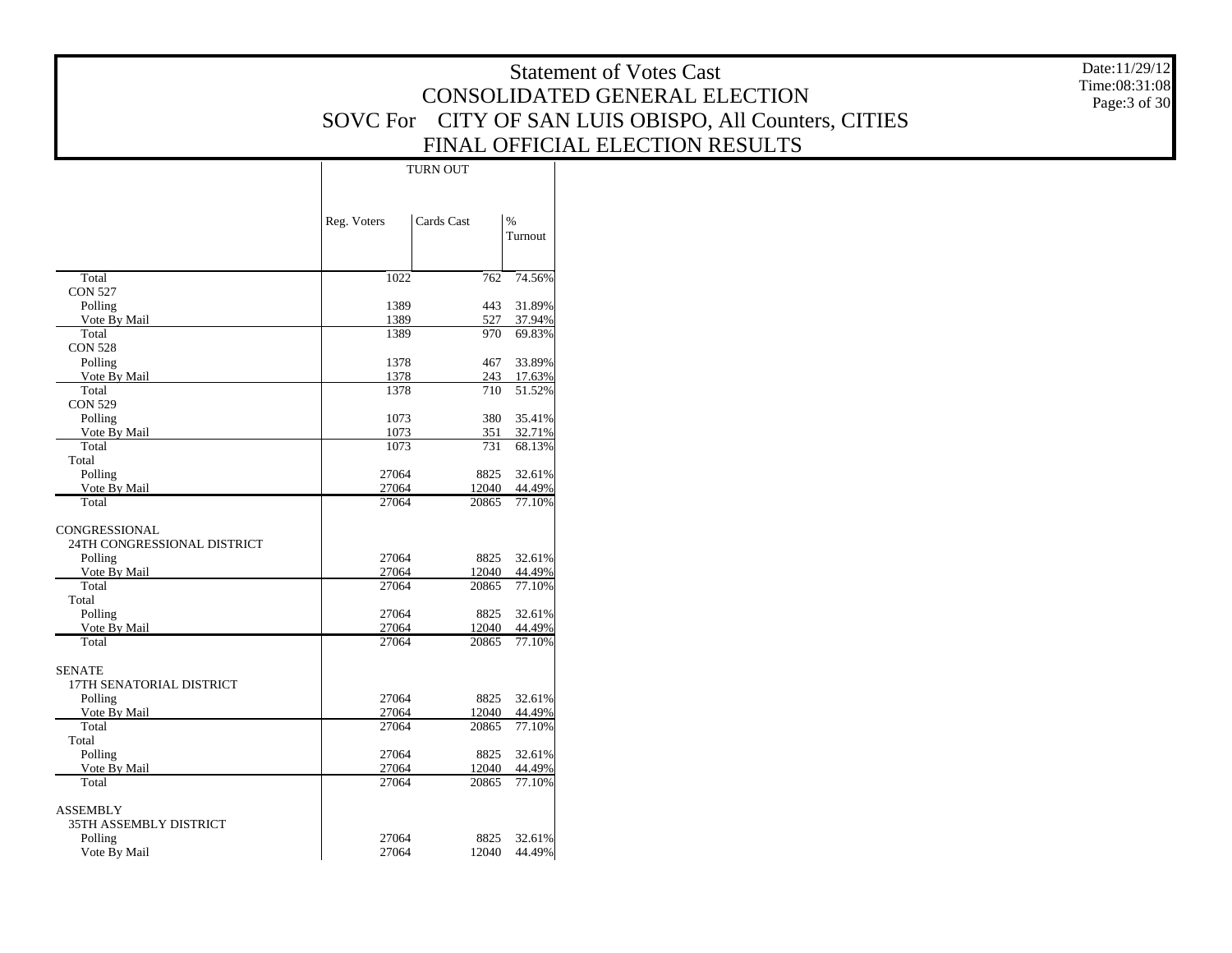|                                       |                |                 |                             | <b>Statement of Votes Cast</b>                         | Date:11/29/12 |
|---------------------------------------|----------------|-----------------|-----------------------------|--------------------------------------------------------|---------------|
|                                       |                |                 |                             | CONSOLIDATED GENERAL ELECTION                          | Time:08:31:08 |
|                                       |                |                 |                             | SOVC For CITY OF SAN LUIS OBISPO, All Counters, CITIES | Page:4 of 30  |
|                                       |                |                 |                             | FINAL OFFICIAL ELECTION RESULTS                        |               |
|                                       |                |                 |                             |                                                        |               |
|                                       |                | <b>TURN OUT</b> |                             |                                                        |               |
|                                       |                |                 |                             |                                                        |               |
|                                       | Reg. Voters    | Cards Cast      | %                           |                                                        |               |
|                                       |                |                 | Turnout                     |                                                        |               |
| Total                                 | 27064          | 20865           | 77.10%                      |                                                        |               |
| Total                                 |                |                 |                             |                                                        |               |
| Polling<br>Vote By Mail               | 27064<br>27064 | 12040           | 8825 32.61%<br>44.49%       |                                                        |               |
| Total                                 | 27064          | 20865           | 77.10%                      |                                                        |               |
| <b>BOARD OF EQUALIZATION</b>          |                |                 |                             |                                                        |               |
| STATE BOARD OF EQUALIZATION DIST 2    |                |                 |                             |                                                        |               |
| Polling<br>Vote By Mail               | 27064<br>27064 | 12040           | 8825 32.61%<br>44.49%       |                                                        |               |
| Total                                 | 27064          | 20865           | 77.10%                      |                                                        |               |
| Total<br>Polling                      | 27064          |                 | 8825 32.61%                 |                                                        |               |
| Vote By Mail                          | 27064          | 12040           | 44.49%                      |                                                        |               |
| Total                                 | 27064          | 20865           | 77.10%                      |                                                        |               |
| SUPERVISOR/COMMISSIONER               |                |                 |                             |                                                        |               |
| 2ND SUPERVISORIAL DISTRICT<br>Polling | 5246           |                 | 1814 34.58%                 |                                                        |               |
| Vote By Mail                          | 5246           | 2279            | 43.44%                      |                                                        |               |
| Total                                 | 5246           | 4093            | 78.02%                      |                                                        |               |
| 3RD SUPERVISORIAL DISTRICT<br>Polling | 14783          |                 | 4637 31.37%                 |                                                        |               |
| Vote By Mail                          | 14783          | 7305            | 49.41%                      |                                                        |               |
| Total<br>5TH SUPERVISORIAL DISTRICT   | 14783          | 11942           | 80.78%                      |                                                        |               |
| Polling                               | 7035           | 2374            | 33.75%                      |                                                        |               |
| Vote By Mail<br>Total                 | 7035<br>7035   | 2456<br>4830    | 34.91%<br>68.66%            |                                                        |               |
| Total                                 |                |                 |                             |                                                        |               |
| Polling                               | 27064<br>27064 | 8825<br>12040   | 32.61%                      |                                                        |               |
| Vote By Mail<br>Total                 | 27064          | 20865           | 44.49%<br>77.10%            |                                                        |               |
| <b>CITIES</b>                         |                |                 |                             |                                                        |               |
| CITY OF SAN LUIS OBISPO               |                |                 |                             |                                                        |               |
| Polling                               | 27064          |                 | 8825 32.61%                 |                                                        |               |
| Vote By Mail<br>Total                 | 27064<br>27064 | 12040<br>20865  | 44.49%<br>77.10%            |                                                        |               |
| Total                                 |                |                 |                             |                                                        |               |
| Polling<br>Vote By Mail               | 27064<br>27064 |                 | 8825 32.61%<br>12040 44.49% |                                                        |               |
|                                       |                |                 |                             |                                                        |               |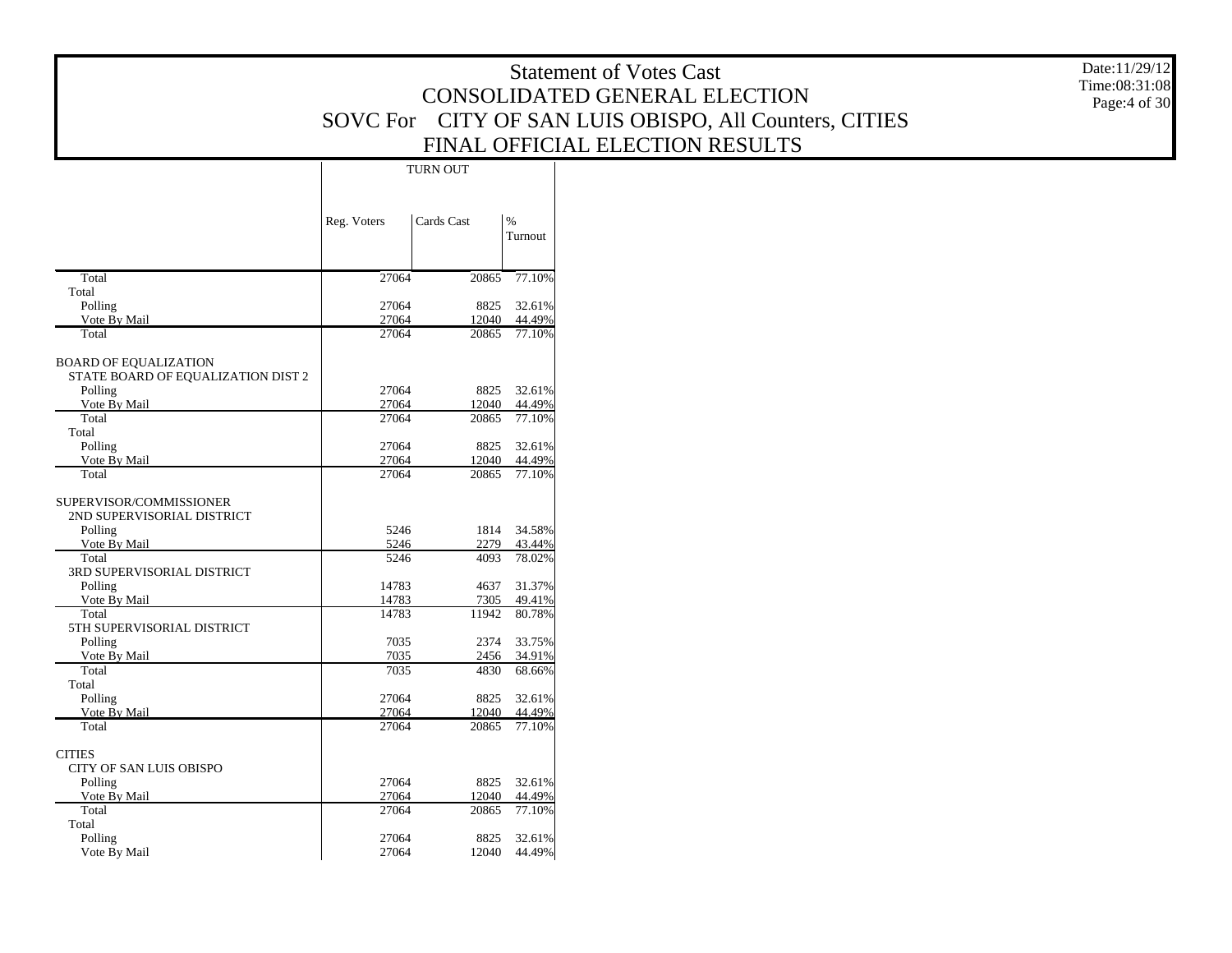|       | Date:11/29/12<br>Time:08:31:08<br>Page: 5 of 30                           |  |
|-------|---------------------------------------------------------------------------|--|
| Total | <b>TURN OUT</b><br>$\%$<br>Reg. Voters<br>Cards Cast<br>Turnout<br>77.10% |  |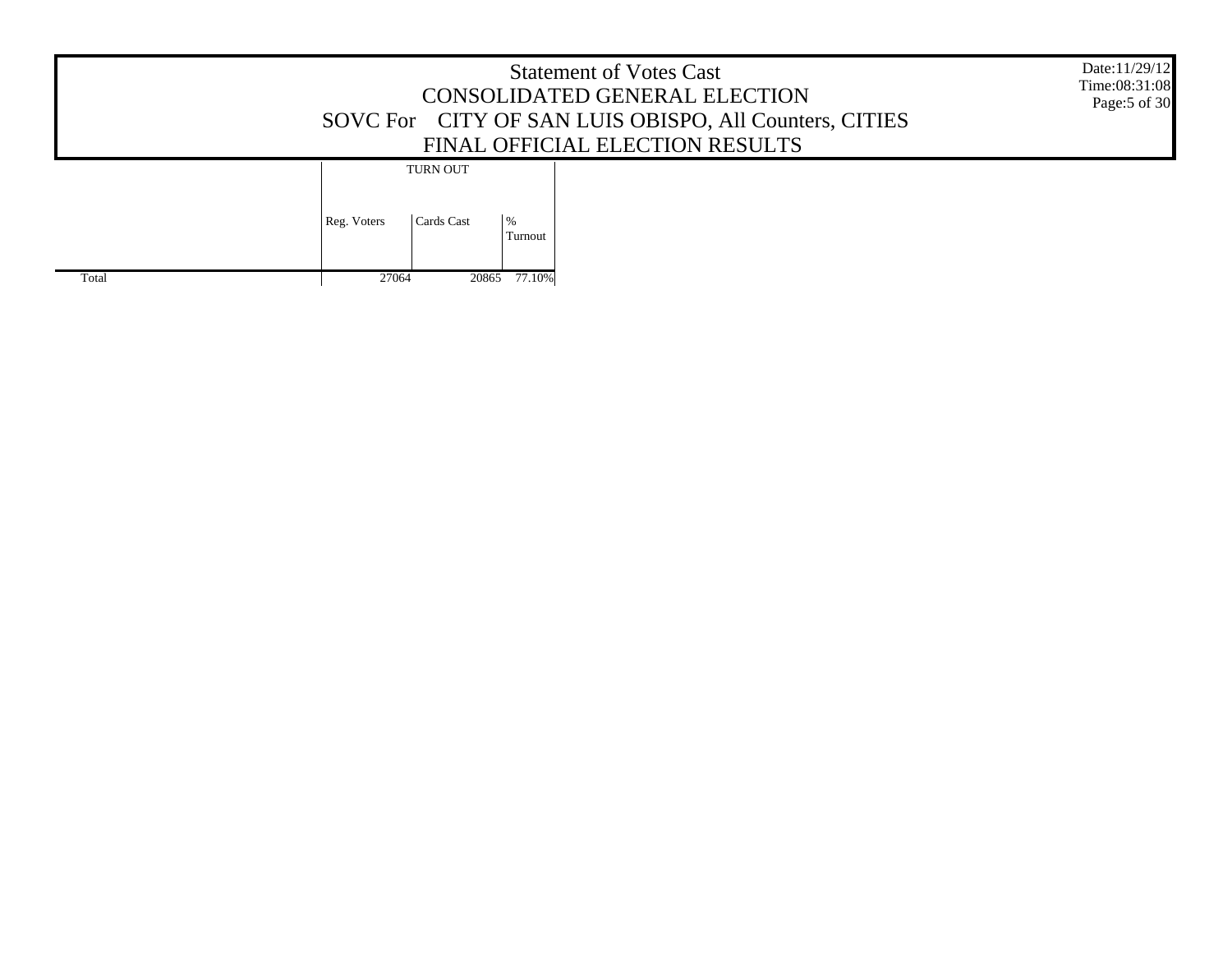Date:11/29/12 Time:08:31:08 Page:6 of 30

|                         | Reg. Voters  | <b>Ballots Cast</b> | <b>Total Votes</b> | <b>Times Blank</b><br>Voted | Times<br>Over<br>Voted | Number<br>Of<br>Under<br>Votes                               | DONALD E.<br><b>HEDRICK</b> |                | <b>JAN MARX</b> |                  |
|-------------------------|--------------|---------------------|--------------------|-----------------------------|------------------------|--------------------------------------------------------------|-----------------------------|----------------|-----------------|------------------|
| Jurisdiction Wide       |              |                     |                    |                             |                        |                                                              |                             |                |                 |                  |
| <b>CON 223</b>          |              |                     |                    |                             |                        |                                                              |                             |                |                 |                  |
| Polling                 | 1146         | 399                 | 344                | 55                          |                        | $\boldsymbol{0}$<br>$\mathbf{0}$                             | 25                          | 7.27%          |                 | 207 60.17%       |
| Vote By Mail            | 1146         | 545                 | 483                | 62                          |                        | $\overline{0}$<br>$\mathbf{0}$                               | 15                          | 3.11%          | 288             | 59.63%           |
| Total                   | 1146         | 944                 | 827                | 117                         |                        | $\overline{0}$<br>$\Omega$                                   | 40                          | 4.84%          |                 | 495 59.85%       |
| <b>CON 224</b>          |              |                     |                    |                             |                        |                                                              |                             |                |                 |                  |
| Polling                 | 1362         | 426                 | 354                | $72\,$                      |                        | $\boldsymbol{0}$<br>$\boldsymbol{0}$                         | 37                          | 10.45%         |                 | 197 55.65%       |
| Vote By Mail            | 1362         | 556                 | 485                | $71\,$                      |                        | $\mathbf{0}$<br>$\boldsymbol{0}$                             | 34                          | 7.01%          | 297             | 61.24%           |
| Total                   | 1362         | 982                 | 839                | 143                         |                        | $\overline{0}$<br>$\mathbf{0}$                               | 71                          | 8.46%          | 494             | 58.88%           |
| <b>CON 225</b>          |              |                     |                    |                             |                        |                                                              |                             |                |                 |                  |
| Polling                 | 1249         | 477                 | 412                | 65                          |                        | $\boldsymbol{0}$<br>$\boldsymbol{0}$                         | 29                          | 7.04%          | 237             | 57.52%           |
| Vote By Mail            | 1249<br>1249 | 581<br>1058         | 523<br>935         | 58<br>123                   |                        | $\mathbf{0}$<br>$\boldsymbol{0}$<br>$\Omega$                 | $20\,$                      | 3.82%          | 321             | 61.38%           |
| Total                   |              |                     |                    |                             |                        | $\mathbf{0}$                                                 | 49                          | 5.24%          | 558             | 59.68%           |
| <b>CON 226</b>          | 1489         | 512                 |                    |                             |                        |                                                              |                             |                |                 |                  |
| Polling                 |              |                     | 417                | 95                          |                        | $\boldsymbol{0}$<br>$\mathbf{0}$                             | 54                          | 12.95%         |                 | 211 50.60%       |
| Vote By Mail            | 1489<br>1489 | 597<br>1109         | 532<br>949         | 64<br>159                   |                        | $\boldsymbol{0}$<br>$\mathbf{1}$<br>$\Omega$                 | $48\,$                      | 9.02%          | 314             | 59.02%           |
| Total<br><b>CON 301</b> |              |                     |                    |                             |                        | $\mathbf{1}$                                                 | 102                         | 10.75%         | 525             | 55.32%           |
|                         | 1671         | 523                 | 462                |                             |                        |                                                              |                             |                |                 | 236 51.08%       |
| Polling                 | 1671         | 812                 | 719                | 61<br>93                    |                        | $\boldsymbol{0}$<br>$\boldsymbol{0}$<br>$\mathbf{0}$         | 45                          | 9.74%          | 430             |                  |
| Vote By Mail<br>Total   | 1671         | 1335                | 1181               | 154                         |                        | $\boldsymbol{0}$<br>$\mathbf{0}$<br>$\overline{0}$           | 35<br>80                    | 4.87%<br>6.77% | 666             | 59.81%<br>56.39% |
| <b>CON 302</b>          |              |                     |                    |                             |                        |                                                              |                             |                |                 |                  |
| Polling                 | 928          | 280                 | 243                | 37                          |                        | $\boldsymbol{0}$<br>$\boldsymbol{0}$                         |                             | 12.35%         |                 | 52.67%           |
|                         | 928          | 453                 | 402                | 51                          |                        |                                                              | 30<br>28                    | 6.97%          | 128<br>237      |                  |
| Vote By Mail<br>Total   | 928          | 733                 | 645                | 88                          |                        | $\mathbf{0}$<br>$\mathbf{0}$<br>$\mathbf{0}$<br>$\mathbf{0}$ |                             |                |                 | 58.96%           |
| <b>CON 303</b>          |              |                     |                    |                             |                        |                                                              | 58                          | 8.99%          | 365             | 56.59%           |
| Polling                 | 1034         | 309                 | 266                | 43                          |                        | $\boldsymbol{0}$                                             | 26                          | 9.77%          | 150             | 56.39%           |
| Vote By Mail            | 1034         | 509                 | 447                | 61                          |                        | $\boldsymbol{0}$<br>$\mathbf{0}$<br>$\mathbf{1}$             | 33                          | 7.38%          | 270             | 60.40%           |
| Total                   | 1034         | 818                 | 713                | 104                         |                        | $\mathbf{1}$<br>$\mathbf{0}$                                 | 59                          | 8.27%          | 420             | 58.91%           |
| <b>CON 304</b>          |              |                     |                    |                             |                        |                                                              |                             |                |                 |                  |
| Polling                 | 1265         | 313                 | 272                | 41                          |                        | $\mathbf{0}$<br>$\boldsymbol{0}$                             | 16                          | 5.88%          | 165             | 60.66%           |
| Vote By Mail            | 1265         | 750                 | 676                | 74                          |                        | $\mathbf{0}$<br>$\mathbf{0}$                                 | 30                          | 4.44%          | 460             | 68.05%           |
| Total                   | 1265         | 1063                | 948                | $\overline{115}$            |                        | $\overline{0}$<br>$\mathbf{0}$                               | 46                          | 4.85%          | 625             | 65.93%           |
| <b>CON 305</b>          |              |                     |                    |                             |                        |                                                              |                             |                |                 |                  |
| Polling                 | 834          | 295                 | 253                | 42                          |                        | $\boldsymbol{0}$<br>$\boldsymbol{0}$                         |                             | 38 15.02%      |                 | 147 58.10%       |
| Vote By Mail            | 834          | 376                 | 335                | 41                          |                        | $\mathbf{0}$<br>$\mathbf{0}$                                 | 23                          | 6.87%          | 211             | 62.99%           |
| Total                   | 834          | 671                 | 588                | 83                          |                        | $\mathbf{0}$<br>$\mathbf{0}$                                 | 61                          | 10.37%         |                 | 358 60.88%       |
| <b>CON 306</b>          |              |                     |                    |                             |                        |                                                              |                             |                |                 |                  |
| Polling                 | 936          | 265                 | 224                | 41                          |                        | $\boldsymbol{0}$<br>$\mathbf{0}$                             | 12                          | 5.36%          |                 | 137 61.16%       |
| Vote By Mail            | 936          | 524                 | 467                | 57                          |                        | $\boldsymbol{0}$<br>$\boldsymbol{0}$                         | 26                          | 5.57%          | 307             | 65.74%           |
| Total                   | 936          | 789                 | $\overline{691}$   | $\overline{98}$             |                        | $\overline{0}$                                               | $\overline{0}$<br>38        | 5.50%          | 444             | 64.25%           |
| <b>CON 307</b>          |              |                     |                    |                             |                        |                                                              |                             |                |                 |                  |
|                         |              |                     |                    |                             |                        |                                                              |                             |                |                 |                  |

#### CITY OF SAN LUIS OBISPO MAYOR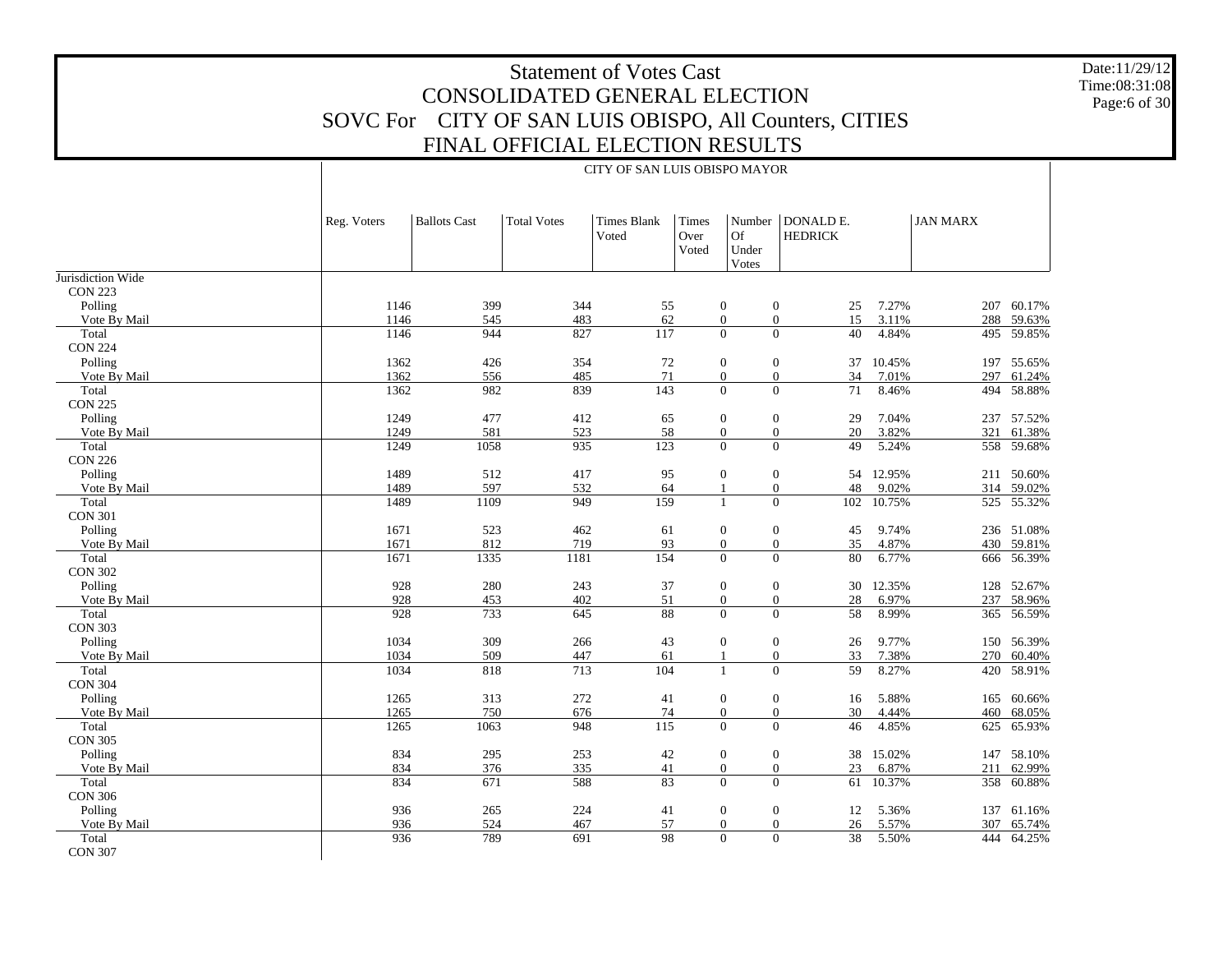Date:11/29/12 Time:08:31:08 Page:7 of 30

265 69.55%

|                |             | CITY OF SAN LUIS OBISPO MAYOR |                    |                             |                        |                                                  |                             |               |                 |            |  |  |
|----------------|-------------|-------------------------------|--------------------|-----------------------------|------------------------|--------------------------------------------------|-----------------------------|---------------|-----------------|------------|--|--|
|                | Reg. Voters | <b>Ballots Cast</b>           | <b>Total Votes</b> | <b>Times Blank</b><br>Voted | Times<br>Over<br>Voted | Number<br>Of<br>Under<br>Votes                   | DONALD E.<br><b>HEDRICK</b> |               | <b>JAN MARX</b> |            |  |  |
| Polling        | 994         | 289                           | 254                | $\overline{35}$             |                        | $\overline{0}$<br>$\mathbf{0}$                   |                             | $29 - 11.42%$ | 144             | 56.69%     |  |  |
| Vote By Mail   | 994         | 457                           | 396                | 61                          |                        | $\boldsymbol{0}$<br>$\overline{0}$               | 32                          | 8.08%         | 245             | 61.87%     |  |  |
| Total          | 994         | 746                           | 650                | $\overline{96}$             |                        | $\overline{0}$<br>$\overline{0}$                 | 61                          | 9.38%         | 389             | 59.85%     |  |  |
| <b>CON 308</b> |             |                               |                    |                             |                        |                                                  |                             |               |                 |            |  |  |
| Polling        | 942         | 246                           | 220                | 26                          |                        | $\boldsymbol{0}$<br>$\boldsymbol{0}$             | 9                           | 4.09%         | 156             | 70.91%     |  |  |
| Vote By Mail   | 942         | 533                           | 482                | 51                          |                        | $\boldsymbol{0}$<br>$\boldsymbol{0}$             | 34                          | 7.05%         | 299             | 62.03%     |  |  |
| Total          | 942         | 779                           | 702                | 77                          |                        | $\overline{0}$<br>$\boldsymbol{0}$               | 43                          | 6.13%         | 455             | 64.81%     |  |  |
| <b>CON 309</b> |             |                               |                    |                             |                        |                                                  |                             |               |                 |            |  |  |
| Polling        | 854         | 252                           | 227                | 25                          |                        | $\boldsymbol{0}$<br>$\boldsymbol{0}$             | 12                          | 5.29%         | 147             | 64.76%     |  |  |
| Vote By Mail   | 854         | 479                           | 430                | 49                          |                        | $\boldsymbol{0}$<br>$\overline{0}$               | 17                          | 3.95%         | 273             | 63.49%     |  |  |
| Total          | 854         | 731                           | 657                | 74                          |                        | $\boldsymbol{0}$<br>$\boldsymbol{0}$             | 29                          | 4.41%         | 420             | 63.93%     |  |  |
| <b>CON 310</b> |             |                               |                    |                             |                        |                                                  |                             |               |                 |            |  |  |
| Polling        | 977         | 339                           | 304                | 35                          |                        | $\boldsymbol{0}$<br>$\boldsymbol{0}$             | 21                          | 6.91%         |                 | 204 67.11% |  |  |
| Vote By Mail   | 977         | 469                           | 429                | 40                          |                        | $\boldsymbol{0}$<br>$\mathbf{0}$                 | 21                          | 4.90%         | 307             | 71.56%     |  |  |
| Total          | 977         | 808                           | 733                | 75                          |                        | $\mathbf{0}$<br>$\overline{0}$                   | 42                          | 5.73%         | 511             | 69.71%     |  |  |
| <b>CON 311</b> |             |                               |                    |                             |                        |                                                  |                             |               |                 |            |  |  |
| Polling        | 1099        | 382                           | 323                | 59                          |                        | $\boldsymbol{0}$<br>$\boldsymbol{0}$             |                             | 36 11.15%     |                 | 198 61.30% |  |  |
| Vote By Mail   | 1099        | 492                           | 447                | 45                          |                        | $\boldsymbol{0}$<br>$\overline{0}$               | 33                          | 7.38%         | 264             | 59.06%     |  |  |
| Total          | 1099        | 874                           | 770                | 104                         |                        | $\overline{0}$<br>$\overline{0}$                 | 69                          | 8.96%         |                 | 462 60.00% |  |  |
| <b>CON 312</b> |             |                               |                    |                             |                        |                                                  |                             |               |                 |            |  |  |
| Polling        | 1191        | 436                           | 369                | 67                          |                        | $\boldsymbol{0}$<br>$\boldsymbol{0}$             | 38                          | 10.30%        |                 | 216 58.54% |  |  |
| Vote By Mail   | 1191        | 488                           | 419                | 68                          |                        | $\overline{0}$<br>1                              | 30                          | 7.16%         | 300             | 71.60%     |  |  |
| Total          | 1191        | 924                           | 788                | 135                         |                        | $\overline{0}$<br>$\mathbf{1}$                   | 68                          | 8.63%         | 516             | 65.48%     |  |  |
| <b>CON 313</b> |             |                               |                    |                             |                        |                                                  |                             |               |                 |            |  |  |
| Polling        | 1077        | 425                           | 352                | 73                          |                        | $\boldsymbol{0}$<br>$\boldsymbol{0}$             | 45                          | 12.78%        | 224             | 63.64%     |  |  |
| Vote By Mail   | 1077        | 439                           | 387                | 52                          |                        | $\boldsymbol{0}$<br>$\boldsymbol{0}$             | 34                          | 8.79%         | 267             | 68.99%     |  |  |
| Total          | 1077        | 864                           | 739                | 125                         |                        | $\overline{0}$<br>$\theta$                       | 79                          | 10.69%        | 491             | 66.44%     |  |  |
| <b>CON 314</b> |             |                               |                    |                             |                        |                                                  |                             |               |                 |            |  |  |
| Polling        | 981         | 283                           | 235                | 48                          |                        | $\boldsymbol{0}$<br>$\boldsymbol{0}$             | 21                          | 8.94%         | 133             | 56.60%     |  |  |
| Vote By Mail   | 981         | 524                           | 480                | 44<br>$\overline{92}$       |                        | $\boldsymbol{0}$<br>$\overline{0}$               | 19                          | 3.96%         | 317             | 66.04%     |  |  |
| Total          | 981         | 807                           | 715                |                             |                        | $\theta$<br>$\Omega$                             | 40                          | 5.59%         | 450             | 62.94%     |  |  |
| <b>CON 524</b> |             |                               |                    |                             |                        |                                                  |                             |               |                 |            |  |  |
| Polling        | 1100        | 388                           | 305                | 83                          |                        | $\boldsymbol{0}$<br>$\boldsymbol{0}$             |                             | 35 11.48%     | 185             | 60.66%     |  |  |
| Vote By Mail   | 1100        | 457                           | 394                | 63                          |                        | $\boldsymbol{0}$<br>$\boldsymbol{0}$<br>$\Omega$ | 22                          | 5.58%         | 254             | 64.47%     |  |  |
| Total          | 1100        | 845                           | 699                | 146                         |                        | $\Omega$                                         | 57                          | 8.15%         | 439             | 62.80%     |  |  |
| <b>CON 525</b> |             |                               |                    |                             |                        |                                                  |                             |               |                 |            |  |  |
| Polling        | 1073        | 373                           | 276                | 97                          |                        | $\boldsymbol{0}$<br>$\boldsymbol{0}$             |                             | 43 15.58%     | 165             | 59.78%     |  |  |
| Vote By Mail   | 1073        | 439                           | 376                | 63                          |                        | $\boldsymbol{0}$<br>$\mathbf{0}$                 | 34                          | 9.04%         | 242             | 64.36%     |  |  |
| Total          | 1073        | 812                           | 652                | 160                         |                        | $\boldsymbol{0}$<br>$\overline{0}$               | 77                          | 11.81%        | 407             | 62.42%     |  |  |
| <b>CON 526</b> |             |                               |                    |                             |                        |                                                  |                             |               |                 |            |  |  |
| Polling        | 1022        | 323                           | 266                | 57                          |                        | $\boldsymbol{0}$<br>$\boldsymbol{0}$             |                             | 27 10.15%     |                 | 156 58.65% |  |  |

439 381 58 0 0 19 4.99%

1022

Vote By Mail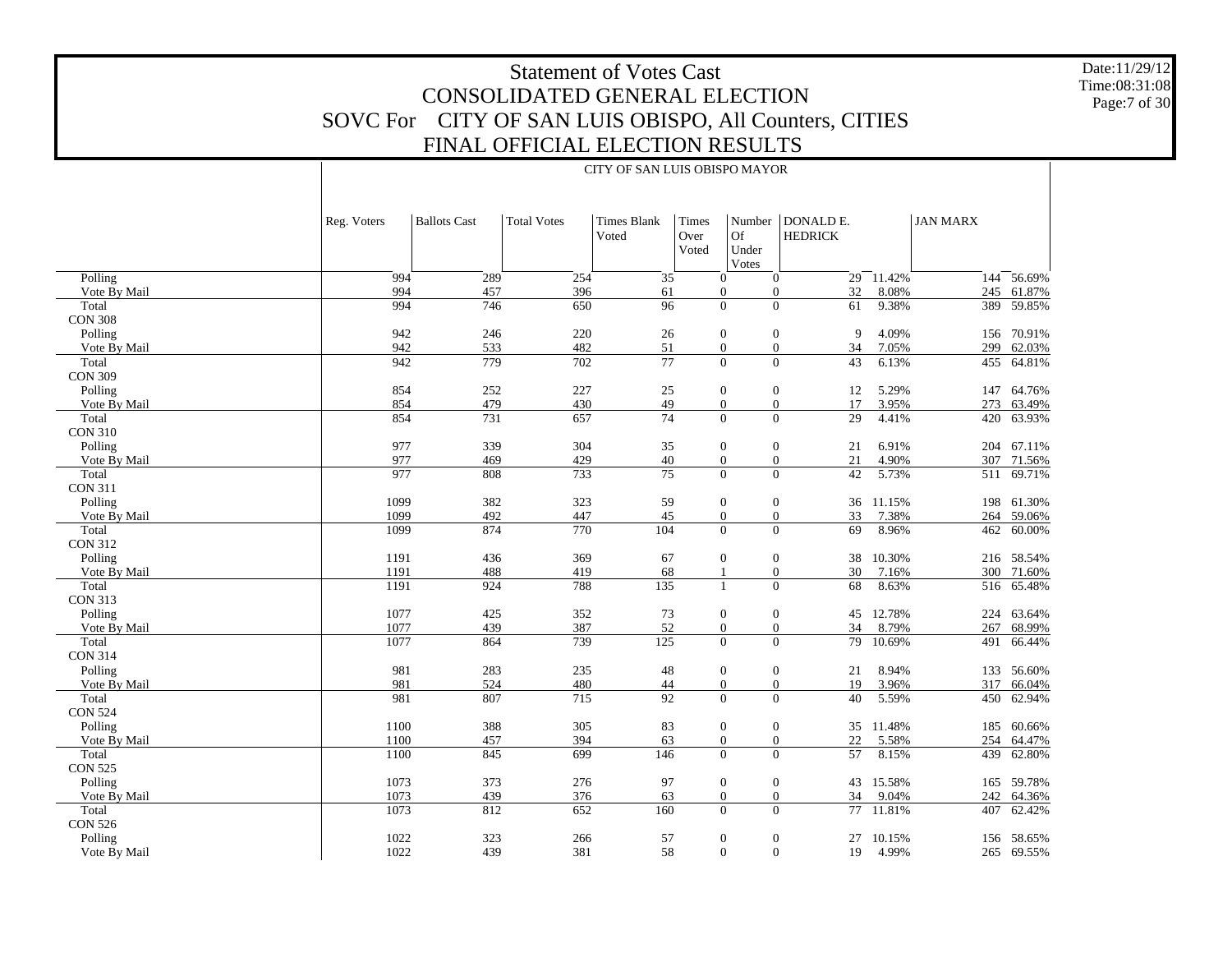Date:11/29/12 Time:08:31:08Page:8 of 30

|                                              |             | CITY OF SAN LUIS OBISPO MAYOR |                    |                      |                        |                                      |                             |        |                 |              |  |
|----------------------------------------------|-------------|-------------------------------|--------------------|----------------------|------------------------|--------------------------------------|-----------------------------|--------|-----------------|--------------|--|
|                                              | Reg. Voters | <b>Ballots Cast</b>           | <b>Total Votes</b> | Times Blank<br>Voted | Times<br>Over<br>Voted | Number<br>Of<br>Under<br>Votes       | DONALD E.<br><b>HEDRICK</b> |        | <b>JAN MARX</b> |              |  |
| Total                                        | 1022        | 762                           | 647                | 115                  |                        | $\mathbf{0}$<br>$\overline{0}$       | 46                          | 7.11%  | 421             | 65.07%       |  |
| <b>CON 527</b>                               |             |                               |                    |                      |                        |                                      |                             |        |                 |              |  |
| Polling                                      | 1389        | 443                           | 340                | 103                  |                        | $\boldsymbol{0}$<br>$\boldsymbol{0}$ | 53                          | 15.59% |                 | 180 52.94%   |  |
| Vote By Mail                                 | 1389        | 527                           | 438                | 88                   |                        | $\mathbf{0}$<br>$\mathbf{1}$         | 29                          | 6.62%  | 309             | 70.55%       |  |
| Total                                        | 1389        | 970                           | 778                | 191                  |                        | $\mathbf{0}$<br>$\mathbf{1}$         | 82                          | 10.54% | 489             | 62.85%       |  |
| <b>CON 528</b>                               |             |                               |                    |                      |                        |                                      |                             |        |                 |              |  |
| Polling                                      | 1378        | 467                           | 316                | 151                  |                        | $\boldsymbol{0}$<br>$\boldsymbol{0}$ | 39                          | 12.34% |                 | 177 56.01%   |  |
| Vote By Mail                                 | 1378        | 243                           | 167                | 76                   |                        | $\mathbf{0}$<br>$\mathbf{0}$         | 16                          | 9.58%  | 89              | 53.29%       |  |
| Total                                        | 1378        | 710                           | 483                | 227                  |                        | $\mathbf{0}$<br>$\mathbf{0}$         | 55                          | 11.39% |                 | 266 55.07%   |  |
| <b>CON 529</b>                               |             |                               |                    |                      |                        |                                      |                             |        |                 |              |  |
| Polling                                      | 1073        | 380                           | 289                | 91                   |                        | $\mathbf{0}$<br>$\mathbf{0}$         | 28                          | 9.69%  |                 | 152 52.60%   |  |
| Vote By Mail                                 | 1073        | 351                           | 294                | 56                   |                        | $\mathbf{0}$<br>$\mathbf{1}$         | 27                          | 9.18%  | 183             | 62.24%       |  |
| Total                                        | 1073        | 731                           | 583                | 147                  |                        | $\mathbf{0}$<br>$\mathbf{1}$         | $\overline{55}$             | 9.43%  |                 | 335 57.46%   |  |
| Total                                        |             |                               |                    |                      |                        |                                      |                             |        |                 |              |  |
| Polling                                      | 27064       | 8825                          | 7323               | 1502                 |                        | $\boldsymbol{0}$<br>$\boldsymbol{0}$ | 748                         | 10.21% |                 | 4252 58.06%  |  |
| Vote By Mail                                 | 27064       | 12040                         | 10589              | 1446                 |                        | 5<br>$\overline{0}$                  | 659                         | 6.22%  | 6749            | 63.74%       |  |
| Total                                        | 27064       | 20865                         | 17912              | 2948                 |                        | $\overline{5}$<br>$\overline{0}$     | 1407                        | 7.86%  |                 | 11001 61.42% |  |
| CONGRESSIONAL<br>24TH CONGRESSIONAL DISTRICT |             |                               |                    |                      |                        |                                      |                             |        |                 |              |  |
| Polling                                      | 27064       | 8825                          | 7323               | 1502                 |                        | $\mathbf{0}$<br>$\boldsymbol{0}$     | 748                         | 10.21% |                 | 4252 58.06%  |  |
| Vote By Mail                                 | 27064       | 12040                         | 10589              | 1446                 |                        | 5<br>$\mathbf{0}$                    | 659                         | 6.22%  | 6749            | 63.74%       |  |
| Total<br>Total                               | 27064       | 20865                         | 17912              | 2948                 |                        | 5<br>$\overline{0}$                  | 1407                        | 7.86%  | 11001           | 61.42%       |  |
| Polling                                      | 27064       | 8825                          | 7323               | 1502                 |                        | $\boldsymbol{0}$<br>$\boldsymbol{0}$ | 748                         | 10.21% |                 | 4252 58.06%  |  |
| Vote By Mail                                 | 27064       | 12040                         | 10589              | 1446                 |                        | 5<br>$\mathbf{0}$                    | 659                         | 6.22%  | 6749            | 63.74%       |  |
| Total                                        | 27064       | 20865                         | 17912              | 2948                 |                        | 5<br>$\overline{0}$                  | 1407                        | 7.86%  |                 | 11001 61.42% |  |
| <b>SENATE</b>                                |             |                               |                    |                      |                        |                                      |                             |        |                 |              |  |
| 17TH SENATORIAL DISTRICT                     |             |                               |                    |                      |                        |                                      |                             |        |                 |              |  |
| Polling                                      | 27064       | 8825                          | 7323               | 1502                 |                        | $\boldsymbol{0}$<br>$\boldsymbol{0}$ | 748                         | 10.21% |                 | 4252 58.06%  |  |
| Vote By Mail                                 | 27064       | 12040                         | 10589              | 1446                 |                        | $\sqrt{5}$<br>$\mathbf{0}$           | 659                         | 6.22%  | 6749            | 63.74%       |  |
| Total                                        | 27064       | 20865                         | 17912              | 2948                 |                        | 5<br>$\overline{0}$                  | 1407                        | 7.86%  | 11001           | 61.42%       |  |
| Total                                        |             |                               |                    |                      |                        |                                      |                             |        |                 |              |  |
| Polling                                      | 27064       | 8825                          | 7323               | 1502                 |                        | $\mathbf{0}$<br>$\boldsymbol{0}$     | 748                         | 10.21% |                 | 4252 58.06%  |  |
| Vote By Mail                                 | 27064       | 12040                         | 10589              | 1446                 |                        | 5<br>$\overline{0}$                  | 659                         | 6.22%  | 6749            | 63.74%       |  |
| Total                                        | 27064       | 20865                         | 17912              | 2948                 |                        | 5<br>$\overline{0}$                  | 1407                        | 7.86%  | 11001           | 61.42%       |  |
| <b>ASSEMBLY</b><br>35TH ASSEMBLY DISTRICT    |             |                               |                    |                      |                        |                                      |                             |        |                 |              |  |
| Polling                                      | 27064       | 8825                          | 7323               | 1502                 |                        | $\mathbf{0}$<br>$\boldsymbol{0}$     | 748                         | 10.21% |                 | 4252 58.06%  |  |
| Vote By Mail                                 | 27064       | 12040                         | 10589              | 1446                 |                        | 5<br>$\mathbf{0}$                    | 659                         | 6.22%  |                 | 6749 63.74%  |  |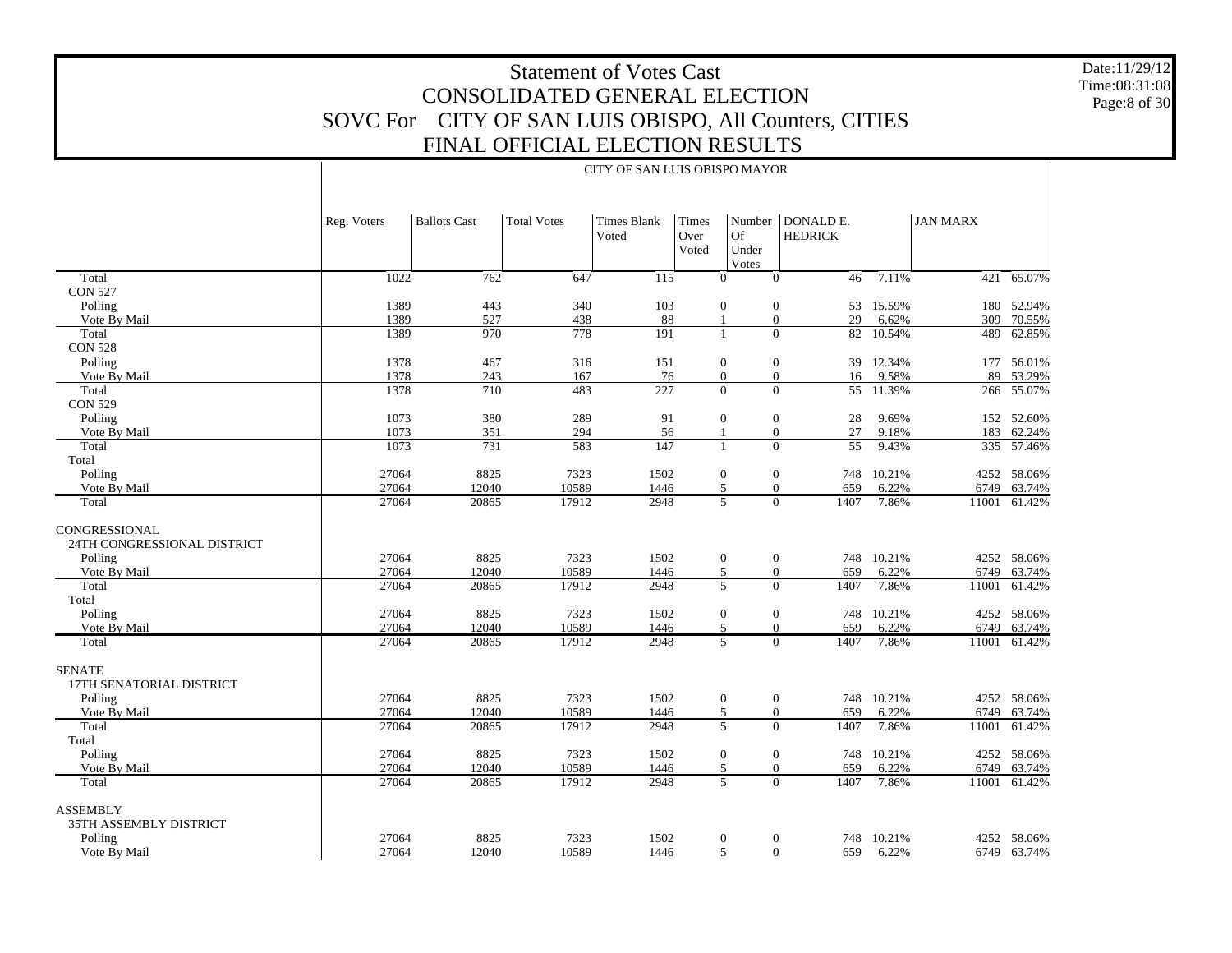Date:11/29/12 Time:08:31:08Page:9 of 30

6749 63.74%

|                                                                    |             |                     |                    | CITY OF SAN LUIS OBISPO MAYOR |                        |                                |                             |            |                 |              |
|--------------------------------------------------------------------|-------------|---------------------|--------------------|-------------------------------|------------------------|--------------------------------|-----------------------------|------------|-----------------|--------------|
|                                                                    | Reg. Voters | <b>Ballots Cast</b> | <b>Total Votes</b> | <b>Times Blank</b><br>Voted   | Times<br>Over<br>Voted | Number<br>Of<br>Under<br>Votes | DONALD E.<br><b>HEDRICK</b> |            | <b>JAN MARX</b> |              |
| Total                                                              | 27064       | 20865               | 17912              | 2948                          |                        | 5                              | $\mathbf{0}$<br>1407        | 7.86%      | 11001           | 61.42%       |
| Total                                                              |             |                     |                    |                               |                        |                                |                             |            |                 |              |
| Polling                                                            | 27064       | 8825                | 7323               | 1502                          |                        | $\boldsymbol{0}$               | $\boldsymbol{0}$<br>748     | 10.21%     |                 | 4252 58.06%  |
| Vote By Mail                                                       | 27064       | 12040               | 10589              | 1446                          |                        | 5                              | $\overline{0}$<br>659       | 6.22%      | 6749            | 63.74%       |
| Total                                                              | 27064       | 20865               | 17912              | 2948                          |                        | $\overline{5}$                 | $\overline{0}$<br>1407      | 7.86%      |                 | 11001 61.42% |
| <b>BOARD OF EQUALIZATION</b><br>STATE BOARD OF EQUALIZATION DIST 2 |             |                     |                    |                               |                        |                                |                             |            |                 |              |
| Polling                                                            | 27064       | 8825                | 7323               | 1502                          |                        | $\boldsymbol{0}$               | $\boldsymbol{0}$<br>748     | 10.21%     |                 | 4252 58.06%  |
| Vote By Mail                                                       | 27064       | 12040               | 10589              | 1446                          |                        | $\overline{5}$                 | $\overline{0}$<br>659       | 6.22%      | 6749            | 63.74%       |
| Total                                                              | 27064       | 20865               | 17912              | 2948                          |                        | $\overline{5}$                 | $\overline{0}$<br>1407      | 7.86%      | 11001           | 61.42%       |
| Total                                                              |             |                     |                    |                               |                        |                                |                             |            |                 |              |
| Polling                                                            | 27064       | 8825                | 7323               | 1502                          |                        | $\boldsymbol{0}$               | $\boldsymbol{0}$<br>748     | 10.21%     | 4252            | 58.06%       |
| Vote By Mail                                                       | 27064       | 12040               | 10589              | 1446                          |                        | 5                              | $\boldsymbol{0}$<br>659     | 6.22%      | 6749            | 63.74%       |
| Total                                                              | 27064       | 20865               | 17912              | 2948                          |                        | $\overline{5}$                 | $\overline{0}$<br>1407      | 7.86%      | 11001           | 61.42%       |
| SUPERVISOR/COMMISSIONER<br>2ND SUPERVISORIAL DISTRICT              |             |                     |                    |                               |                        |                                |                             |            |                 |              |
| Polling                                                            | 5246        | 1814                | 1527               | 287                           |                        | $\boldsymbol{0}$               | $\boldsymbol{0}$<br>145     | 9.50%      |                 | 852 55.80%   |
| Vote By Mail                                                       | 5246        | 2279                | 2023               | 255                           |                        | $\mathbf{1}$                   | $\overline{0}$<br>117       | 5.78%      | 1220            | 60.31%       |
| Total                                                              | 5246        | 4093                | 3550               | 542                           |                        | $\mathbf{1}$                   | $\overline{0}$<br>262       | 7.38%      | 2072            | 58.37%       |
| 3RD SUPERVISORIAL DISTRICT                                         |             |                     |                    |                               |                        |                                |                             |            |                 |              |
| Polling                                                            | 14783       | 4637                | 4004               | 633                           |                        | $\boldsymbol{0}$               | $\boldsymbol{0}$<br>378     | 9.44%      |                 | 2385 59.57%  |
| Vote By Mail                                                       | 14783       | 7305                | 6516               | 787                           |                        | $\mathfrak{2}$                 | $\boldsymbol{0}$<br>395     | 6.06%      | 4187            | 64.26%       |
| Total                                                              | 14783       | 11942               | 10520              | 1420                          |                        | $\overline{2}$                 | $\overline{0}$<br>773       | 7.35%      | 6572            | 62.47%       |
| 5TH SUPERVISORIAL DISTRICT                                         |             |                     |                    |                               |                        |                                |                             |            |                 |              |
| Polling                                                            | 7035        | 2374                | 1792               | 582                           |                        | $\boldsymbol{0}$               | $\boldsymbol{0}$<br>225     | 12.56%     |                 | 1015 56.64%  |
| Vote By Mail                                                       | 7035        | 2456                | 2050               | 404                           |                        | $\overline{2}$                 | $\overline{0}$<br>147       | 7.17%      | 1342            | 65.46%       |
| Total                                                              | 7035        | 4830                | 3842               | 986                           |                        | $\overline{2}$                 | $\overline{0}$<br>372       | 9.68%      | 2357            | 61.35%       |
| Total                                                              |             |                     |                    |                               |                        |                                |                             |            |                 |              |
| Polling                                                            | 27064       | 8825                | 7323               | 1502                          |                        | $\boldsymbol{0}$               | $\boldsymbol{0}$<br>748     | 10.21%     |                 | 4252 58.06%  |
| Vote By Mail                                                       | 27064       | 12040               | 10589              | 1446                          |                        | 5                              | $\overline{0}$<br>659       | 6.22%      | 6749            | 63.74%       |
| Total                                                              | 27064       | 20865               | 17912              | 2948                          |                        | 5                              | $\overline{0}$<br>1407      | 7.86%      |                 | 11001 61.42% |
| <b>CITIES</b>                                                      |             |                     |                    |                               |                        |                                |                             |            |                 |              |
| CITY OF SAN LUIS OBISPO                                            |             |                     |                    |                               |                        |                                |                             |            |                 |              |
| Polling                                                            | 27064       | 8825                | 7323               | 1502                          |                        | $\boldsymbol{0}$               | $\boldsymbol{0}$<br>748     | 10.21%     |                 | 4252 58.06%  |
| Vote By Mail                                                       | 27064       | 12040               | 10589              | 1446                          |                        | 5                              | $\overline{0}$<br>659       | 6.22%      | 6749            | 63.74%       |
| Total                                                              | 27064       | 20865               | 17912              | 2948                          |                        | 5                              | $\Omega$<br>1407            | 7.86%      | 11001           | 61.42%       |
| Total                                                              |             |                     |                    |                               |                        |                                |                             |            |                 |              |
| Polling                                                            | 27064       | 8825                | 7323               | 1502                          |                        | $\mathbf{0}$                   | $\boldsymbol{0}$            | 748 10.21% |                 | 4252 58.06%  |

12040 10589 1446 5 0 659 6.22%

27064

Vote By Mail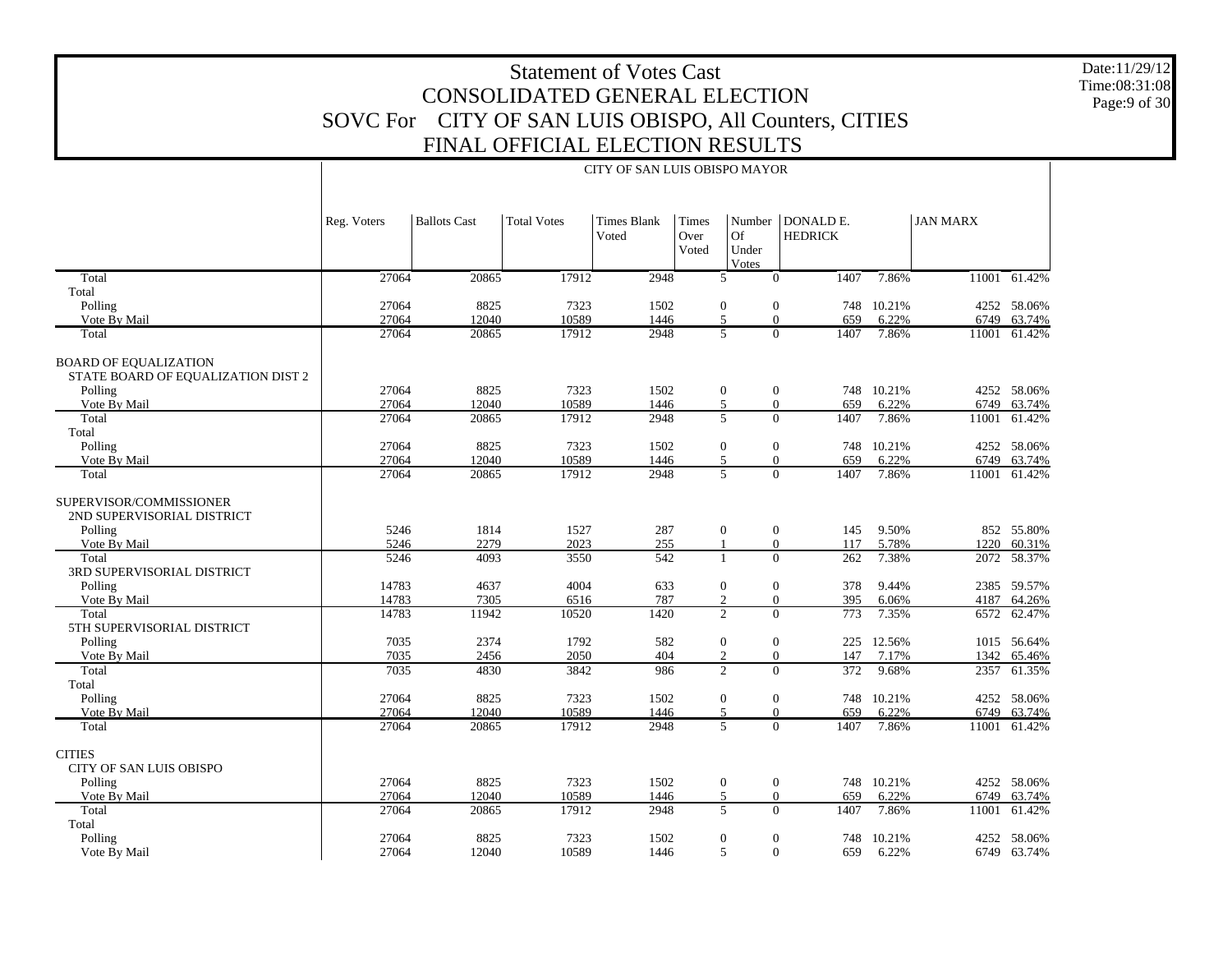|       | <b>Statement of Votes Cast</b><br>CONSOLIDATED GENERAL ELECTION<br>SOVC For CITY OF SAN LUIS OBISPO, All Counters, CITIES<br>FINAL OFFICIAL ELECTION RESULTS |              |             |                             |                        |                                |                             |       | Date:11/29/12<br>Time:08:31:08<br>Page: 10 of 30 |  |
|-------|--------------------------------------------------------------------------------------------------------------------------------------------------------------|--------------|-------------|-----------------------------|------------------------|--------------------------------|-----------------------------|-------|--------------------------------------------------|--|
|       | CITY OF SAN LUIS OBISPO MAYOR                                                                                                                                |              |             |                             |                        |                                |                             |       |                                                  |  |
|       | Reg. Voters                                                                                                                                                  | Ballots Cast | Total Votes | <b>Times Blank</b><br>Voted | Times<br>Over<br>Voted | Number<br>Of<br>Under<br>Votes | DONALD E.<br><b>HEDRICK</b> |       | <b>JAN MARX</b>                                  |  |
| Total | 27064                                                                                                                                                        | 20865        | 17912       | 2948                        |                        |                                | 1407                        | 7.86% | 11001 61.42%                                     |  |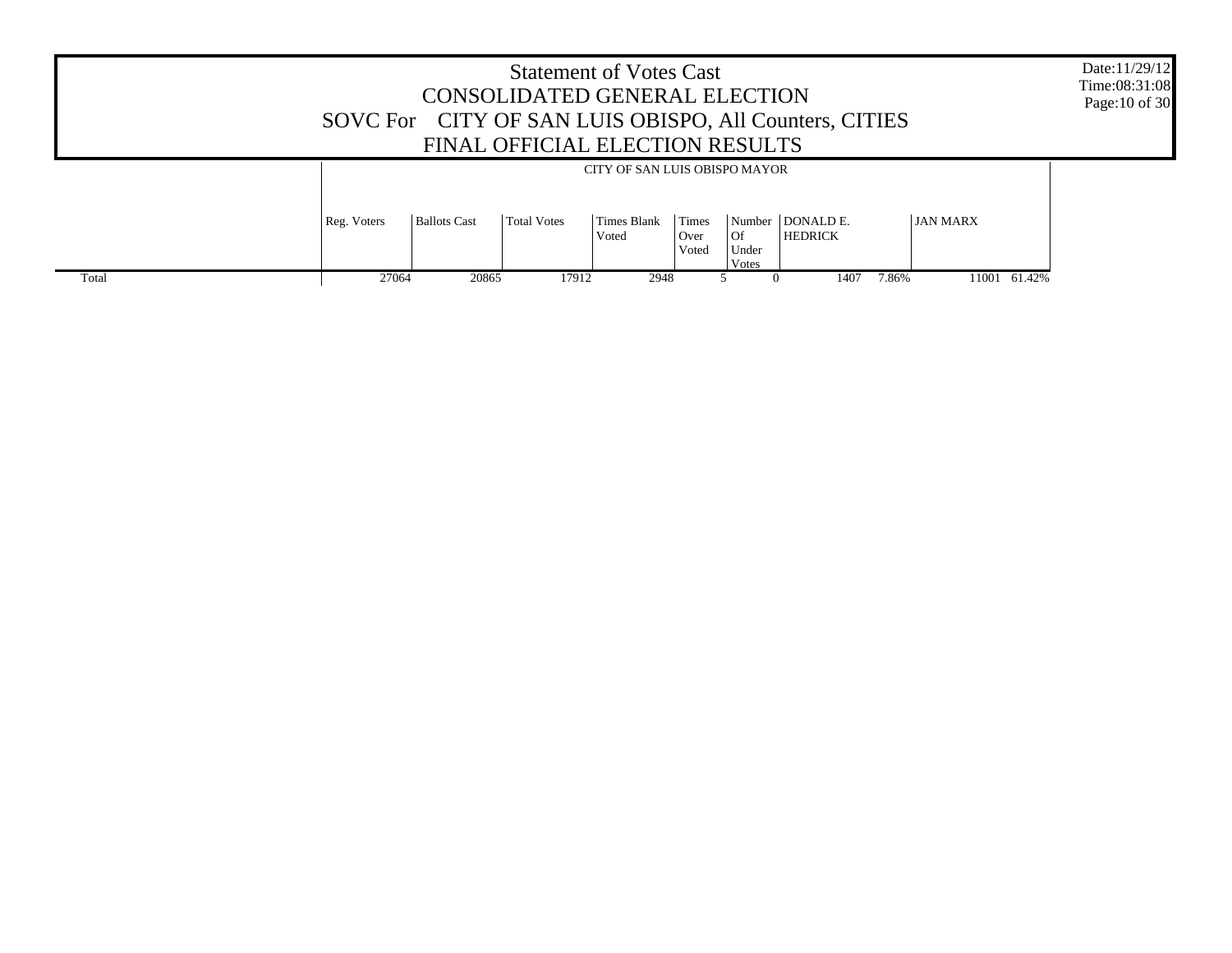Date:11/29/12 Time:08:31:08 Page:11 of 30

|                         |               | CITY OF SAN LUIS OBISPO MAYOR |       |  |  |  |  |  |  |
|-------------------------|---------------|-------------------------------|-------|--|--|--|--|--|--|
|                         | STEVE BARASCH | Write-In Votes                |       |  |  |  |  |  |  |
|                         |               |                               |       |  |  |  |  |  |  |
| Jurisdiction Wide       |               |                               |       |  |  |  |  |  |  |
| <b>CON 223</b>          |               |                               |       |  |  |  |  |  |  |
| Polling                 | 110 31.98%    | $\overline{c}$                | 0.58% |  |  |  |  |  |  |
| Vote By Mail            | 178 36.85%    | $\mathfrak{2}$                | 0.41% |  |  |  |  |  |  |
| Total                   | 288 34.82%    | 4                             | 0.48% |  |  |  |  |  |  |
| <b>CON 224</b>          | 33.33%<br>118 | 2                             | 0.56% |  |  |  |  |  |  |
| Polling<br>Vote By Mail | 152 31.34%    | 2                             | 0.41% |  |  |  |  |  |  |
| Total                   | 270 32.18%    | 4                             | 0.48% |  |  |  |  |  |  |
| <b>CON 225</b>          |               |                               |       |  |  |  |  |  |  |
| Polling                 | 144 34.95%    | 2                             | 0.49% |  |  |  |  |  |  |
| Vote By Mail            | 180 34.42%    | 2                             | 0.38% |  |  |  |  |  |  |
| Total                   | 324 34.65%    | 4                             | 0.43% |  |  |  |  |  |  |
| <b>CON 226</b>          |               |                               |       |  |  |  |  |  |  |
| Polling                 | 36.21%<br>151 | $\mathbf{1}$                  | 0.24% |  |  |  |  |  |  |
| Vote By Mail            | 167<br>31.39% | 3                             | 0.56% |  |  |  |  |  |  |
| Total                   | 318<br>33.51% | 4                             | 0.42% |  |  |  |  |  |  |
| <b>CON 301</b>          |               |                               |       |  |  |  |  |  |  |
| Polling                 | 38.96%<br>180 | $\mathbf{1}$                  | 0.22% |  |  |  |  |  |  |
| Vote By Mail            | 252 35.05%    | $\overline{c}$                | 0.28% |  |  |  |  |  |  |
| Total                   | 432<br>36.58% | 3                             | 0.25% |  |  |  |  |  |  |
| <b>CON 302</b>          |               |                               |       |  |  |  |  |  |  |
| Polling                 | 84 34.57%     | $\mathbf{1}$                  | 0.41% |  |  |  |  |  |  |
| Vote By Mail            | 135 33.58%    | $\overline{c}$                | 0.50% |  |  |  |  |  |  |
| Total                   | 219 33.95%    | 3                             | 0.47% |  |  |  |  |  |  |
| <b>CON 303</b>          |               |                               |       |  |  |  |  |  |  |
| Polling                 | 89<br>33.46%  | 1                             | 0.38% |  |  |  |  |  |  |
| Vote By Mail            | 141 31.54%    | 3                             | 0.67% |  |  |  |  |  |  |
| Total                   | 230 32.26%    | $\overline{4}$                | 0.56% |  |  |  |  |  |  |
| <b>CON 304</b>          |               |                               |       |  |  |  |  |  |  |
| Polling                 | 91<br>33.46%  | $\mathbf{0}$                  | 0.00% |  |  |  |  |  |  |
| Vote By Mail            | 181<br>26.78% | 5                             | 0.74% |  |  |  |  |  |  |
| Total                   | 272<br>28.69% | 5                             | 0.53% |  |  |  |  |  |  |
| <b>CON 305</b>          |               |                               |       |  |  |  |  |  |  |
| Polling                 | 66 26.09%     | $\overline{c}$                | 0.79% |  |  |  |  |  |  |
| Vote By Mail            | 101<br>30.15% | $\mathbf{0}$                  | 0.00% |  |  |  |  |  |  |
| Total                   | 167<br>28.40% | $\overline{c}$                | 0.34% |  |  |  |  |  |  |
| <b>CON 306</b>          |               |                               |       |  |  |  |  |  |  |
| Polling                 | 74 33.04%     | $\mathbf{1}$                  | 0.45% |  |  |  |  |  |  |
| Vote By Mail            | 131<br>28.05% | 3<br>$\overline{\mathbf{4}}$  | 0.64% |  |  |  |  |  |  |
| Total                   | 205<br>29.67% |                               | 0.58% |  |  |  |  |  |  |
| <b>CON 307</b>          |               |                               |       |  |  |  |  |  |  |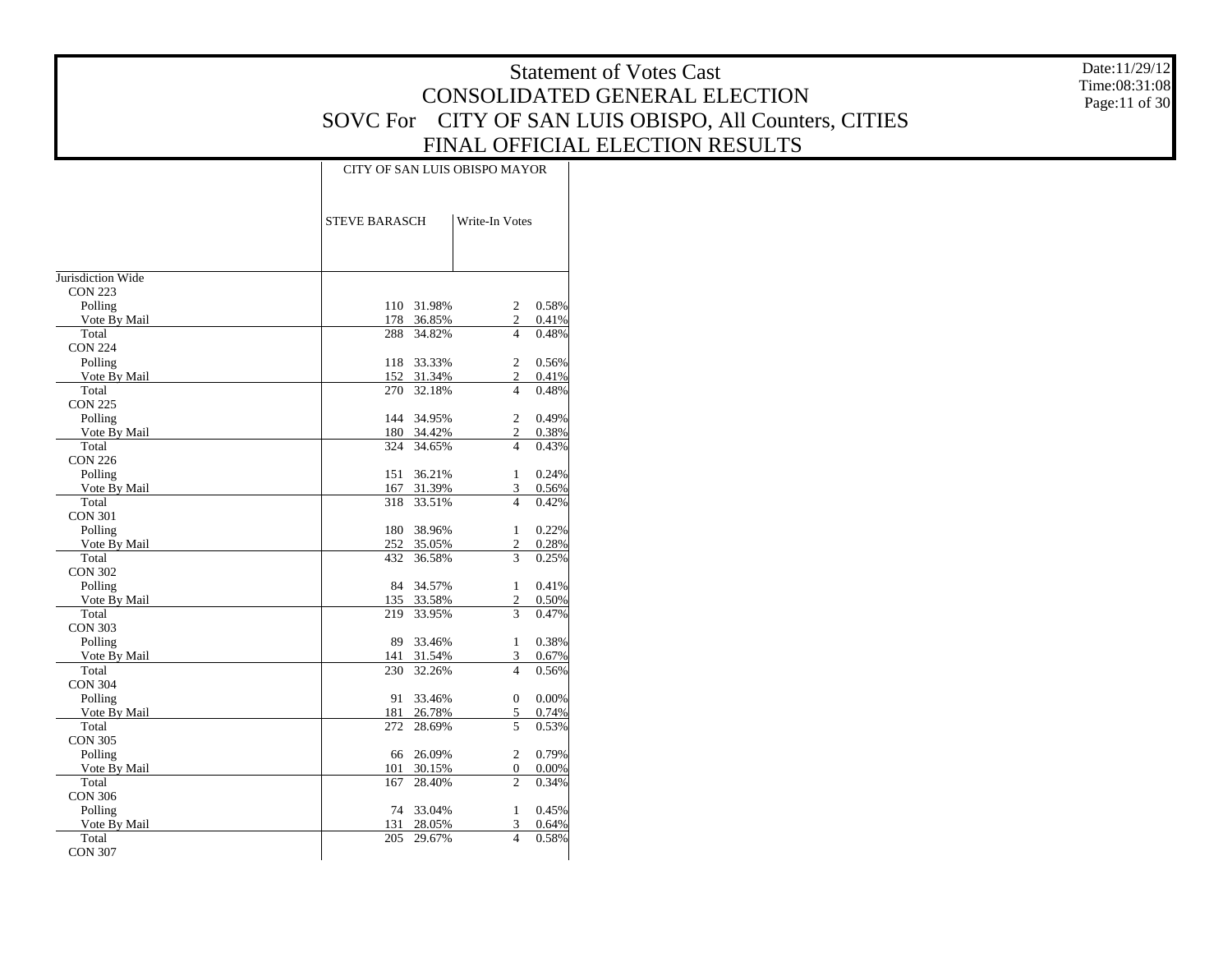Date:11/29/12 Time:08:31:08 Page:12 of 30

|                |                      |        | CITY OF SAN LUIS OBISPO MAYOR |       |
|----------------|----------------------|--------|-------------------------------|-------|
|                | <b>STEVE BARASCH</b> |        | Write-In Votes                |       |
| Polling        | 81                   | 31.89% | $\mathbf{0}$                  | 0.00% |
| Vote By Mail   | 117                  | 29.55% | $\mathbf{2}$                  | 0.51% |
| Total          | 198                  | 30.46% | $\overline{c}$                | 0.31% |
| <b>CON 308</b> |                      |        |                               |       |
| Polling        | 54                   | 24.55% | 1                             | 0.45% |
| Vote By Mail   | 147                  | 30.50% | $\overline{c}$                | 0.41% |
| Total          | 201                  | 28.63% | 3                             | 0.43% |
| <b>CON 309</b> |                      |        |                               |       |
| Polling        | 66                   | 29.07% | $\overline{c}$                | 0.88% |
| Vote By Mail   | 136                  | 31.63% | 4                             | 0.93% |
| Total          | 202                  | 30.75% | 6                             | 0.91% |
| <b>CON 310</b> |                      |        |                               |       |
| Polling        | 78                   | 25.66% | 1                             | 0.33% |
| Vote By Mail   | 101                  | 23.54% | $\mathbf{0}$                  | 0.00% |
| Total          | 179                  | 24.42% | 1                             | 0.14% |
| <b>CON 311</b> |                      |        |                               |       |
| Polling        | 87                   | 26.93% | $\overline{2}$                | 0.62% |
| Vote By Mail   | 148                  | 33.11% | $\overline{c}$                | 0.45% |
| Total          | 235                  | 30.52% | $\overline{\mathcal{L}}$      | 0.52% |
| <b>CON 312</b> |                      |        |                               |       |
| Polling        | 111                  | 30.08% | $\overline{4}$                | 1.08% |
| Vote By Mail   | 87                   | 20.76% | 2                             | 0.48% |
| Total          | 198                  | 25.13% | 6                             | 0.76% |
| <b>CON 313</b> |                      |        |                               |       |
| Polling        | 80                   | 22.73% | 3                             | 0.85% |
| Vote By Mail   | 84                   | 21.71% | 2                             | 0.52% |
| Total          | 164                  | 22.19% | 5                             | 0.68% |
| <b>CON 314</b> |                      |        |                               |       |
| Polling        | 80                   | 34.04% | $\mathbf{1}$                  | 0.43% |
| Vote By Mail   | 141                  | 29.38% | 3                             | 0.63% |
| Total          | 221                  | 30.91% | $\overline{4}$                | 0.56% |
| <b>CON 524</b> |                      |        |                               |       |
| Polling        | 84                   | 27.54% | $\mathbf{1}$                  | 0.33% |
| Vote By Mail   | 115                  | 29.19% | 3                             | 0.76% |
| Total          | 199                  | 28.47% | $\overline{4}$                | 0.57% |
| <b>CON 525</b> |                      |        |                               |       |
| Polling        | 67                   | 24.28% | $\mathbf{1}$                  | 0.36% |
| Vote By Mail   | 98                   | 26.06% | 2                             | 0.53% |
| Total          | 165                  | 25.31% | 3                             | 0.46% |
| <b>CON 526</b> |                      |        |                               |       |
| Polling        | 82                   | 30.83% | $\mathbf{1}$                  | 0.38% |
| Vote By Mail   | 95                   | 24.93% | 2                             | 0.52% |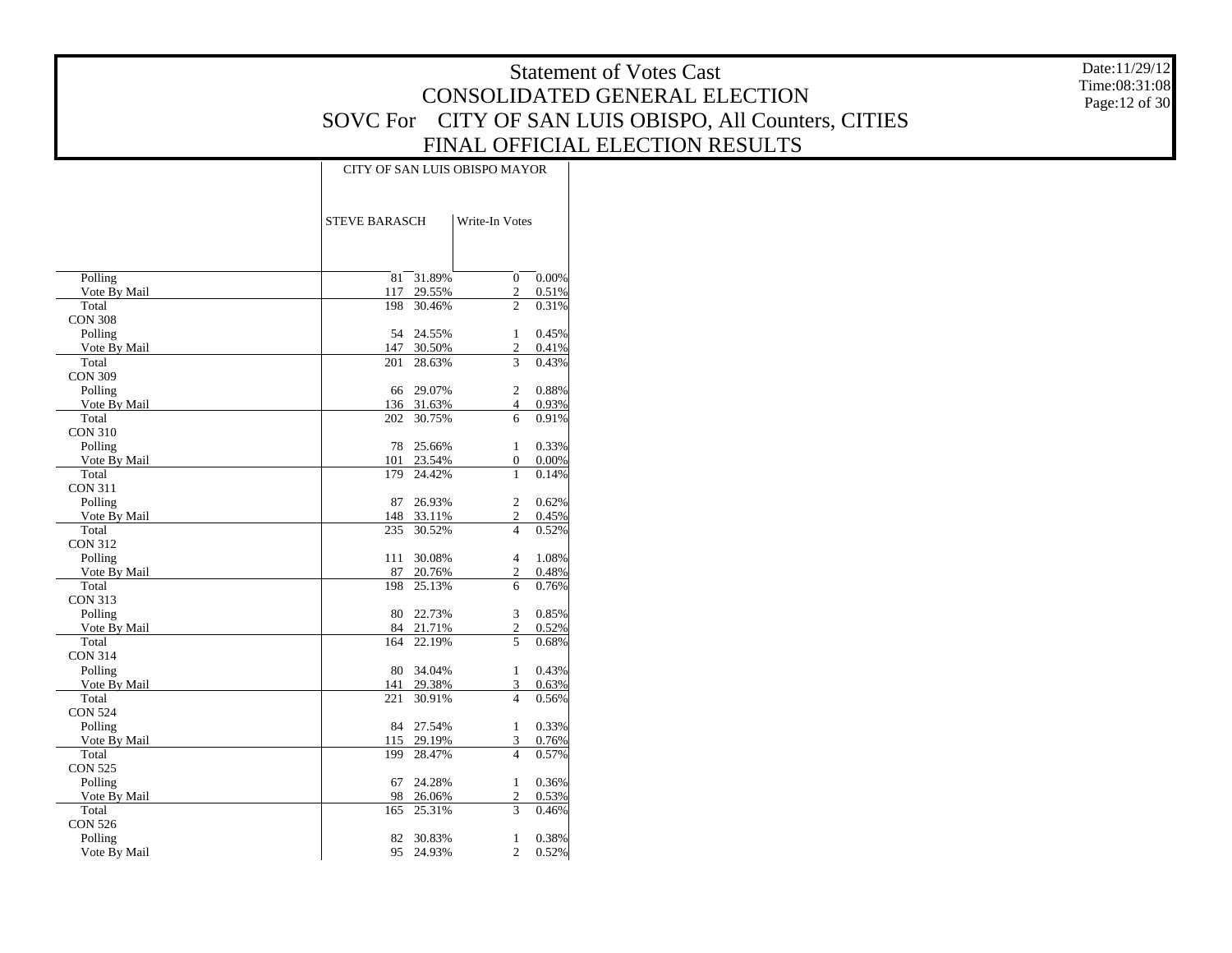Date:11/29/12 Time:08:31:08 Page:13 of 30

|                             | CITY OF SAN LUIS OBISPO MAYOR |                  |                |                |  |  |  |  |  |  |
|-----------------------------|-------------------------------|------------------|----------------|----------------|--|--|--|--|--|--|
|                             | <b>STEVE BARASCH</b>          |                  | Write-In Votes |                |  |  |  |  |  |  |
| Total                       | 177                           | 27.36%           | 3              | 0.46%          |  |  |  |  |  |  |
| <b>CON 527</b>              |                               |                  |                |                |  |  |  |  |  |  |
| Polling                     | 105                           | 30.88%           | $\overline{c}$ | 0.59%          |  |  |  |  |  |  |
| Vote By Mail                |                               | 98 22.37%        | $\overline{c}$ | 0.46%          |  |  |  |  |  |  |
| Total                       | 203                           | 26.09%           | $\overline{4}$ | 0.51%          |  |  |  |  |  |  |
| <b>CON 528</b><br>Polling   | 96                            | 30.38%           | $\overline{4}$ | 1.27%          |  |  |  |  |  |  |
| Vote By Mail                | 60                            | 35.93%           | 2              | 1.20%          |  |  |  |  |  |  |
| Total                       | 156                           | 32.30%           | 6              | 1.24%          |  |  |  |  |  |  |
| <b>CON 529</b>              |                               |                  |                |                |  |  |  |  |  |  |
| Polling                     | 99                            | 34.26%           | 10             | 3.46%          |  |  |  |  |  |  |
| Vote By Mail                |                               | 84 28.57%        | $\mathbf{0}$   | 0.00%          |  |  |  |  |  |  |
| Total                       | 183                           | 31.39%           | 10             | 1.72%          |  |  |  |  |  |  |
| Total                       |                               |                  |                |                |  |  |  |  |  |  |
| Polling                     | 2277                          | 31.09%           | 46             | 0.63%          |  |  |  |  |  |  |
| Vote By Mail                | 3129                          | 29.55%           | 52             | 0.49%          |  |  |  |  |  |  |
| Total                       | 5406                          | 30.18%           | 98             | 0.55%          |  |  |  |  |  |  |
| CONGRESSIONAL               |                               |                  |                |                |  |  |  |  |  |  |
| 24TH CONGRESSIONAL DISTRICT |                               |                  |                |                |  |  |  |  |  |  |
| Polling                     | 2277                          | 31.09%           | 46             | 0.63%          |  |  |  |  |  |  |
| Vote By Mail                | 3129                          | 29.55%           | 52             | 0.49%          |  |  |  |  |  |  |
| Total                       | 5406                          | 30.18%           | 98             | 0.55%          |  |  |  |  |  |  |
| Total                       |                               |                  |                |                |  |  |  |  |  |  |
| Polling<br>Vote By Mail     | 2277<br>3129                  | 31.09%<br>29.55% | 46<br>52       | 0.63%<br>0.49% |  |  |  |  |  |  |
| Total                       | 5406                          | 30.18%           | 98             | 0.55%          |  |  |  |  |  |  |
|                             |                               |                  |                |                |  |  |  |  |  |  |
| <b>SENATE</b>               |                               |                  |                |                |  |  |  |  |  |  |
| 17TH SENATORIAL DISTRICT    | 2277                          |                  |                | 0.63%          |  |  |  |  |  |  |
| Polling<br>Vote By Mail     | 3129                          | 31.09%<br>29.55% | 46<br>52       | 0.49%          |  |  |  |  |  |  |
| Total                       | 5406                          | 30.18%           | 98             | 0.55%          |  |  |  |  |  |  |
| Total                       |                               |                  |                |                |  |  |  |  |  |  |
| Polling                     | 2277                          | 31.09%           | 46             | 0.63%          |  |  |  |  |  |  |
| Vote By Mail                | 3129                          | 29.55%           | 52             | 0.49%          |  |  |  |  |  |  |
| Total                       | 5406                          | 30.18%           | 98             | 0.55%          |  |  |  |  |  |  |
| ASSEMBLY                    |                               |                  |                |                |  |  |  |  |  |  |
| 35TH ASSEMBLY DISTRICT      |                               |                  |                |                |  |  |  |  |  |  |
| Polling                     | 2277                          | 31.09%           | 46             | 0.63%          |  |  |  |  |  |  |
| Vote By Mail                | 3129                          | 29.55%           | 52             | 0.49%          |  |  |  |  |  |  |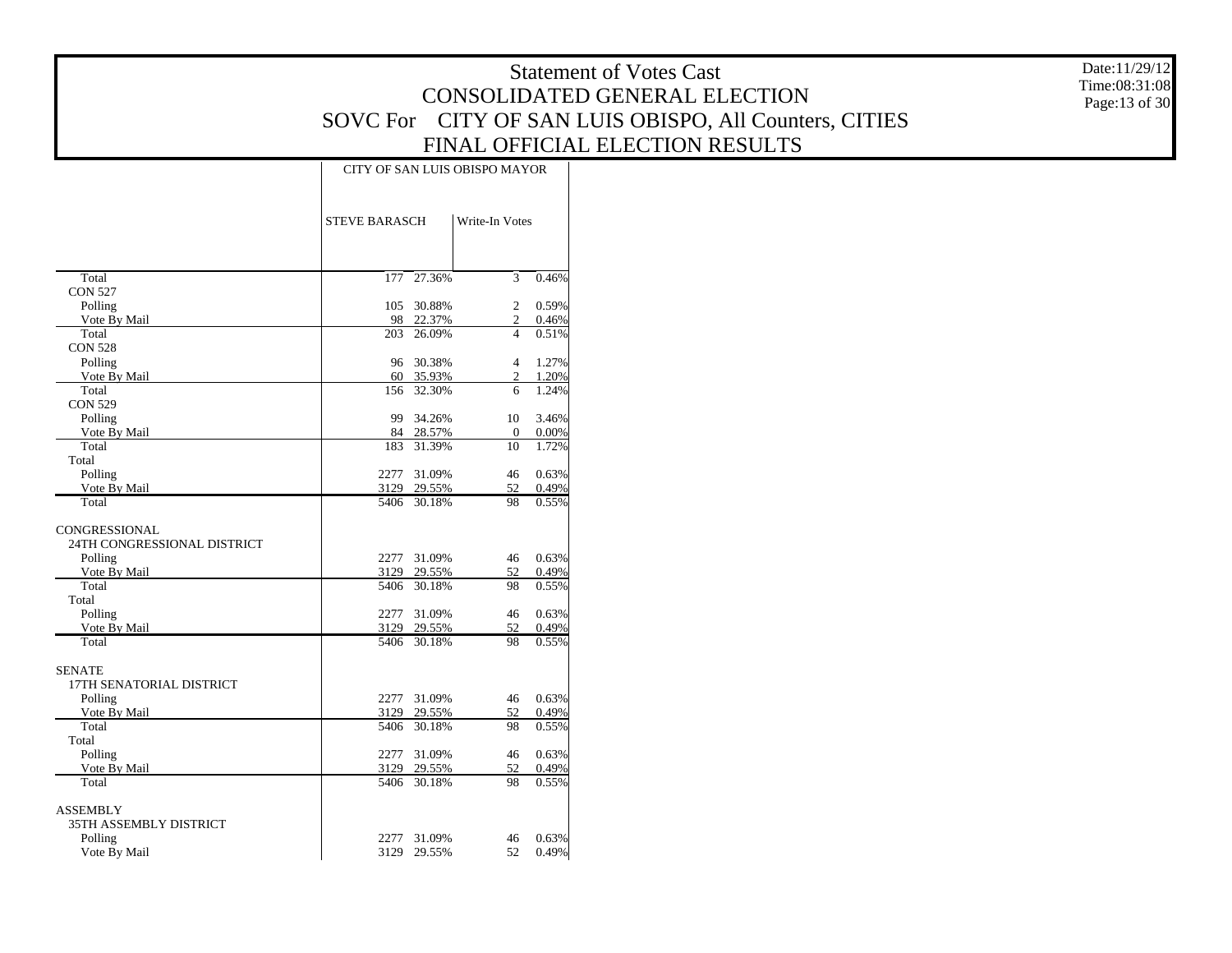Date:11/29/12 Time:08:31:08 Page:14 of 30

|                                                       | CITY OF SAN LUIS OBISPO MAYOR |                  |                |                |  |  |  |  |  |
|-------------------------------------------------------|-------------------------------|------------------|----------------|----------------|--|--|--|--|--|
|                                                       | <b>STEVE BARASCH</b>          |                  | Write-In Votes |                |  |  |  |  |  |
| Total                                                 | 5406                          | 30.18%           | 98             | 0.55%          |  |  |  |  |  |
| Total                                                 |                               |                  |                |                |  |  |  |  |  |
| Polling                                               | 2277                          | 31.09%           | 46             | 0.63%          |  |  |  |  |  |
| Vote By Mail<br>Total                                 | 3129<br>5406                  | 29.55%<br>30.18% | 52<br>98       | 0.49%<br>0.55% |  |  |  |  |  |
| <b>BOARD OF EQUALIZATION</b>                          |                               |                  |                |                |  |  |  |  |  |
| STATE BOARD OF EQUALIZATION DIST 2                    |                               |                  |                |                |  |  |  |  |  |
| Polling                                               | 2277                          | 31.09%           | 46             | 0.63%          |  |  |  |  |  |
| Vote By Mail                                          | 3129                          | 29.55%           | 52             | 0.49%          |  |  |  |  |  |
| Total                                                 | 5406                          | 30.18%           | 98             | 0.55%          |  |  |  |  |  |
| Total                                                 |                               |                  |                |                |  |  |  |  |  |
| Polling                                               | 2277                          | 31.09%           | 46             | 0.63%          |  |  |  |  |  |
| Vote By Mail                                          | 3129                          | 29.55%           | 52             | 0.49%          |  |  |  |  |  |
| Total                                                 | 5406                          | 30.18%           | 98             | 0.55%          |  |  |  |  |  |
| SUPERVISOR/COMMISSIONER<br>2ND SUPERVISORIAL DISTRICT |                               |                  |                |                |  |  |  |  |  |
| Polling                                               | 523                           | 34.25%           | $\tau$         | 0.46%          |  |  |  |  |  |
| Vote By Mail                                          | 677                           | 33.47%           | 9              | 0.44%          |  |  |  |  |  |
| Total<br><b>3RD SUPERVISORIAL DISTRICT</b>            | 1200                          | 33.80%           | 16             | 0.45%          |  |  |  |  |  |
| Polling                                               | 1221                          | 30.49%           | 20             | 0.50%          |  |  |  |  |  |
| Vote By Mail                                          | 1902                          | 29.19%           | 32             | 0.49%          |  |  |  |  |  |
| Total                                                 | 3123                          | 29.69%           | 52             | 0.49%          |  |  |  |  |  |
| 5TH SUPERVISORIAL DISTRICT                            |                               |                  |                |                |  |  |  |  |  |
| Polling                                               | 533                           | 29.74%           | 19             | 1.06%          |  |  |  |  |  |
| Vote By Mail                                          | 550                           | 26.83%           | 11             | 0.54%          |  |  |  |  |  |
| Total<br>Total                                        | 1083                          | 28.19%           | 30             | 0.78%          |  |  |  |  |  |
| Polling                                               | 2277                          | 31.09%           | 46             | 0.63%          |  |  |  |  |  |
| Vote By Mail                                          | 3129                          | 29.55%           | 52             | 0.49%          |  |  |  |  |  |
| Total                                                 | 5406                          | 30.18%           | 98             | 0.55%          |  |  |  |  |  |
| <b>CITIES</b>                                         |                               |                  |                |                |  |  |  |  |  |
| <b>CITY OF SAN LUIS OBISPO</b>                        |                               |                  |                |                |  |  |  |  |  |
| Polling                                               | 2277                          | 31.09%           | 46             | 0.63%          |  |  |  |  |  |
| Vote By Mail                                          | 3129                          | 29.55%           | 52             | 0.49%          |  |  |  |  |  |
| Total                                                 | 5406                          | 30.18%           | 98             | 0.55%          |  |  |  |  |  |
| Total                                                 |                               |                  |                |                |  |  |  |  |  |
| Polling                                               | 2277                          | 31.09%           | 46             | 0.63%          |  |  |  |  |  |
| Vote By Mail                                          | 3129                          | 29.55%           | 52             | 0.49%          |  |  |  |  |  |
|                                                       |                               |                  |                |                |  |  |  |  |  |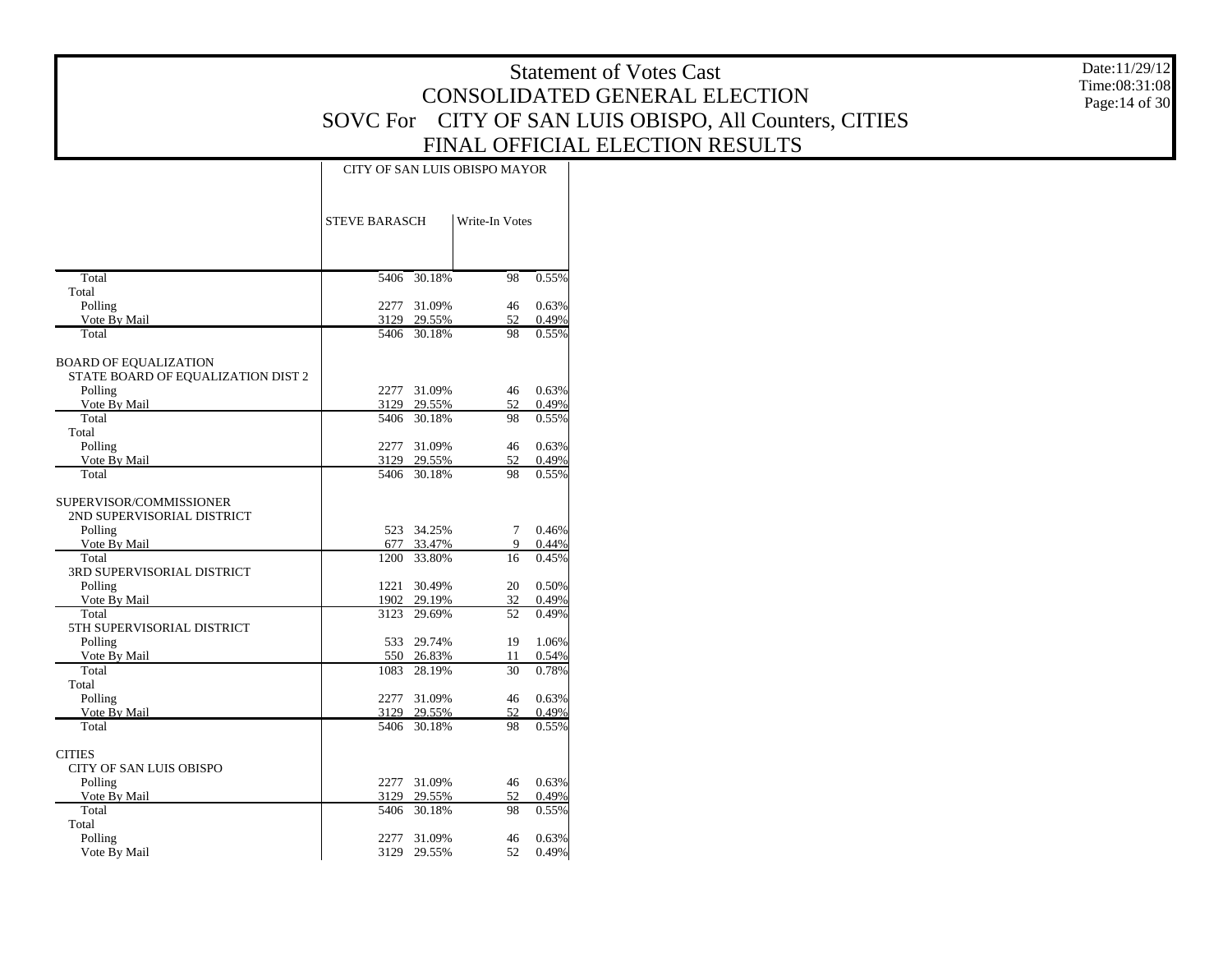| <b>Statement of Votes Cast</b>                         |
|--------------------------------------------------------|
| CONSOLIDATED GENERAL ELECTION                          |
| SOVC For CITY OF SAN LUIS OBISPO, All Counters, CITIES |
| FINAL OFFICIAL ELECTION RESULTS                        |

Date:11/29/12 Time:08:31:08 Page:15 of 30

#### CITY OF SAN LUIS OBISPO MAYOR

|       | <b>STEVE BARASCH</b> | Write-In Votes |
|-------|----------------------|----------------|
| Total | 5406 30.18%          | 0.55%<br>98    |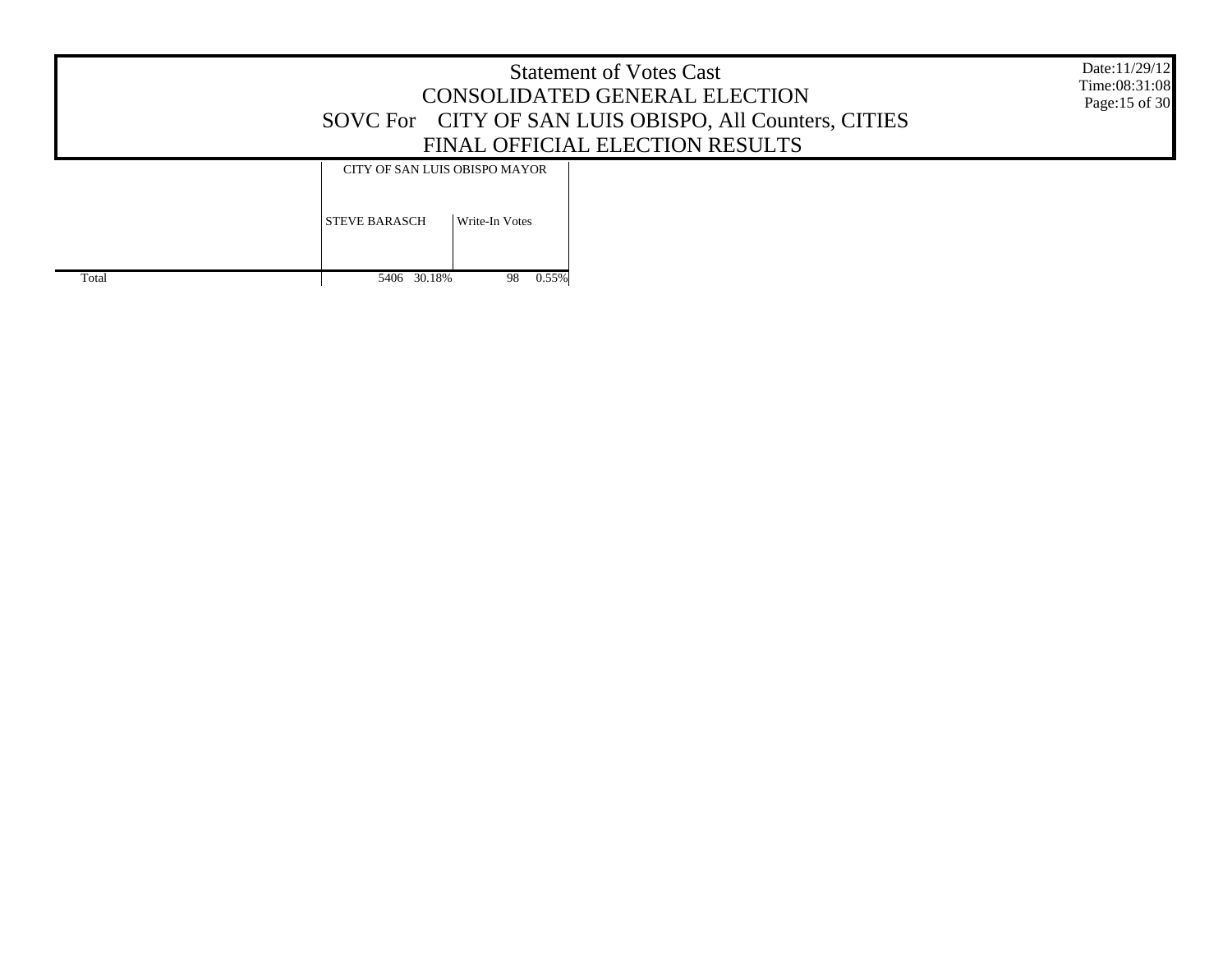Date:11/29/12 Time:08:31:08 Page:16 of 30

|                   |             |                     |                    |                             |                  | CITY OF SAN LUIS OBISPO COUNCILMEMBER |                      |            |                  |            |
|-------------------|-------------|---------------------|--------------------|-----------------------------|------------------|---------------------------------------|----------------------|------------|------------------|------------|
|                   | Reg. Voters | <b>Ballots Cast</b> | <b>Total Votes</b> | <b>Times Blank</b><br>Voted | Times            | Number Of<br>Over Voted   Under Votes | <b>DAN CARPENTER</b> |            | JOHN B. ASHBAUGH |            |
| Jurisdiction Wide |             |                     |                    |                             |                  |                                       |                      |            |                  |            |
| <b>CON 223</b>    |             |                     |                    |                             |                  |                                       |                      |            |                  |            |
| Polling           | 1146        | 399                 | 568                | 59                          | 1                | 110                                   |                      | 177 31.16% |                  | 177 31.16% |
| Vote By Mail      | 1146        | 545                 | 822                | 73                          | $\overline{0}$   | 122                                   | 303                  | 36.86%     | 267              | 32.48%     |
| Total             | 1146        | 944                 | 1390               | 132                         | $\mathbf{1}$     | 232                                   | 480                  | 34.53%     |                  | 444 31.94% |
| <b>CON 224</b>    |             |                     |                    |                             |                  |                                       |                      |            |                  |            |
| Polling           | 1362        | 426                 | 561                | 99                          | $\mathbf{0}$     | 93                                    |                      | 128 22.82% |                  | 168 29.95% |
| Vote By Mail      | 1362        | 556                 | 814                | 89                          | $\boldsymbol{0}$ | 120                                   |                      | 256 31.45% |                  | 254 31.20% |
| Total             | 1362        | 982                 | 1375               | 188                         | $\overline{0}$   | 213                                   | 384                  | 27.93%     | 422              | 30.69%     |
| <b>CON 225</b>    |             |                     |                    |                             |                  |                                       |                      |            |                  |            |
| Polling           | 1249        | 477                 | 645                | 91                          | $\mathbf{0}$     | 127                                   | 182                  | 28.22%     |                  | 204 31.63% |
| Vote By Mail      | 1249        | 581                 | 901                | 68                          | $\mathbf{0}$     | 125                                   | 300                  | 33.30%     | 308              | 34.18%     |
| Total             | 1249        | 1058                | 1546               | 159                         | $\overline{0}$   | 252                                   | 482                  | 31.18%     |                  | 512 33.12% |
| <b>CON 226</b>    |             |                     |                    |                             |                  |                                       |                      |            |                  |            |
| Polling           | 1489        | 512                 | 656                | 115                         | $\mathbf{1}$     | 136                                   |                      | 176 26.83% | 174              | 26.52%     |
| Vote By Mail      | 1489        | 597                 | 891                | 83                          | $\mathbf{0}$     | 137                                   |                      | 280 31.43% | 260              | 29.18%     |
| Total             | 1489        | 1109                | 1547               | 198                         | $\mathbf{1}$     | $\overline{273}$                      |                      | 456 29.48% | 434              | 28.05%     |
| <b>CON 301</b>    |             |                     |                    |                             |                  |                                       |                      |            |                  |            |
| Polling           | 1671        | 523                 | 695                | 84                          | $\mathbf{0}$     | 183                                   |                      | 191 27.48% | 183              | 26.33%     |
| Vote By Mail      | 1671        | 812                 | 1183               | 112                         | $\overline{0}$   | 217                                   | 391                  | 33.05%     | 351              | 29.67%     |
| Total             | 1671        | 1335                | 1878               | 196                         | $\overline{0}$   | 400                                   | 582                  | 30.99%     |                  | 534 28.43% |
| <b>CON 302</b>    |             |                     |                    |                             |                  |                                       |                      |            |                  |            |
| Polling           | 928         | 280                 | 389                | 44                          | 1                | 81                                    |                      | 123 31.62% | 91               | 23.39%     |
| Vote By Mail      | 928         | 453                 | 673                | 64                          | $\mathbf{1}$     | 103                                   | 199                  | 29.57%     | 194              | 28.83%     |
| Total             | 928         | 733                 | 1062               | 108                         | 2                | 184                                   | 322                  | 30.32%     |                  | 285 26.84% |
| <b>CON 303</b>    |             |                     |                    |                             |                  |                                       |                      |            |                  |            |
| Polling           | 1034        | 309                 | 420                | 54                          | $\boldsymbol{0}$ | 90                                    |                      | 128 30.48% | 127              | 30.24%     |
| Vote By Mail      | 1034        | 509                 | 729                | 80                          | 1                | 127                                   | 232                  | 31.82%     | 227              | 31.14%     |
| Total             | 1034        | 818                 | 1149               | 134                         | $\mathbf{1}$     | 217                                   |                      | 360 31.33% |                  | 354 30.81% |
| <b>CON 304</b>    |             |                     |                    |                             |                  |                                       |                      |            |                  |            |
| Polling           | 1265        | 313                 | 453                | 45                          | $\boldsymbol{0}$ | 83                                    |                      | 152 33.55% |                  | 139 30.68% |
| Vote By Mail      | 1265        | 750                 | 1155               | 80                          | $\boldsymbol{0}$ | 185                                   | 405                  | 35.06%     | 392              | 33.94%     |
| Total             | 1265        | 1063                | 1608               | $\overline{125}$            | $\theta$         | 268                                   | 557                  | 34.64%     |                  | 531 33.02% |
| <b>CON 305</b>    |             |                     |                    |                             |                  |                                       |                      |            |                  |            |
| Polling           | 834         | 295                 | 400                | 50                          | $\mathbf{0}$     | 90                                    |                      | 122 30.50% |                  | 125 31.25% |
| Vote By Mail      | 834         | 376                 | 537                | 62                          | $\overline{0}$   | 91                                    | 161                  | 29.98%     | 165              | 30.73%     |
| Total             | 834         | 671                 | 937                | $\overline{112}$            | $\mathbf{0}$     | 181                                   | 283                  | 30.20%     |                  | 290 30.95% |
| <b>CON 306</b>    |             |                     |                    |                             |                  |                                       |                      |            |                  |            |
| Polling           | 936         | 265                 | 382                | 47                          | $\mathbf{0}$     | 54                                    |                      | 137 35.86% |                  | 121 31.68% |
| Vote By Mail      | 936         | 524                 | 801                | 66                          | $\mathbf{1}$     | 113                                   | 287                  | 35.83%     | 263              | 32.83%     |
| Total             | 936         | 789                 | 1183               | 113                         | $\mathbf{1}$     | 167                                   | 424                  | 35.84%     | 384              | 32.46%     |
| <b>CON 307</b>    |             |                     |                    |                             |                  |                                       |                      |            |                  |            |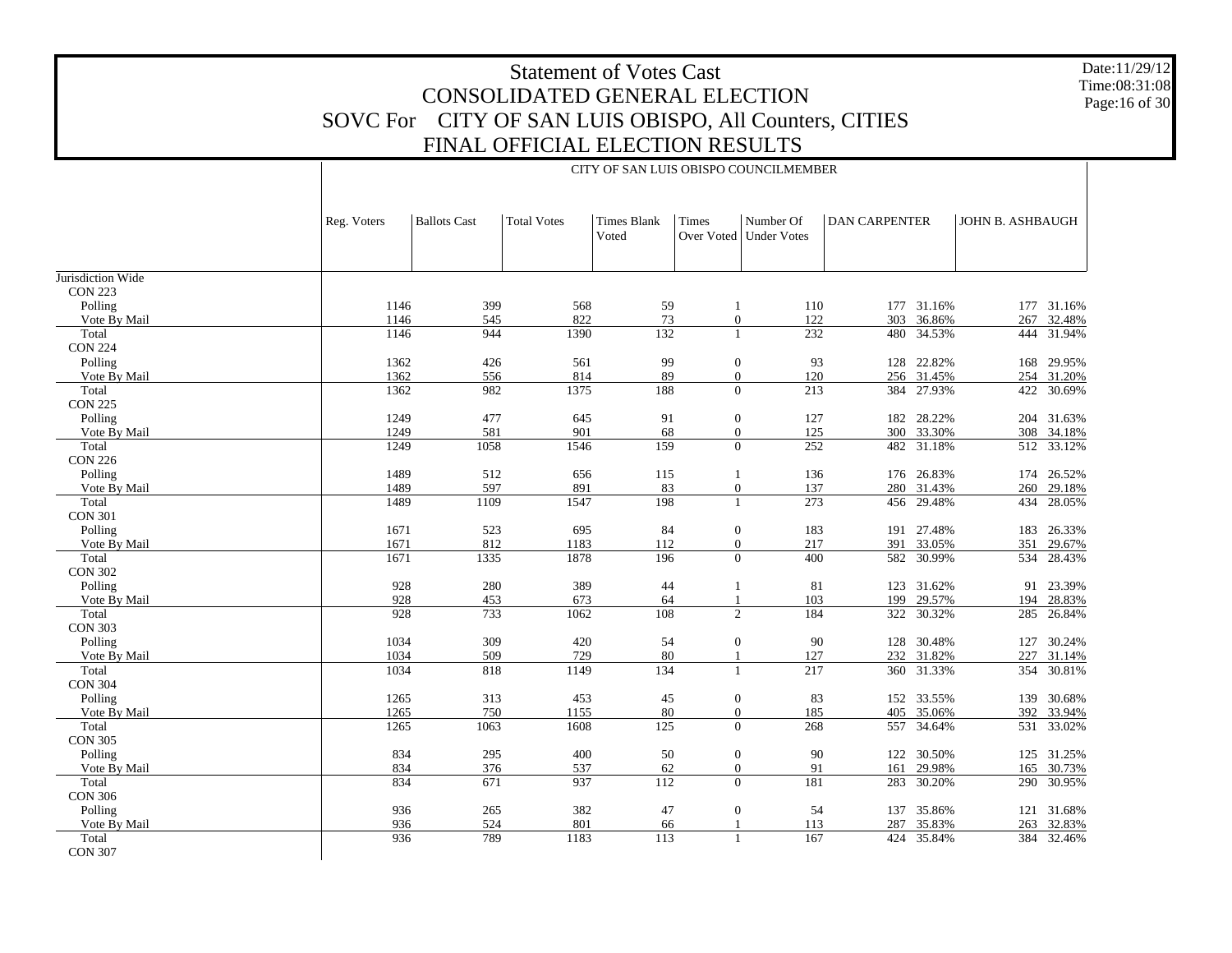Date:11/29/12 Time:08:31:08 Page:17 of 30

|                         |             |                     |                    |                      |                     | CITY OF SAN LUIS OBISPO COUNCILMEMBER |                      |            |                  |
|-------------------------|-------------|---------------------|--------------------|----------------------|---------------------|---------------------------------------|----------------------|------------|------------------|
|                         | Reg. Voters | <b>Ballots Cast</b> | <b>Total Votes</b> | Times Blank<br>Voted | Times<br>Over Voted | Number Of<br>Under Votes              | <b>DAN CARPENTER</b> |            | JOHN B. ASHBAUGH |
| Polling                 | 994         | 289                 | 394                | 54                   |                     | 76<br>$\boldsymbol{0}$                | 105                  | 26.65%     | 33.25%<br>131    |
| Vote By Mail            | 994         | 457                 | 653                | 79                   |                     | 103<br>$\boldsymbol{0}$               | 214                  | 32.77%     | 29.10%<br>190    |
| Total                   | 994         | 746                 | 1047               | 133                  |                     | $\overline{0}$<br>179                 | 319                  | 30.47%     | 30.66%<br>321    |
| <b>CON 308</b>          |             |                     |                    |                      |                     |                                       |                      |            |                  |
| Polling                 | 942         | 246                 | 352                | 41                   |                     | $\overline{c}$<br>54                  |                      | 114 32.39% | 35.51%<br>125    |
| Vote By Mail            | 942         | 533                 | 823                | 67                   |                     | $\boldsymbol{0}$<br>109               | 272                  | 33.05%     | 273<br>33.17%    |
| Total                   | 942         | 779                 | 1175               | 108                  |                     | $\overline{2}$<br>163                 |                      | 386 32.85% | 398 33.87%       |
| <b>CON 309</b>          |             |                     |                    |                      |                     |                                       |                      |            |                  |
| Polling                 | 854         | 252                 | 372                | 41                   |                     | $\boldsymbol{0}$<br>50                |                      | 124 33.33% | 33.33%<br>124    |
| Vote By Mail            | 854         | 479                 | 734                | 62                   | $\mathbf{1}$        | 98                                    | 285                  | 38.83%     | 250 34.06%       |
| Total                   | 854         | 731                 | 1106               | 103                  | $\mathbf{1}$        | 148                                   | 409                  | 36.98%     | 374 33.82%       |
| <b>CON 310</b>          |             |                     |                    |                      |                     |                                       |                      |            |                  |
| Polling                 | 977         | 339                 | 476                | 60                   | $\mathbf{1}$        | 80                                    |                      | 146 30.67% | 30.88%<br>147    |
| Vote By Mail            | 977<br>977  | 469                 | 692                | 78                   |                     | 90<br>$\boldsymbol{0}$                | 228                  | 32.95%     | 236 34.10%       |
| Total<br><b>CON 311</b> |             | 808                 | 1168               | 138                  | $\mathbf{1}$        | 170                                   |                      | 374 32.02% | 383 32.79%       |
| Polling                 | 1099        | 382                 | 517                | 75                   |                     | $\overline{c}$<br>93                  |                      | 139 26.89% | 148<br>28.63%    |
| Vote By Mail            | 1099        | 492                 | 747                | 61                   |                     | $\boldsymbol{0}$<br>115               | 231                  | 30.92%     | 218 29.18%       |
| Total                   | 1099        | 874                 | 1264               | 136                  |                     | $\overline{2}$<br>208                 |                      | 370 29.27% | 366 28.96%       |
| <b>CON 312</b>          |             |                     |                    |                      |                     |                                       |                      |            |                  |
| Polling                 | 1191        | 436                 | 563                | 90                   | $\mathbf{1}$        | 127                                   |                      | 154 27.35% | 148 26.29%       |
| Vote By Mail            | 1191        | 488                 | 689                | 90                   | $\mathbf{1}$        | 105                                   |                      | 204 29.61% | 230 33.38%       |
| Total                   | 1191        | 924                 | 1252               | 180                  |                     | $\overline{c}$<br>232                 |                      | 358 28.59% | 378 30.19%       |
| <b>CON 313</b>          |             |                     |                    |                      |                     |                                       |                      |            |                  |
| Polling                 | 1077        | 425                 | 539                | 112                  | 1                   | 85                                    |                      | 162 30.06% | 146 27.09%       |
| Vote By Mail            | 1077        | 439                 | 631                | 72                   |                     | 101                                   | 175                  | 27.73%     | 198<br>31.38%    |
| Total                   | 1077        | 864                 | 1170               | 184                  |                     | $\overline{2}$<br>186                 | 337                  | 28.80%     | 29.40%<br>344    |
| <b>CON 314</b>          |             |                     |                    |                      |                     |                                       |                      |            |                  |
| Polling                 | 981         | 283                 | 370                | 63                   |                     | $\boldsymbol{0}$<br>70                |                      | 118 31.89% | 28.92%<br>107    |
| Vote By Mail            | 981         | 524                 | 791                | 64                   |                     | $\boldsymbol{0}$<br>129               | 299                  | 37.80%     | 29.84%<br>236    |
| Total                   | 981         | 807                 | 1161               | 127                  |                     | $\Omega$<br>199                       | 417                  | 35.92%     | 29.54%<br>343    |
| <b>CON 524</b>          |             |                     |                    |                      |                     |                                       |                      |            |                  |
| Polling                 | 1100        | 388                 | 477                | 101                  | 1                   | 95                                    |                      | 135 28.30% | 139 29.14%       |
| Vote By Mail            | 1100        | 457                 | 652                | 77                   |                     | $\overline{0}$<br>108                 | 228                  | 34.97%     | 32.36%<br>211    |
| Total                   | 1100        | 845                 | 1129               | 178                  | 1                   | 203                                   |                      | 363 32.15% | 350 31.00%       |
| <b>CON 525</b>          |             |                     |                    |                      |                     |                                       |                      |            |                  |
| Polling                 | 1073        | 373                 | 423                | 118                  |                     | $\overline{0}$<br>87                  |                      | 114 26.95% | 107<br>25.30%    |
| Vote By Mail            | 1073        | 439                 | 627                | 76                   |                     | 99<br>$\overline{0}$                  | 202                  | 32.22%     | 27.43%<br>172    |
| Total                   | 1073        | 812                 | 1050               | 194                  |                     | $\overline{0}$<br>186                 |                      | 316 30.10% | 26.57%<br>279    |
| <b>CON 526</b>          | 1022        |                     |                    |                      |                     |                                       |                      |            |                  |
| Polling                 |             | 323                 | 418                | 79                   | $\boldsymbol{0}$    | 70                                    | 105                  | 25.12%     | 26.79%<br>112    |
| Vote By Mail            | 1022        | 439                 | 647                | 72                   |                     | 87<br>$\overline{0}$                  |                      | 207 31.99% | 219<br>33.85%    |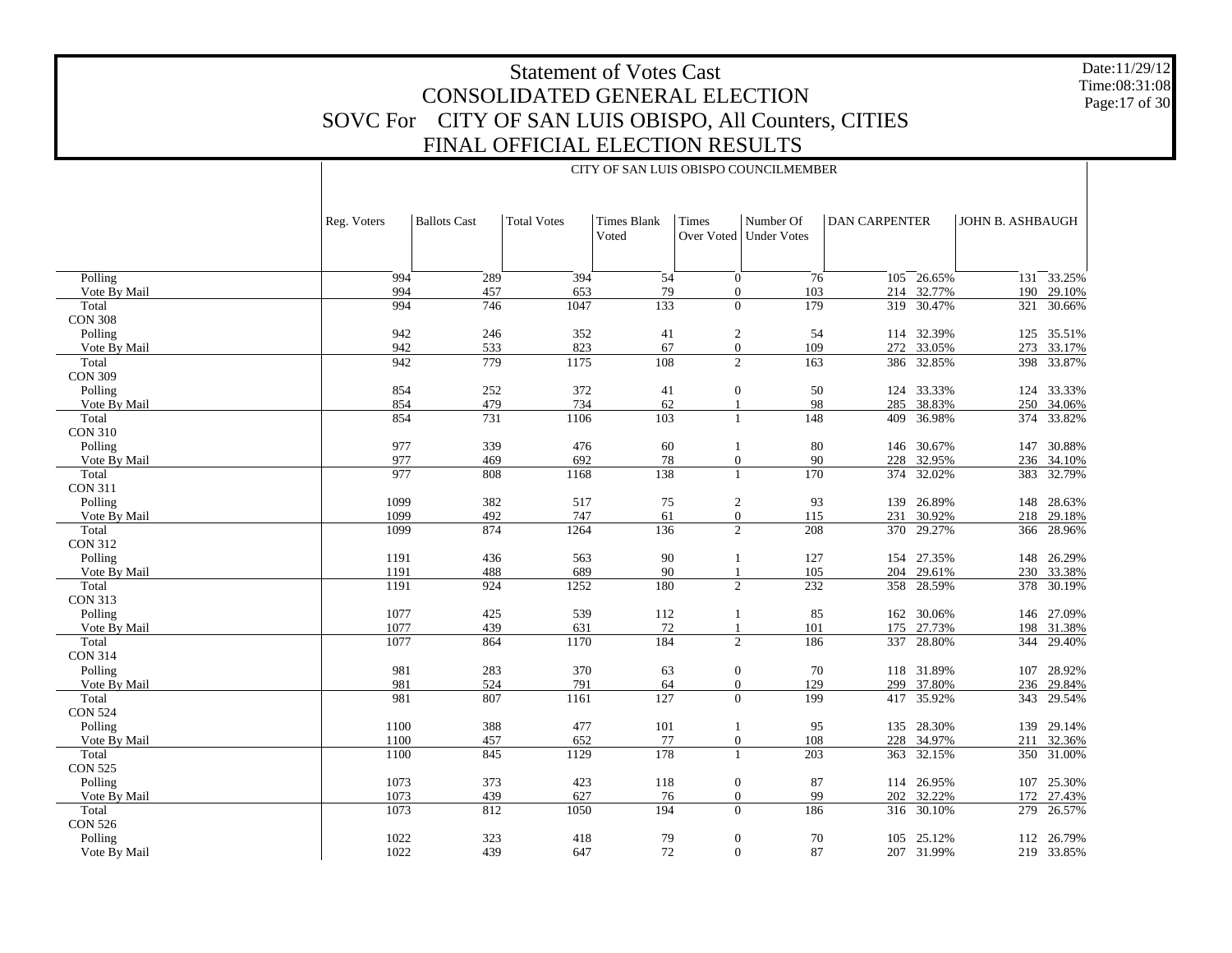Date:11/29/12 Time:08:31:08 Page:18 of 30

|                             |                | CITY OF SAN LUIS OBISPO COUNCILMEMBER |                    |                             |                       |                                       |                      |                  |                  |                       |  |  |
|-----------------------------|----------------|---------------------------------------|--------------------|-----------------------------|-----------------------|---------------------------------------|----------------------|------------------|------------------|-----------------------|--|--|
|                             | Reg. Voters    | <b>Ballots Cast</b>                   | <b>Total Votes</b> | <b>Times Blank</b><br>Voted | Times                 | Number Of<br>Over Voted   Under Votes | <b>DAN CARPENTER</b> |                  | JOHN B. ASHBAUGH |                       |  |  |
| Total                       | 1022           | 762                                   | 1065               | 151                         | $\overline{0}$        | $\overline{157}$                      | $\overline{312}$     | 29.30%           |                  | 331 31.08%            |  |  |
| <b>CON 527</b>              |                |                                       |                    |                             |                       |                                       |                      |                  |                  |                       |  |  |
| Polling                     | 1389           | 443                                   | 534                | 126                         | 1                     | 98                                    |                      | 119 22.28%       | 138              | 25.84%                |  |  |
| Vote By Mail                | 1389           | 527                                   | 739                | 106                         | $\boldsymbol{0}$      | 103                                   |                      | 255 34.51%       | 228              | 30.85%                |  |  |
| Total                       | 1389           | 970                                   | 1273               | 232                         | 1                     | 201                                   | 374                  | 29.38%           |                  | 366 28.75%            |  |  |
| <b>CON 528</b>              |                |                                       |                    |                             |                       |                                       |                      |                  |                  |                       |  |  |
| Polling                     | 1378           | 467                                   | 461                | 190                         | $\boldsymbol{0}$      | 93                                    |                      | 92 19.96%        |                  | 106 22.99%            |  |  |
| Vote By Mail                | 1378           | 243                                   | 267                | 84                          | $\mathbf{1}$          | 49                                    | 57                   | 21.35%           | 58               | 21.72%                |  |  |
| Total                       | 1378           | 710                                   | 728                | 274                         | 1                     | $\overline{142}$                      | 149                  | 20.47%           | 164              | 22.53%                |  |  |
| <b>CON 529</b>              |                |                                       |                    |                             |                       |                                       |                      |                  |                  |                       |  |  |
| Polling                     | 1073           | 380                                   | 456                | 107                         | $\boldsymbol{0}$      | 90                                    | 121                  | 26.54%           | 122              | 26.75%                |  |  |
| Vote By Mail                | 1073           | 351                                   | 482                | 72                          | $\boldsymbol{0}$      | 76                                    | 163                  | 33.82%           | 139              | 28.84%                |  |  |
| Total                       | 1073           | 731                                   | 938                | 179                         | $\mathbf{0}$          | 166                                   | 284                  | 30.28%           | 261              | 27.83%                |  |  |
| Total                       |                |                                       |                    |                             |                       |                                       |                      |                  |                  |                       |  |  |
| Polling                     | 27064          | 8825                                  | 11521              | 1945                        | 12                    | 2215                                  |                      | 3264 28.33%      | 3309             | 28.72%                |  |  |
| Vote By Mail                | 27064<br>27064 | 12040<br>20865                        | 17680<br>29201     | 1837<br>3782                | $7\phantom{.0}$<br>19 | 2712<br>4927                          | 5834                 | 33.00%<br>31.16% |                  | 5539 31.33%<br>30.30% |  |  |
| Total                       |                |                                       |                    |                             |                       |                                       | 9098                 |                  | 8848             |                       |  |  |
| CONGRESSIONAL               |                |                                       |                    |                             |                       |                                       |                      |                  |                  |                       |  |  |
| 24TH CONGRESSIONAL DISTRICT |                |                                       |                    |                             |                       |                                       |                      |                  |                  |                       |  |  |
| Polling                     | 27064          | 8825                                  | 11521              | 1945                        | 12                    | 2215                                  |                      | 3264 28.33%      |                  | 3309 28.72%           |  |  |
| Vote By Mail                | 27064          | 12040                                 | 17680              | 1837                        | $7\phantom{.0}$       | 2712                                  |                      | 5834 33.00%      |                  | 5539 31.33%           |  |  |
| Total                       | 27064          | 20865                                 | 29201              | 3782                        | $\overline{19}$       | 4927                                  | 9098                 | 31.16%           | 8848             | 30.30%                |  |  |
| Total                       |                |                                       |                    |                             |                       |                                       |                      |                  |                  |                       |  |  |
| Polling                     | 27064          | 8825                                  | 11521              | 1945                        | 12                    | 2215                                  |                      | 3264 28.33%      |                  | 3309 28.72%           |  |  |
| Vote By Mail                | 27064          | 12040                                 | 17680              | 1837                        | $7\phantom{.0}$       | 2712                                  |                      | 5834 33.00%      |                  | 5539 31.33%           |  |  |
| Total                       | 27064          | 20865                                 | 29201              | 3782                        | 19                    | 4927                                  |                      | 9098 31.16%      |                  | 8848 30.30%           |  |  |
| <b>SENATE</b>               |                |                                       |                    |                             |                       |                                       |                      |                  |                  |                       |  |  |
| 17TH SENATORIAL DISTRICT    |                |                                       |                    |                             |                       |                                       |                      |                  |                  |                       |  |  |
| Polling                     | 27064          | 8825                                  | 11521              | 1945                        | 12                    | 2215                                  |                      | 3264 28.33%      |                  | 3309 28.72%           |  |  |
| Vote By Mail                | 27064          | 12040                                 | 17680              | 1837                        | $\overline{7}$        | 2712                                  | 5834                 | 33.00%           | 5539             | 31.33%                |  |  |
| Total                       | 27064          | 20865                                 | 29201              | 3782                        | $\overline{19}$       | 4927                                  | 9098                 | 31.16%           | 8848             | 30.30%                |  |  |
| Total                       |                |                                       |                    |                             |                       |                                       |                      |                  |                  |                       |  |  |
| Polling                     | 27064          | 8825                                  | 11521              | 1945                        | 12                    | 2215                                  |                      | 3264 28.33%      |                  | 3309 28.72%           |  |  |
| Vote By Mail                | 27064          | 12040                                 | 17680              | 1837                        | $7\phantom{.0}$       | 2712                                  | 5834                 | 33.00%           | 5539             | 31.33%                |  |  |
| Total                       | 27064          | 20865                                 | 29201              | 3782                        | 19                    | 4927                                  |                      | 9098 31.16%      |                  | 8848 30.30%           |  |  |
| <b>ASSEMBLY</b>             |                |                                       |                    |                             |                       |                                       |                      |                  |                  |                       |  |  |
| 35TH ASSEMBLY DISTRICT      |                |                                       |                    |                             |                       |                                       |                      |                  |                  |                       |  |  |
| Polling                     | 27064          | 8825                                  | 11521              | 1945                        | 12                    | 2215                                  |                      | 3264 28.33%      |                  | 3309 28.72%           |  |  |
| Vote By Mail                | 27064          | 12040                                 | 17680              | 1837                        | $\overline{7}$        | 2712                                  |                      | 5834 33.00%      |                  | 5539 31.33%           |  |  |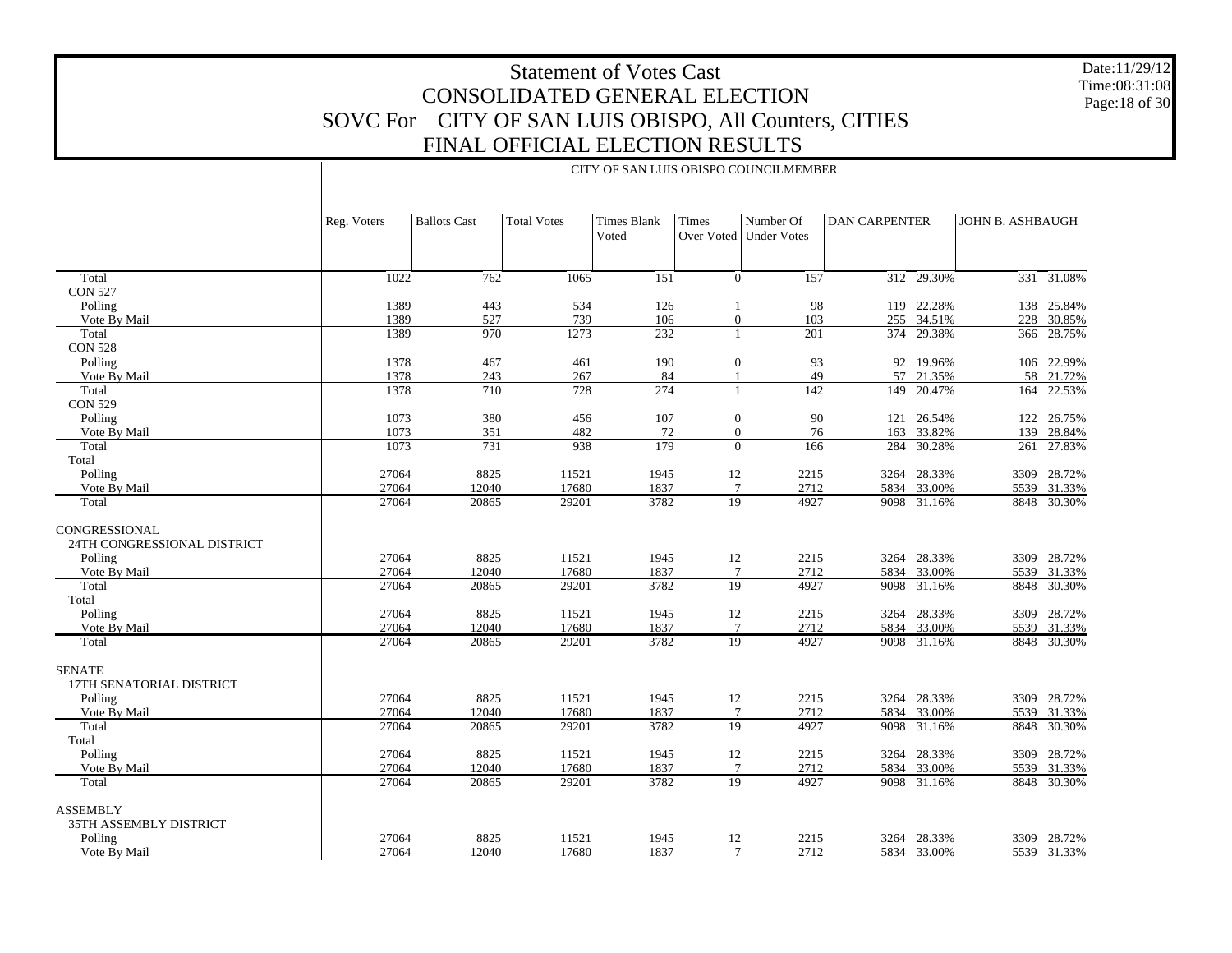Date:11/29/12 Time:08:31:08Page:19 of 30

|                                                                    |                |                     |                    |                      |                       | CITY OF SAN LUIS OBISPO COUNCILMEMBER |                      |                       |                  |                            |
|--------------------------------------------------------------------|----------------|---------------------|--------------------|----------------------|-----------------------|---------------------------------------|----------------------|-----------------------|------------------|----------------------------|
|                                                                    | Reg. Voters    | <b>Ballots Cast</b> | <b>Total Votes</b> | Times Blank<br>Voted | Times                 | Number Of<br>Over Voted   Under Votes | <b>DAN CARPENTER</b> |                       | JOHN B. ASHBAUGH |                            |
| Total                                                              | 27064          | 20865               | 29201              | 3782                 | $\overline{19}$       | 4927                                  |                      | 9098 31.16%           |                  | 8848 30.30%                |
| Total                                                              |                |                     |                    |                      |                       |                                       |                      |                       |                  |                            |
| Polling                                                            | 27064          | 8825                | 11521              | 1945                 | 12                    | 2215                                  |                      | 3264 28.33%           |                  | 3309 28.72%                |
| Vote By Mail                                                       | 27064          | 12040               | 17680              | 1837                 | $7\phantom{.0}$       | 2712                                  | 5834                 | 33.00%                |                  | 5539 31.33%                |
| Total                                                              | 27064          | 20865               | 29201              | 3782                 | 19                    | 4927                                  |                      | 9098 31.16%           |                  | 8848 30.30%                |
| <b>BOARD OF EQUALIZATION</b><br>STATE BOARD OF EQUALIZATION DIST 2 |                |                     |                    |                      |                       |                                       |                      |                       |                  |                            |
| Polling                                                            | 27064          | 8825                | 11521              | 1945                 | 12                    | 2215                                  |                      | 3264 28.33%           |                  | 3309 28.72%                |
| Vote By Mail                                                       | 27064          | 12040               | 17680              | 1837                 | $7\phantom{.0}$       | 2712                                  |                      | 5834 33.00%           |                  | 5539 31.33%                |
| Total                                                              | 27064          | 20865               | 29201              | 3782                 | 19                    | 4927                                  |                      | 9098 31.16%           |                  | 8848 30.30%                |
| Total                                                              |                |                     |                    |                      |                       |                                       |                      |                       |                  |                            |
| Polling                                                            | 27064          | 8825                | 11521              | 1945                 | 12                    | 2215                                  |                      | 3264 28.33%           |                  | 3309 28.72%                |
| Vote By Mail                                                       | 27064          | 12040               | 17680              | 1837                 | $7\phantom{.0}$       | 2712                                  | 5834                 | 33.00%                |                  | 5539 31.33%                |
| Total                                                              | 27064          | 20865               | 29201              | 3782                 | 19                    | 4927                                  |                      | 9098 31.16%           |                  | 8848 30.30%                |
| SUPERVISOR/COMMISSIONER<br>2ND SUPERVISORIAL DISTRICT              |                |                     |                    |                      |                       |                                       |                      |                       |                  |                            |
| Polling                                                            | 5246           | 1814                | 2430               | 364                  | $\overline{c}$        | 466                                   |                      | 663 27.28%            |                  | 723 29.75%                 |
| Vote By Mail                                                       | 5246           | 2279                | 3428               | 313                  | $\mathbf{0}$          | 504                                   | 1139                 | 33.23%                | 1089             | 31.77%                     |
| Total<br>3RD SUPERVISORIAL DISTRICT                                | 5246           | 4093                | 5858               | 677                  |                       | $\overline{2}$<br>970                 | 1802                 | 30.76%                |                  | 1812 30.93%                |
| Polling                                                            | 14783          | 4637                | 6322               | 860                  | 8                     | 1216                                  |                      | 1915 30.29%           |                  | 1862 29.45%                |
| Vote By Mail                                                       | 14783          | 7305                | 10838              | 1037                 |                       | 6<br>1686                             | 3583                 | 33.06%                | 3423             | 31.58%                     |
| Total<br>5TH SUPERVISORIAL DISTRICT                                | 14783          | 11942               | 17160              | 1897                 | 14                    | 2902                                  | 5498                 | 32.04%                | 5285             | 30.80%                     |
| Polling                                                            | 7035           | 2374                | 2769               | 721                  | $\sqrt{2}$            | 533                                   |                      | 686 24.77%            |                  | 724 26.15%                 |
| Vote By Mail                                                       | 7035           | 2456                | 3414               | 487                  | $\mathbf{1}$          | 522                                   | 1112                 | 32.57%                | 1027             | 30.08%                     |
| Total                                                              | 7035           | 4830                | 6183               | 1208                 |                       | 3<br>1055                             | 1798                 | 29.08%                | 1751             | 28.32%                     |
| Total                                                              |                |                     |                    |                      |                       |                                       |                      |                       |                  |                            |
| Polling<br>Vote By Mail                                            | 27064<br>27064 | 8825<br>12040       | 11521<br>17680     | 1945<br>1837         | 12<br>$7\phantom{.0}$ | 2215<br>2712                          | 5834                 | 3264 28.33%<br>33.00% |                  | 3309 28.72%<br>5539 31.33% |
| Total                                                              | 27064          | 20865               | 29201              | 3782                 | 19                    | 4927                                  |                      | 9098 31.16%           |                  | 8848 30.30%                |
|                                                                    |                |                     |                    |                      |                       |                                       |                      |                       |                  |                            |
| <b>CITIES</b><br>CITY OF SAN LUIS OBISPO                           |                |                     |                    |                      |                       |                                       |                      |                       |                  |                            |
| Polling                                                            | 27064          | 8825                | 11521              | 1945                 | 12                    | 2215                                  |                      | 3264 28.33%           |                  | 3309 28.72%                |
| Vote By Mail                                                       | 27064          | 12040               | 17680              | 1837                 | $7\phantom{.0}$       | 2712                                  |                      | 5834 33.00%           |                  | 5539 31.33%                |
| Total                                                              | 27064          | 20865               | 29201              | 3782                 | 19                    | 4927                                  | 9098                 | 31.16%                | 8848             | 30.30%                     |
| Total                                                              |                |                     |                    |                      |                       |                                       |                      |                       |                  |                            |
| Polling                                                            | 27064          | 8825                | 11521              | 1945                 | 12                    | 2215                                  |                      | 3264 28.33%           |                  | 3309 28.72%                |
| Vote By Mail                                                       | 27064          | 12040               | 17680              | 1837                 | $7\phantom{.0}$       | 2712                                  |                      | 5834 33.00%           |                  | 5539 31.33%                |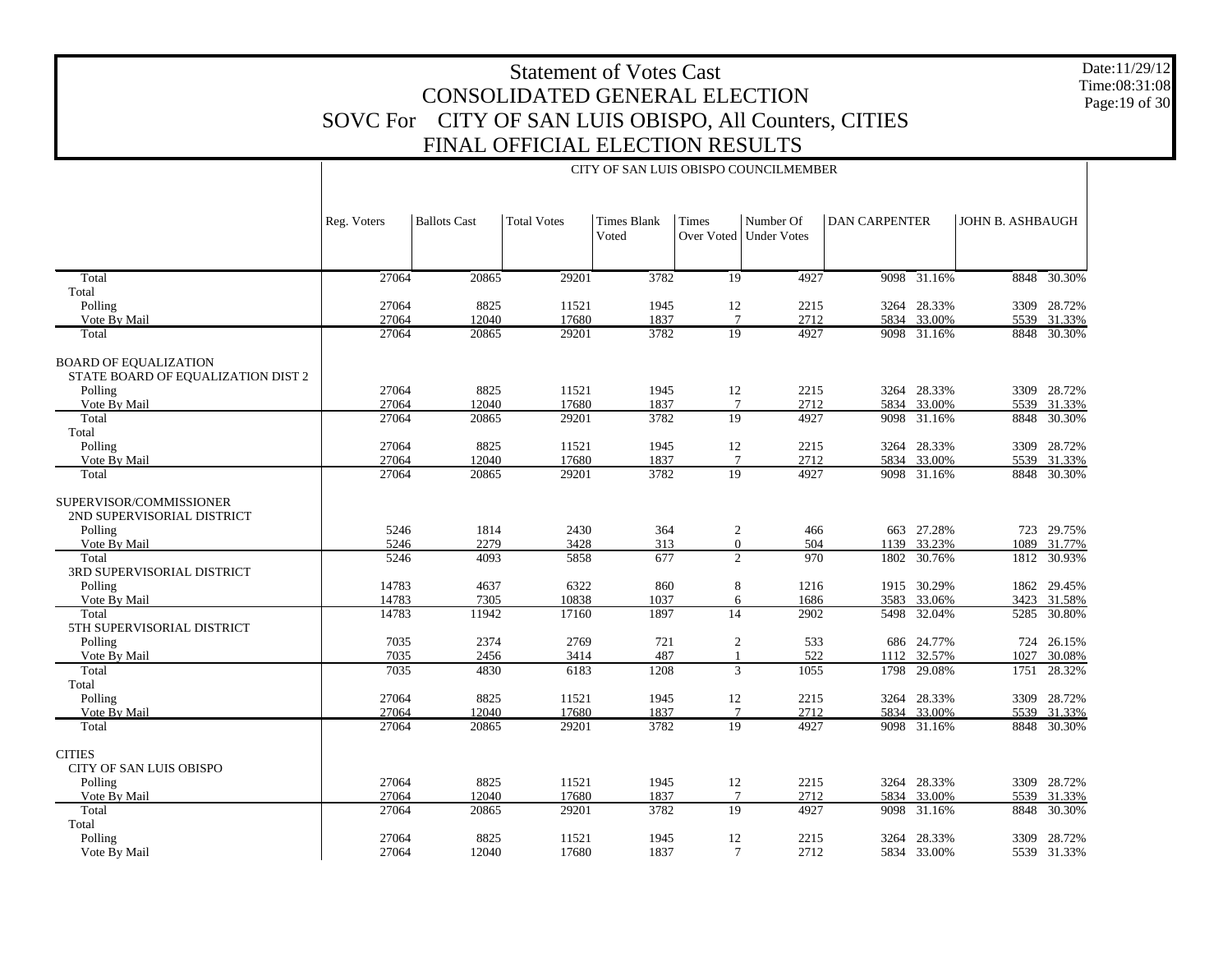|       | SOVC For CITY OF SAN LUIS OBISPO, All Counters, CITIES |                     | <b>Statement of Votes Cast</b><br>CONSOLIDATED GENERAL ELECTION<br>FINAL OFFICIAL ELECTION RESULTS |                                       |       |                                       |                      |                         | Date:11/29/12<br>Time:08:31:08<br>Page: 20 of 30 |
|-------|--------------------------------------------------------|---------------------|----------------------------------------------------------------------------------------------------|---------------------------------------|-------|---------------------------------------|----------------------|-------------------------|--------------------------------------------------|
|       |                                                        |                     |                                                                                                    | CITY OF SAN LUIS OBISPO COUNCILMEMBER |       |                                       |                      |                         |                                                  |
|       | Reg. Voters                                            | <b>Ballots Cast</b> | <b>Total Votes</b>                                                                                 | Times Blank<br>Voted                  | Times | Number Of<br>Over Voted   Under Votes | <b>DAN CARPENTER</b> | <b>JOHN B. ASHBAUGH</b> |                                                  |
| Total | 27064                                                  | 20865               | 29201                                                                                              | 3782                                  | 19    | 4927                                  | 9098 31.16%          | 8848 30.30%             |                                                  |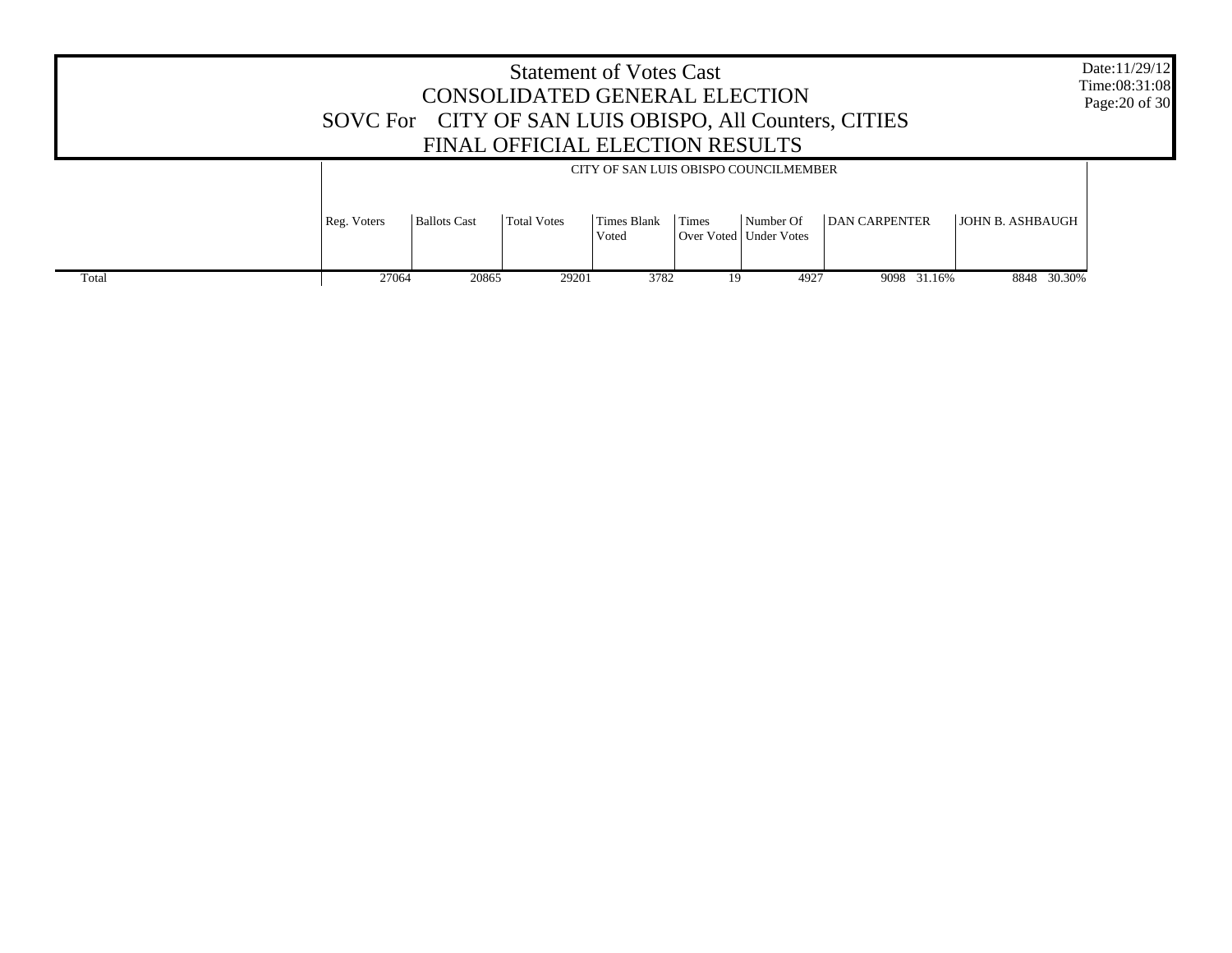Date:11/29/12 Time:08:31:08 Page:21 of 30

|                       | <b>JEFF ARANGUENA</b> |                      | <b>MATT STRZEPEK</b> |                | <b>KEVIN RICE</b> |                  | Write-In Votes       |                |
|-----------------------|-----------------------|----------------------|----------------------|----------------|-------------------|------------------|----------------------|----------------|
|                       |                       |                      |                      |                |                   |                  |                      |                |
|                       |                       |                      |                      |                |                   |                  |                      |                |
| Jurisdiction Wide     |                       |                      |                      |                |                   |                  |                      |                |
| <b>CON 223</b>        |                       |                      |                      |                |                   |                  |                      |                |
| Polling               |                       | 103 18.13%           | 11                   | 1.94%          |                   | 96 16.90%        | 4                    | 0.70%          |
| Vote By Mail          |                       | 109 13.26%           | 25                   | 3.04%          | 115               | 13.99%           | 3                    | 0.36%          |
| Total                 |                       | 212 15.25%           | 36                   | 2.59%          | 211               | 15.18%           | $\overline{7}$       | 0.50%          |
| <b>CON 224</b>        |                       |                      |                      |                |                   |                  |                      |                |
| Polling               |                       | 140 24.96%           | 15                   | 2.67%          | 109               | 19.43%           | 1                    | 0.18%          |
| Vote By Mail          | 133                   | 16.34%               | 24                   | 2.95%          | 141               | 17.32%           | 6                    | 0.74%          |
| Total                 | 273                   | 19.85%               | 39                   | 2.84%          | 250               | 18.18%           | $\overline{7}$       | 0.51%          |
| <b>CON 225</b>        |                       |                      |                      |                |                   |                  |                      |                |
| Polling               | 158                   | 24.50%               | 19                   | 2.95%          | 80                | 12.40%           | 2                    | 0.31%          |
| Vote By Mail          | 157                   | 17.43%               | 23                   | 2.55%          | 109               | 12.10%           | $\overline{4}$       | 0.44%          |
| Total                 | 315                   | 20.38%               | 42                   | 2.72%          | 189               | 12.23%           | 6                    | 0.39%          |
| <b>CON 226</b>        |                       |                      |                      |                |                   |                  |                      |                |
| Polling               |                       | 139 21.19%           | 24                   | 3.66%          |                   | 140 21.34%       | 3                    | 0.46%          |
| Vote By Mail          |                       | 160 17.96%           | 13                   | 1.46%          | 172               | 19.30%           | 6                    | 0.67%          |
| Total                 | 299                   | 19.33%               | 37                   | 2.39%          | 312               | 20.17%           | $\mathbf{Q}$         | 0.58%          |
| <b>CON 301</b>        |                       |                      |                      |                |                   |                  |                      |                |
| Polling               |                       | 140 20.14%           | 23                   | 3.31%          |                   | 154 22.16%       | $\overline{4}$       | 0.58%          |
| Vote By Mail          | 209                   | 17.67%               | 28                   | 2.37%          | 201               | 16.99%           | 3                    | 0.25%          |
| Total                 | 349                   | 18.58%               | 51                   | 2.72%          | 355               | 18.90%           | $\overline{7}$       | 0.37%          |
| <b>CON 302</b>        |                       |                      |                      |                |                   |                  |                      |                |
| Polling               | 85                    | 21.85%               | 16                   | 4.11%          | 73                | 18.77%           | $\mathbf{1}$         | 0.26%          |
| Vote By Mail          | 123                   | 18.28%               | 20                   | 2.97%          | 136               | 20.21%           | 1                    | 0.15%          |
| Total                 | 208                   | 19.59%               | 36                   | 3.39%          | 209               | 19.68%           | $\overline{2}$       | 0.19%          |
| <b>CON 303</b>        |                       |                      |                      |                |                   |                  |                      |                |
| Polling               | 85                    | 20.24%               | 12                   | 2.86%          |                   | 67 15.95%        | 1                    | 0.24%          |
| Vote By Mail          | 123                   | 16.87%               | 25                   | 3.43%          | 120               | 16.46%           | $\mathfrak{2}$       | 0.27%          |
| Total                 | 208                   | 18.10%               | 37                   | 3.22%          | 187               | 16.28%           | 3                    | 0.26%          |
| <b>CON 304</b>        |                       |                      |                      |                |                   |                  |                      |                |
| Polling               |                       | 96 21.19%            | 12                   | 2.65%          |                   | 51 11.26%        | 3                    | 0.66%          |
| Vote By Mail<br>Total | 202<br>298            | 17.49%<br>18.53%     | 24<br>36             | 2.08%<br>2.24% | 123<br>174        | 10.65%<br>10.82% | 9<br>$\overline{12}$ | 0.78%<br>0.75% |
|                       |                       |                      |                      |                |                   |                  |                      |                |
| <b>CON 305</b>        |                       |                      |                      |                |                   | 15.00%           |                      | 0.00%          |
| Polling               | 85                    | 21.25%               | 8                    | 2.00%          | 60<br>90          |                  | $\mathbf{0}$         |                |
| Vote By Mail<br>Total | 188                   | 103 19.18%<br>20.06% | 17<br>25             | 3.17%<br>2.67% |                   | 16.76%<br>16.01% | 1<br>$\mathbf{1}$    | 0.19%<br>0.11% |
| <b>CON 306</b>        |                       |                      |                      |                | 150               |                  |                      |                |
|                       |                       |                      |                      |                |                   |                  |                      |                |
| Polling               |                       | 64 16.75%<br>17.73%  | 6                    | 1.57%<br>2.12% |                   | 54 14.14%        | $\mathbf{0}$<br>3    | 0.00%          |
| Vote By Mail<br>Total | 142                   | 206 17.41%           | 17<br>23             | 1.94%          | 89<br>143         | 11.11%<br>12.09% | 3                    | 0.37%<br>0.25% |
| <b>CON 307</b>        |                       |                      |                      |                |                   |                  |                      |                |
|                       |                       |                      |                      |                |                   |                  |                      |                |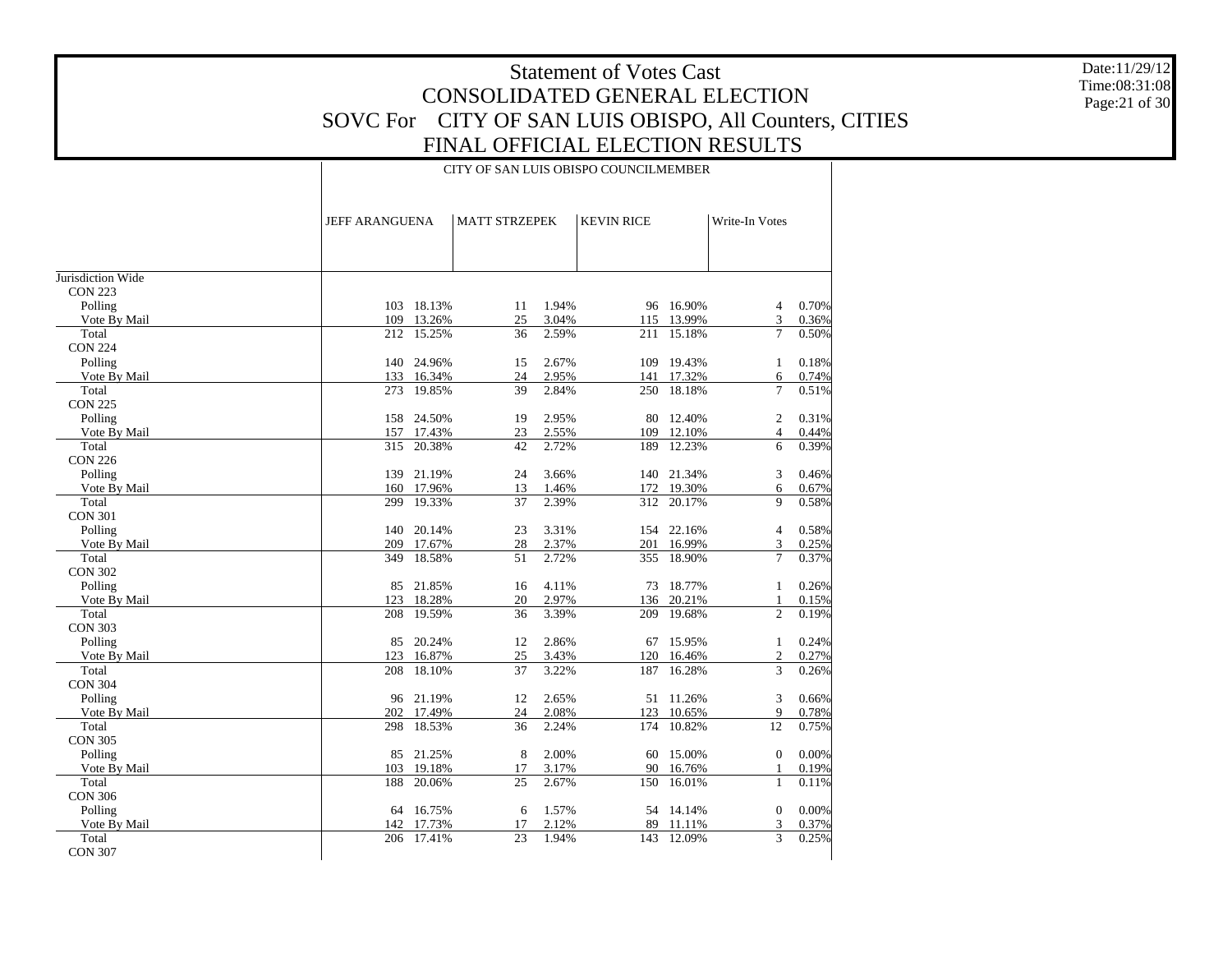Date:11/29/12 Time:08:31:08 Page:22 of 30

|                         | JEFF ARANGUENA |                          |          | <b>MATT STRZEPEK</b><br><b>KEVIN RICE</b> |           |                  | Write-In Votes               |                |
|-------------------------|----------------|--------------------------|----------|-------------------------------------------|-----------|------------------|------------------------------|----------------|
|                         |                |                          |          |                                           |           |                  |                              |                |
| Polling                 |                | $84 - 21.32%$            | 10       | 2.54%                                     | 63        | 15.99%           | 1                            | 0.25%          |
| Vote By Mail            |                | 128 19.60%               | 17       | 2.60%                                     |           | 103 15.77%       | 1                            | 0.15%          |
| Total                   | 212            | 20.25%                   | 27       | 2.58%                                     | 166       | 15.85%           | $\overline{2}$               | 0.19%          |
| <b>CON 308</b>          |                |                          |          |                                           |           |                  |                              |                |
| Polling                 |                | 66 18.75%                | 5        | 1.42%                                     |           | 42 11.93%        | $\mathbf{0}$                 | 0.00%          |
| Vote By Mail            | 147            | 17.86%                   | 21       | 2.55%                                     | 101       | 12.27%           | 9                            | 1.09%          |
| Total                   | 213            | 18.13%                   | 26       | 2.21%                                     | 143       | 12.17%           | 9                            | 0.77%          |
| <b>CON 309</b>          |                |                          |          |                                           |           |                  |                              |                |
| Polling                 | 63             | 16.94%                   | 7        | 1.88%                                     |           | 53 14.25%        | 1                            | 0.27%          |
| Vote By Mail            | 91             | 12.40%                   | 14       | 1.91%                                     | 89        | 12.13%           | 5                            | 0.68%          |
| Total                   | 154            | 13.92%                   | 21       | 1.90%                                     | 142       | 12.84%           | 6                            | 0.54%          |
| <b>CON 310</b>          |                |                          |          |                                           |           |                  |                              |                |
| Polling<br>Vote By Mail |                | 104 21.85%<br>132 19.08% | 13       | 2.73%<br>1.73%                            | 66        | 13.87%<br>12.14% | $\mathbf{0}$                 | 0.00%          |
| Total                   | 236            | 20.21%                   | 12<br>25 | 2.14%                                     | 84<br>150 | 12.84%           | $\boldsymbol{0}$<br>$\theta$ | 0.00%<br>0.00% |
| <b>CON 311</b>          |                |                          |          |                                           |           |                  |                              |                |
| Polling                 |                | 123 23.79%               | 19       | 3.68%                                     | 85        | 16.44%           | 3                            | 0.58%          |
| Vote By Mail            | 173            | 23.16%                   | 21       | 2.81%                                     | 103       | 13.79%           | 1                            | 0.13%          |
| Total                   |                | 296 23.42%               | 40       | 3.16%                                     | 188       | 14.87%           | $\overline{4}$               | 0.32%          |
| <b>CON 312</b>          |                |                          |          |                                           |           |                  |                              |                |
| Polling                 |                | 147 26.11%               | 17       | 3.02%                                     |           | 90 15.99%        | 7                            | 1.24%          |
| Vote By Mail            | 142            | 20.61%                   | 13       | 1.89%                                     |           | 98 14.22%        | $\overline{c}$               | 0.29%          |
| Total                   | 289            | 23.08%                   | 30       | 2.40%                                     | 188       | 15.02%           | 9                            | 0.72%          |
| <b>CON 313</b>          |                |                          |          |                                           |           |                  |                              |                |
| Polling                 | 129            | 23.93%                   | 21       | 3.90%                                     | 80        | 14.84%           | $\mathbf{1}$                 | 0.19%          |
| Vote By Mail            |                | 145 22.98%               | 22       | 3.49%                                     | 88        | 13.95%           | 3                            | 0.48%          |
| Total                   | 274            | 23.42%                   | 43       | 3.68%                                     | 168       | 14.36%           | $\overline{4}$               | 0.34%          |
| <b>CON 314</b>          |                |                          |          |                                           |           |                  |                              |                |
| Polling                 | 78             | 21.08%                   | 12       | 3.24%                                     |           | 51 13.78%        | $\overline{4}$               | 1.08%          |
| Vote By Mail            | 140            | 17.70%                   | 9        | 1.14%                                     | 103       | 13.02%           | $\overline{4}$               | 0.51%          |
| Total                   | 218            | 18.78%                   | 21       | 1.81%                                     | 154       | 13.26%           | 8                            | 0.69%          |
| <b>CON 524</b>          |                |                          |          |                                           |           |                  |                              |                |
| Polling                 |                | 115 24.11%               | 12       | 2.52%                                     |           | 73 15.30%        | 3                            | 0.63%          |
| Vote By Mail            | 105            | 16.10%                   | 12       | 1.84%                                     | 91        | 13.96%           | 5                            | 0.77%          |
| Total                   | 220            | 19.49%                   | 24       | 2.13%                                     | 164       | 14.53%           | 8                            | 0.71%          |
| <b>CON 525</b>          |                |                          |          |                                           |           |                  |                              |                |
| Polling                 | 98             | 23.17%                   | 18       | 4.26%                                     | 86        | 20.33%           | $\mathbf{0}$                 | 0.00%          |
| Vote By Mail            | 134            | 21.37%                   | 13       | 2.07%                                     | 102       | 16.27%           | $\overline{4}$               | 0.64%          |
| Total                   |                | 232 22.10%               | 31       | 2.95%                                     | 188       | 17.90%           | $\overline{\mathcal{L}}$     | 0.38%          |
| <b>CON 526</b>          |                |                          |          | 1.67%                                     |           |                  |                              |                |
| Polling                 |                | 102 24.40%               | 7        |                                           | 89        | 21.29%           | 3                            | 0.72%          |
| Vote By Mail            |                | 124 19.17%               | 11       | 1.70%                                     |           | 85 13.14%        | $\mathbf{1}$                 | 0.15%          |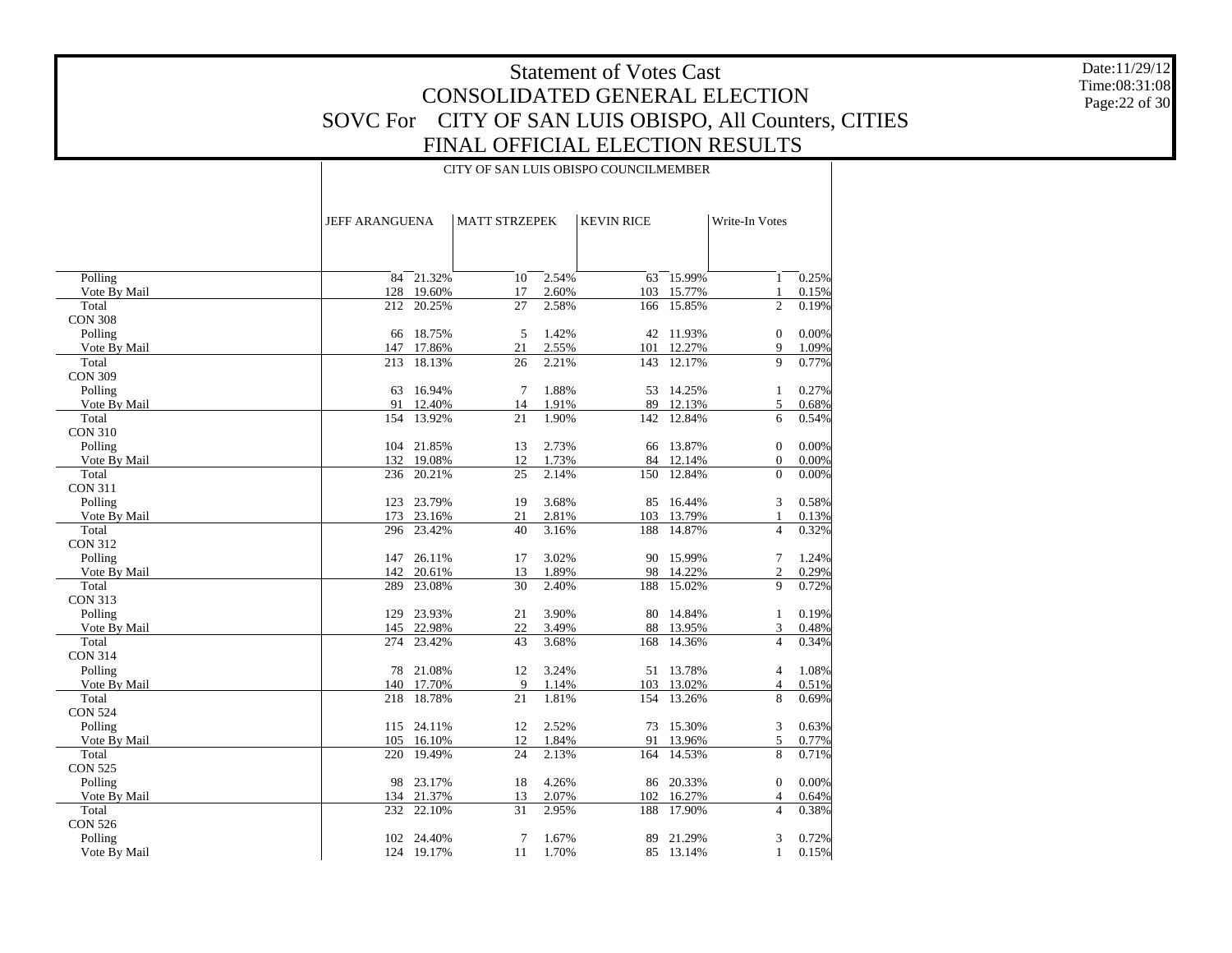Date:11/29/12 Time:08:31:08 Page:23 of 30

|                             |      | <b>JEFF ARANGUENA</b> |                | <b>MATT STRZEPEK</b><br><b>KEVIN RICE</b> |      |                 | Write-In Votes |       |
|-----------------------------|------|-----------------------|----------------|-------------------------------------------|------|-----------------|----------------|-------|
|                             |      |                       |                |                                           |      |                 |                |       |
| Total                       |      | $226 - 21.22%$        | 18             | 1.69%                                     |      | $174 - 16.34\%$ | $\overline{4}$ | 0.38% |
| <b>CON 527</b>              |      |                       |                |                                           |      |                 |                |       |
| Polling                     |      | 141 26.40%            | 12             | 2.25%                                     |      | 122 22.85%      | 2              | 0.37% |
| Vote By Mail                | 131  | 17.73%                | 21             | 2.84%                                     |      | 104 14.07%      | $\mathbf{0}$   | 0.00% |
| Total                       | 272  | 21.37%                | 33             | 2.59%                                     |      | 226 17.75%      | $\overline{c}$ | 0.16% |
| <b>CON 528</b>              |      |                       |                |                                           |      |                 |                |       |
| Polling                     | 120  | 26.03%                | 7              | 1.52%                                     | 127  | 27.55%          | 9              | 1.95% |
| Vote By Mail                | 75   | 28.09%                | $\overline{4}$ | 1.50%                                     | 70   | 26.22%          | 3              | 1.12% |
| Total                       | 195  | 26.79%                | 11             | 1.51%                                     | 197  | 27.06%          | 12             | 1.65% |
| <b>CON 529</b><br>Polling   |      | 96 21.05%             | 11             | 2.41%                                     |      | 99 21.71%       | 7              | 1.54% |
| Vote By Mail                |      | 86 17.84%             | 8              | 1.66%                                     |      | 86 17.84%       | $\mathbf{0}$   | 0.00% |
| Total                       |      | 182 19.40%            | 19             | 2.03%                                     | 185  | 19.72%          | $\overline{7}$ | 0.75% |
| Total                       |      |                       |                |                                           |      |                 |                |       |
| Polling                     |      | 2561 22.23%           | 317            | 2.75%                                     |      | 2010 17.45%     | 60             | 0.52% |
| Vote By Mail                |      | 3214 18.18%           | 414            | 2.34%                                     |      | 2603 14.72%     | 76             | 0.43% |
| Total                       |      | 5775 19.78%           | 731            | 2.50%                                     |      | 4613 15.80%     | 136            | 0.47% |
| CONGRESSIONAL               |      |                       |                |                                           |      |                 |                |       |
| 24TH CONGRESSIONAL DISTRICT |      |                       |                |                                           |      |                 |                |       |
| Polling                     |      | 2561 22.23%           | 317            | 2.75%                                     |      | 2010 17.45%     | 60             | 0.52% |
| Vote By Mail                |      | 3214 18.18%           | 414            | 2.34%                                     | 2603 | 14.72%          | 76             | 0.43% |
| Total                       |      | 5775 19.78%           | 731            | 2.50%                                     | 4613 | 15.80%          | 136            | 0.47% |
| Total                       |      |                       |                |                                           |      |                 |                |       |
| Polling                     |      | 2561 22.23%           | 317            | 2.75%                                     |      | 2010 17.45%     | 60             | 0.52% |
| Vote By Mail                |      | 3214 18.18%           | 414            | 2.34%                                     |      | 2603 14.72%     | 76             | 0.43% |
| Total                       |      | 5775 19.78%           | 731            | 2.50%                                     |      | 4613 15.80%     | 136            | 0.47% |
| <b>SENATE</b>               |      |                       |                |                                           |      |                 |                |       |
| 17TH SENATORIAL DISTRICT    |      |                       |                |                                           |      |                 |                |       |
| Polling                     |      | 2561 22.23%           | 317            | 2.75%                                     |      | 2010 17.45%     | 60             | 0.52% |
| Vote By Mail                |      | 3214 18.18%           | 414            | 2.34%                                     |      | 2603 14.72%     | 76             | 0.43% |
| Total                       |      | 5775 19.78%           | 731            | 2.50%                                     |      | 4613 15.80%     | 136            | 0.47% |
| Total                       |      |                       |                |                                           |      |                 |                |       |
| Polling                     |      | 2561 22.23%           | 317            | 2.75%                                     |      | 2010 17.45%     | 60             | 0.52% |
| Vote By Mail                |      | 3214 18.18%           | 414            | 2.34%                                     |      | 2603 14.72%     | 76             | 0.43% |
| Total                       |      | 5775 19.78%           | 731            | 2.50%                                     |      | 4613 15.80%     | 136            | 0.47% |
| <b>ASSEMBLY</b>             |      |                       |                |                                           |      |                 |                |       |
| 35TH ASSEMBLY DISTRICT      |      |                       |                |                                           |      |                 |                |       |
| Polling                     | 2561 | 22.23%                | 317            | 2.75%                                     |      | 2010 17.45%     | 60             | 0.52% |
| Vote By Mail                |      | 3214 18.18%           | 414            | 2.34%                                     |      | 2603 14.72%     | 76             | 0.43% |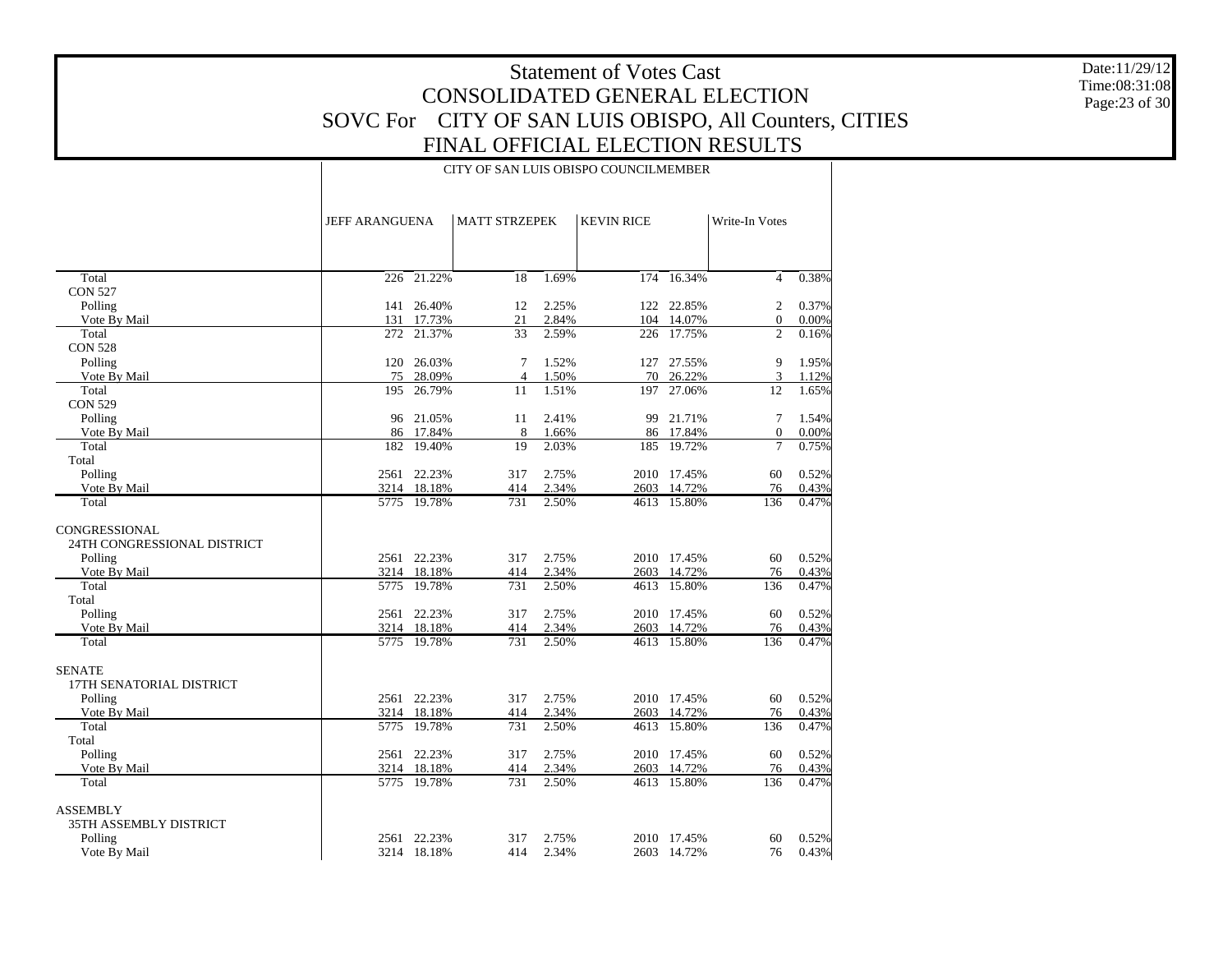Date:11/29/12 Time:08:31:08 Page:24 of 30

|                                       | <b>JEFF ARANGUENA</b> |                       | <b>MATT STRZEPEK</b> |                | <b>KEVIN RICE</b> |                       | Write-In Votes |       |
|---------------------------------------|-----------------------|-----------------------|----------------------|----------------|-------------------|-----------------------|----------------|-------|
|                                       |                       |                       |                      |                |                   |                       |                |       |
| Total                                 |                       | 5775 19.78%           | 731                  | 2.50%          |                   | 4613 15.80%           | 136            | 0.47% |
| Total                                 |                       |                       |                      |                |                   |                       |                |       |
| Polling                               |                       | 2561 22.23%           | 317                  | 2.75%          |                   | 2010 17.45%           | 60             | 0.52% |
| Vote By Mail                          |                       | 3214 18.18%           | 414                  | 2.34%          |                   | 2603 14.72%           | 76             | 0.43% |
| Total                                 |                       | 5775 19.78%           | 731                  | 2.50%          |                   | 4613 15.80%           | 136            | 0.47% |
| <b>BOARD OF EQUALIZATION</b>          |                       |                       |                      |                |                   |                       |                |       |
| STATE BOARD OF EQUALIZATION DIST 2    |                       |                       |                      |                |                   |                       |                |       |
| Polling                               |                       | 2561 22.23%           | 317                  | 2.75%          |                   | 2010 17.45%           | 60             | 0.52% |
| Vote By Mail                          |                       | 3214 18.18%           | 414                  | 2.34%          |                   | 2603 14.72%           | 76             | 0.43% |
| Total                                 |                       | 5775 19.78%           | 731                  | 2.50%          |                   | 4613 15.80%           | 136            | 0.47% |
| Total                                 |                       |                       |                      |                |                   |                       |                |       |
| Polling                               |                       | 2561 22.23%           | 317                  | 2.75%          |                   | 2010 17.45%           | 60             | 0.52% |
| Vote By Mail                          |                       | 3214 18.18%<br>19.78% | 414                  | 2.34%<br>2.50% | 2603              | 14.72%<br>4613 15.80% | 76             | 0.43% |
| Total                                 | 5775                  |                       | 731                  |                |                   |                       | 136            | 0.47% |
| SUPERVISOR/COMMISSIONER               |                       |                       |                      |                |                   |                       |                |       |
| 2ND SUPERVISORIAL DISTRICT            |                       |                       |                      |                |                   |                       |                |       |
| Polling                               |                       | 540 22.22%            | 69                   | 2.84%          |                   | 425 17.49%            | 10             | 0.41% |
| Vote By Mail                          | 559                   | 16.31%                | 85                   | 2.48%          |                   | 537 15.67%            | 19             | 0.55% |
| Total                                 | 1099                  | 18.76%                | 154                  | 2.63%          | 962               | 16.42%                | 29             | 0.50% |
| 3RD SUPERVISORIAL DISTRICT<br>Polling |                       | 1349 21.34%           | 181                  | 2.86%          |                   | 989 15.64%            | 26             | 0.41% |
| Vote By Mail                          |                       | 2000 18.45%           | 260                  | 2.40%          | 1528              | 14.10%                | 44             | 0.41% |
| Total                                 | 3349                  | 19.52%                | 441                  | 2.57%          | 2517              | 14.67%                | 70             | 0.41% |
| 5TH SUPERVISORIAL DISTRICT            |                       |                       |                      |                |                   |                       |                |       |
| Polling                               | 672                   | 24.27%                | 67                   | 2.42%          |                   | 596 21.52%            | 24             | 0.87% |
| Vote By Mail                          | 655                   | 19.19%                | 69                   | 2.02%          |                   | 538 15.76%            | 13             | 0.38% |
| Total                                 | 1327                  | 21.46%                | 136                  | 2.20%          | 1134              | 18.34%                | 37             | 0.60% |
| Total                                 |                       |                       |                      |                |                   |                       |                |       |
| Polling                               |                       | 2561 22.23%           | 317                  | 2.75%          |                   | 2010 17.45%           | 60             | 0.52% |
| Vote By Mail                          |                       | 3214 18.18%           | 414                  | 2.34%          |                   | 2603 14.72%           | 76             | 0.43% |
| Total                                 |                       | 5775 19.78%           | 731                  | 2.50%          |                   | 4613 15.80%           | 136            | 0.47% |
| <b>CITIES</b>                         |                       |                       |                      |                |                   |                       |                |       |
| <b>CITY OF SAN LUIS OBISPO</b>        |                       |                       |                      |                |                   |                       |                |       |
| Polling                               |                       | 2561 22.23%           | 317                  | 2.75%          |                   | 2010 17.45%           | 60             | 0.52% |
| Vote By Mail                          |                       | 3214 18.18%           | 414                  | 2.34%          |                   | 2603 14.72%           | 76             | 0.43% |
| Total                                 | 5775                  | 19.78%                | 731                  | 2.50%          | 4613              | 15.80%                | 136            | 0.47% |
| Total                                 |                       |                       |                      |                |                   |                       |                |       |
| Polling                               |                       | 2561 22.23%           | 317                  | 2.75%          |                   | 2010 17.45%           | 60             | 0.52% |
| Vote By Mail                          |                       | 3214 18.18%           | 414                  | 2.34%          |                   | 2603 14.72%           | 76             | 0.43% |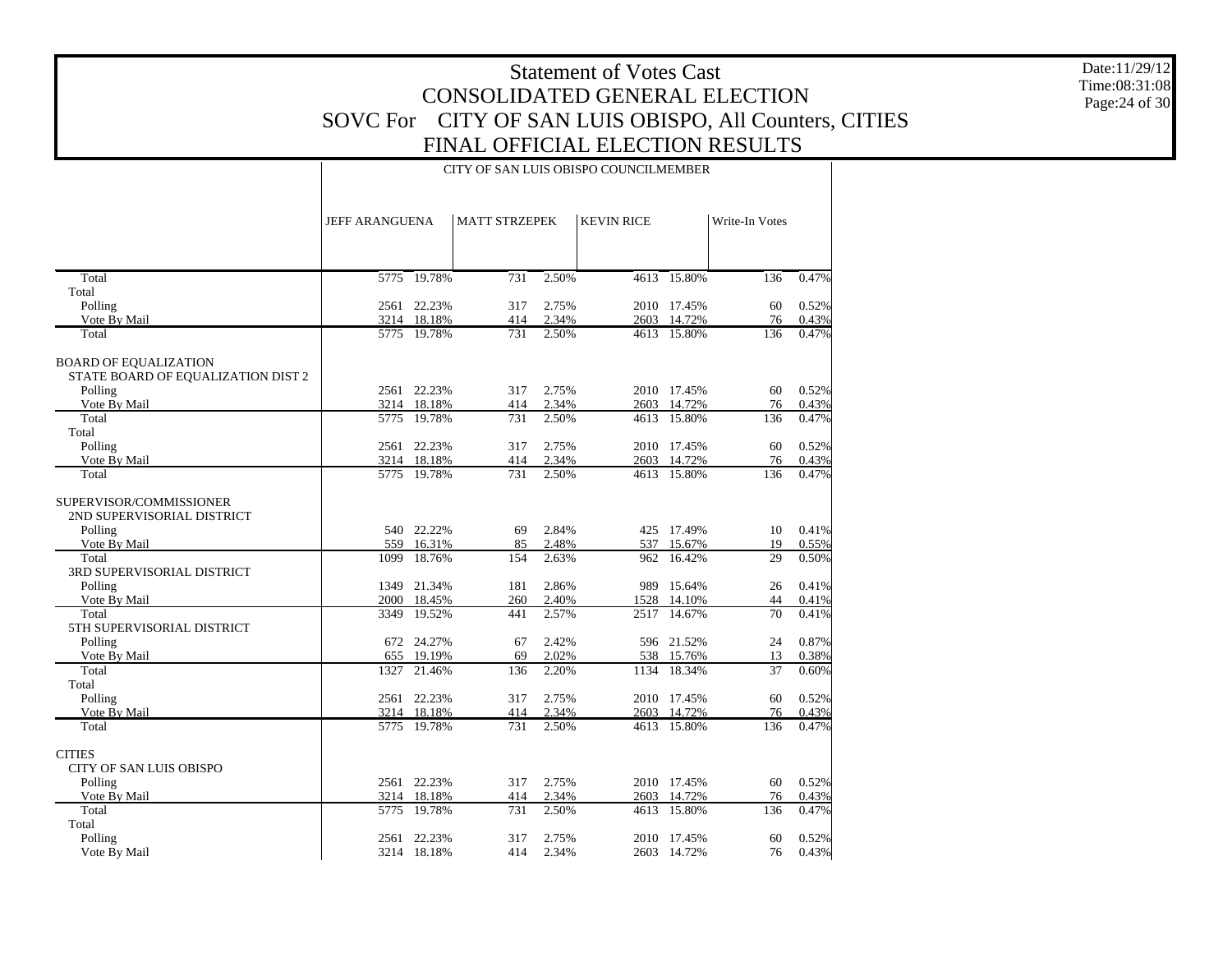|       |                       |                      | <b>Statement of Votes Cast</b><br>CONSOLIDATED GENERAL ELECTION<br>FINAL OFFICIAL ELECTION RESULTS | SOVC For CITY OF SAN LUIS OBISPO, All Counters, CITIES | Date:11/29/12<br>Time:08:31:08<br>Page: 25 of 30 |
|-------|-----------------------|----------------------|----------------------------------------------------------------------------------------------------|--------------------------------------------------------|--------------------------------------------------|
|       |                       |                      | CITY OF SAN LUIS OBISPO COUNCILMEMBER                                                              |                                                        |                                                  |
|       | <b>JEFF ARANGUENA</b> | <b>MATT STRZEPEK</b> | <b>KEVIN RICE</b>                                                                                  | Write-In Votes                                         |                                                  |
| Total | 5775 19.78%           | 731<br>2.50%         | 4613 15.80%                                                                                        | 136 0.47%                                              |                                                  |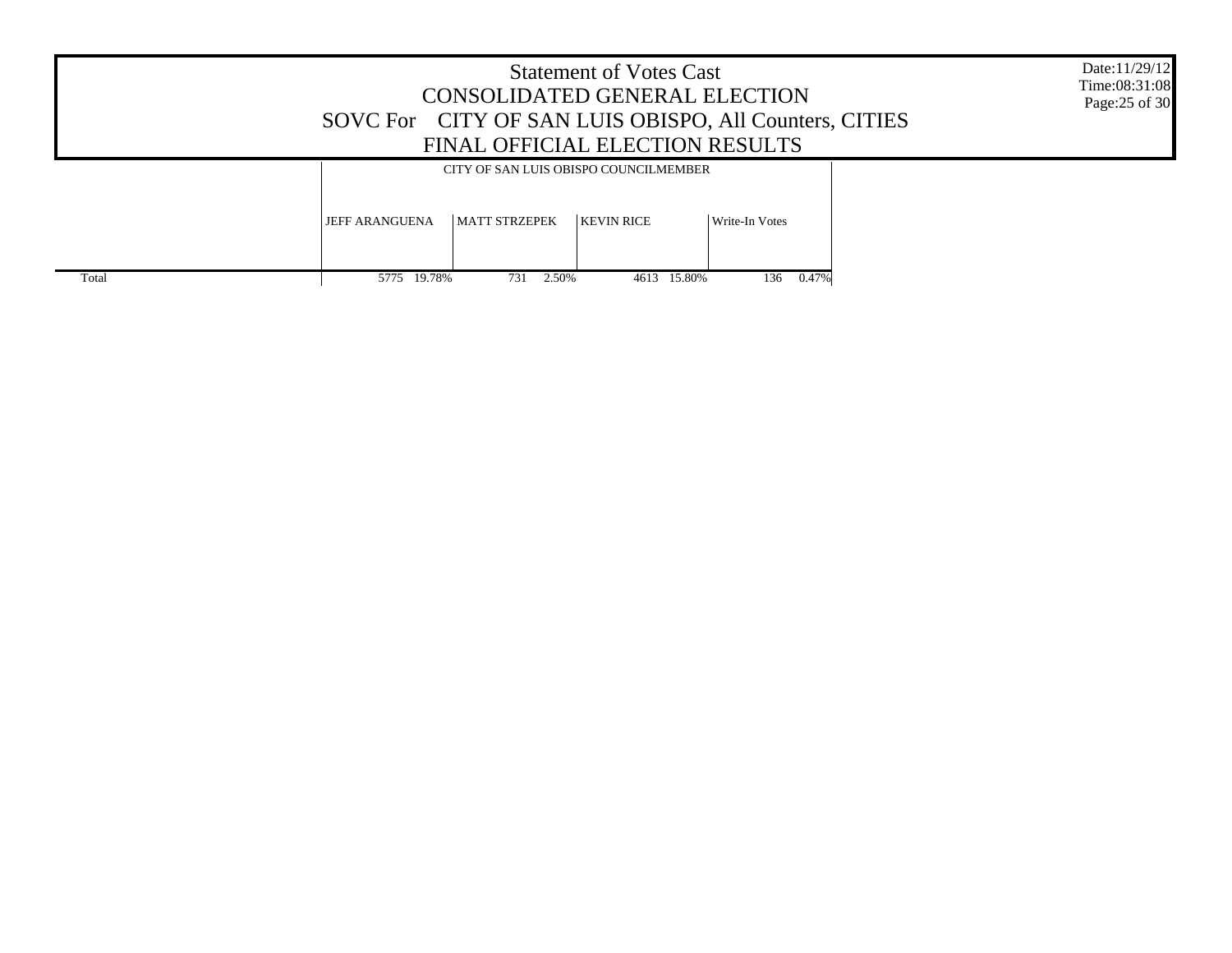D-12 CITY OF SAN LUIS OBISPO UTILITY TAX (50% +1)

Date:11/29/12 Time:08:31:08Page:26 of 30

|                         | Reg. Voters  | <b>Ballots Cast</b> | <b>Total Votes</b> | Times Blank<br>Voted | Times<br>Over<br>Voted | Number<br>Of<br>Under<br>Votes       | <b>YES</b>                            |                      | NO  |                     |
|-------------------------|--------------|---------------------|--------------------|----------------------|------------------------|--------------------------------------|---------------------------------------|----------------------|-----|---------------------|
| Jurisdiction Wide       |              |                     |                    |                      |                        |                                      |                                       |                      |     |                     |
| <b>CON 223</b>          |              |                     |                    |                      |                        |                                      |                                       |                      |     |                     |
| Polling                 | 1146         | 399                 | 317                | 82                   |                        | $\boldsymbol{0}$<br>$\boldsymbol{0}$ |                                       | 258 81.39%           | 59  | 18.61%              |
| Vote By Mail<br>Total   | 1146<br>1146 | 545<br>944          | 436<br>753         | 109<br>191           |                        | $\mathbf{0}$<br>$\mathbf{0}$         | $\mathbf{0}$<br>$\overline{0}$<br>622 | 364 83.49%<br>82.60% | 131 | 72 16.51%<br>17.40% |
| <b>CON 224</b>          |              |                     |                    |                      |                        |                                      |                                       |                      |     |                     |
| Polling                 | 1362         | 426                 | 354                | 72                   |                        | $\boldsymbol{0}$<br>$\mathbf{0}$     |                                       | 299 84.46%           |     | 55 15.54%           |
| Vote By Mail            | 1362         | 556                 | 480                | 76                   |                        | $\mathbf{0}$                         | $\mathbf{0}$                          | 402 83.75%           | 78  | 16.25%              |
| Total                   | 1362         | 982                 | 834                | 148                  |                        | $\overline{0}$                       | $\overline{0}$                        | 701 84.05%           |     | 133 15.95%          |
| <b>CON 225</b>          |              |                     |                    |                      |                        |                                      |                                       |                      |     |                     |
| Polling                 | 1249         | 477                 | 368                | 109                  |                        | $\boldsymbol{0}$<br>$\mathbf{0}$     |                                       | 299 81.25%           | 69  | 18.75%              |
| Vote By Mail            | 1249         | 581                 | 490                | 91                   |                        | $\boldsymbol{0}$                     | $\mathbf{0}$                          | 408 83.27%           | 82  | 16.73%              |
| Total                   | 1249         | 1058                | 858                | 200                  |                        | $\overline{0}$                       | $\mathbf{0}$<br>707                   | 82.40%               | 151 | 17.60%              |
| <b>CON 226</b>          |              |                     |                    |                      |                        |                                      |                                       |                      |     |                     |
| Polling                 | 1489         | 512                 | 409                | 103                  |                        | $\boldsymbol{0}$<br>$\mathbf{0}$     |                                       | 324 79.22%           | 85  | 20.78%              |
| Vote By Mail            | 1489         | 597                 | 484                | 113                  |                        | $\boldsymbol{0}$<br>$\mathbf{0}$     |                                       | 395 81.61%           | 89  | 18.39%              |
| Total                   | 1489         | 1109                | 893                | 216                  |                        | $\overline{0}$                       | $\Omega$                              | 719 80.52%           |     | 174 19.48%          |
| <b>CON 301</b>          |              |                     |                    |                      |                        |                                      |                                       |                      |     |                     |
| Polling                 | 1671         | 523                 | 420                | 103                  |                        | $\boldsymbol{0}$<br>$\mathbf{0}$     |                                       | 353 84.05%           | 67  | 15.95%              |
| Vote By Mail            | 1671         | 812                 | 676                | 135                  |                        | $\mathbf{1}$                         | $\mathbf{0}$                          | 563 83.28%           | 113 | 16.72%              |
| Total                   | 1671         | 1335                | 1096               | 238                  |                        | $\mathbf{1}$                         | $\overline{0}$                        | 916 83.58%           | 180 | 16.42%              |
| <b>CON 302</b>          |              |                     |                    |                      |                        |                                      |                                       |                      |     |                     |
| Polling                 | 928          | 280                 | 239                | 41                   |                        | $\boldsymbol{0}$<br>$\mathbf{0}$     |                                       | 196 82.01%           |     | 43 17.99%           |
| Vote By Mail            | 928<br>928   | 453                 | 385                | 68                   |                        | $\mathbf{0}$<br>$\Omega$             | $\mathbf{0}$<br>$\theta$              | 314 81.56%           | 71  | 18.44%              |
| Total<br><b>CON 303</b> |              | 733                 | 624                | 109                  |                        |                                      |                                       | 510 81.73%           |     | 114 18.27%          |
| Polling                 | 1034         | 309                 | 256                | 53                   |                        | $\boldsymbol{0}$<br>$\mathbf{0}$     |                                       | 200 78.13%           |     | 56 21.88%           |
| Vote By Mail            | 1034         | 509                 | 437                | $72\,$               |                        | $\mathbf{0}$                         | $\mathbf{0}$                          | 359 82.15%           | 78  | 17.85%              |
| Total                   | 1034         | 818                 | 693                | 125                  |                        | $\overline{0}$                       | $\overline{0}$<br>559                 | 80.66%               | 134 | 19.34%              |
| <b>CON 304</b>          |              |                     |                    |                      |                        |                                      |                                       |                      |     |                     |
| Polling                 | 1265         | 313                 | 260                | 53                   |                        | $\boldsymbol{0}$<br>$\mathbf{0}$     |                                       | 208 80.00%           | 52  | 20.00%              |
| Vote By Mail            | 1265         | 750                 | 641                | 109                  |                        | $\boldsymbol{0}$                     | $\mathbf{0}$                          | 547 85.34%           | 94  | 14.66%              |
| Total                   | 1265         | 1063                | 901                | 162                  |                        | $\overline{0}$                       | $\mathbf{0}$<br>755                   | 83.80%               | 146 | 16.20%              |
| <b>CON 305</b>          |              |                     |                    |                      |                        |                                      |                                       |                      |     |                     |
| Polling                 | 834          | 295                 | 252                | 43                   |                        | $\boldsymbol{0}$<br>$\mathbf{0}$     |                                       | 212 84.13%           | 40  | 15.87%              |
| Vote By Mail            | 834          | 376                 | 335                | 41                   |                        | $\mathbf{0}$                         | $\mathbf{0}$                          | 251 74.93%           | 84  | 25.07%              |
| Total                   | 834          | 671                 | 587                | 84                   |                        | $\overline{0}$                       | $\overline{0}$                        | 463 78.88%           | 124 | 21.12%              |
| <b>CON 306</b>          |              |                     |                    |                      |                        |                                      |                                       |                      |     |                     |
| Polling                 | 936          | 265                 | 222                | 43                   |                        | $\boldsymbol{0}$<br>$\overline{0}$   |                                       | 195 87.84%           |     | 27 12.16%           |
| Vote By Mail            | 936          | 524                 | 460                | 64                   |                        | $\mathbf{0}$                         | $\mathbf{0}$<br>399                   | 86.74%               | 61  | 13.26%              |
| Total                   | 936          | 789                 | 682                | 107                  |                        | $\Omega$                             | $\mathbf{0}$                          | 594 87.10%           |     | 88 12.90%           |
| <b>CON 307</b>          |              |                     |                    |                      |                        |                                      |                                       |                      |     |                     |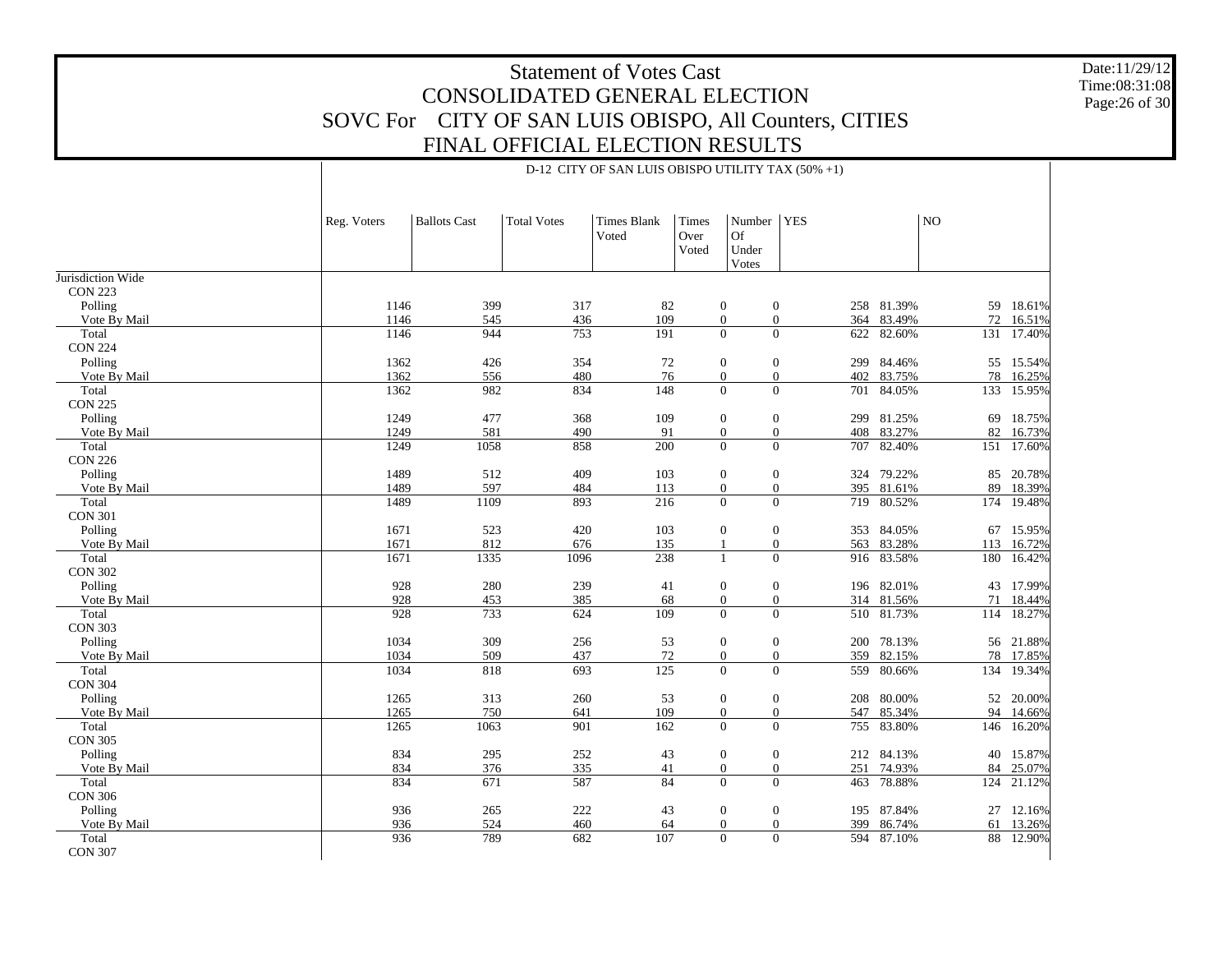Date:11/29/12 Time:08:31:08 Page:27 of 30

|                | Reg. Voters | <b>Ballots Cast</b> | <b>Total Votes</b> | <b>Times Blank</b><br>Voted | Times<br>Over<br>Voted | Number<br>Of<br>Under<br>Votes       | <b>YES</b> |            | NO  |            |
|----------------|-------------|---------------------|--------------------|-----------------------------|------------------------|--------------------------------------|------------|------------|-----|------------|
| Polling        | 994         | 289                 | 221                | 68                          |                        | $\mathbf{0}$<br>$\mathbf{0}$         | 184        | 83.26%     | 37  | 16.74%     |
| Vote By Mail   | 994         | 457                 | 391                | 66                          |                        | $\overline{0}$<br>$\overline{0}$     | 311        | 79.54%     | 80  | 20.46%     |
| Total          | 994         | 746                 | 612                | 134                         |                        | $\overline{0}$<br>$\overline{0}$     | 495        | 80.88%     | 117 | 19.12%     |
| <b>CON 308</b> |             |                     |                    |                             |                        |                                      |            |            |     |            |
| Polling        | 942         | 246                 | 202                | 44                          |                        | $\mathbf{0}$<br>$\mathbf{0}$         | 164        | 81.19%     | 38  | 18.81%     |
| Vote By Mail   | 942         | 533                 | 456                | 77                          |                        | $\overline{0}$<br>$\mathbf{0}$       | 397        | 87.06%     | 59  | 12.94%     |
| Total          | 942         | 779                 | 658                | 121                         |                        | $\overline{0}$<br>$\overline{0}$     | 561        | 85.26%     | 97  | 14.74%     |
| <b>CON 309</b> |             |                     |                    |                             |                        |                                      |            |            |     |            |
| Polling        | 854         | 252                 | 205                | 47                          |                        | $\mathbf{0}$<br>$\mathbf{0}$         |            | 166 80.98% | 39  | 19.02%     |
| Vote By Mail   | 854         | 479                 | 411                | 68                          |                        | $\boldsymbol{0}$<br>$\mathbf{0}$     | 353        | 85.89%     | 58  | 14.11%     |
| Total          | 854         |                     |                    |                             |                        | $\boldsymbol{0}$<br>$\mathbf{0}$     | 519        | 84.25%     | 97  |            |
| <b>CON 310</b> |             | 731                 | 616                | 115                         |                        |                                      |            |            |     | 15.75%     |
|                |             |                     |                    |                             |                        |                                      |            |            |     |            |
| Polling        | 977         | 339                 | 278                | 61                          |                        | $\mathbf{0}$<br>$\mathbf{0}$         |            | 234 84.17% |     | 44 15.83%  |
| Vote By Mail   | 977         | 469                 | 398                | 71                          |                        | $\overline{0}$<br>$\overline{0}$     | 339        | 85.18%     | 59  | 14.82%     |
| Total          | 977         | 808                 | 676                | 132                         |                        | $\overline{0}$<br>$\mathbf{0}$       |            | 573 84.76% | 103 | 15.24%     |
| <b>CON 311</b> |             |                     |                    |                             |                        |                                      |            |            |     |            |
| Polling        | 1099        | 382                 | 309                | 73                          |                        | $\boldsymbol{0}$<br>$\mathbf{0}$     |            | 250 80.91% |     | 59 19.09%  |
| Vote By Mail   | 1099        | 492                 | 432                | 60                          |                        | $\overline{0}$<br>$\overline{0}$     | 367        | 84.95%     | 65  | 15.05%     |
| Total          | 1099        | 874                 | 741                | 133                         |                        | $\overline{0}$<br>$\overline{0}$     |            | 617 83.27% | 124 | 16.73%     |
| <b>CON 312</b> |             |                     |                    |                             |                        |                                      |            |            |     |            |
| Polling        | 1191        | 436                 | 350                | 86                          |                        | $\mathbf{0}$<br>$\mathbf{0}$         |            | 293 83.71% | 57  | 16.29%     |
| Vote By Mail   | 1191        | 488                 | 390                | 97                          |                        | $\mathbf{0}$<br>$\mathbf{1}$         |            | 325 83.33% | 65  | 16.67%     |
| Total          | 1191        | 924                 | 740                | 183                         |                        | $\overline{0}$<br>$\mathbf{1}$       |            | 618 83.51% | 122 | 16.49%     |
| <b>CON 313</b> |             |                     |                    |                             |                        |                                      |            |            |     |            |
| Polling        | 1077        | 425                 | 342                | 83                          |                        | $\mathbf{0}$<br>$\mathbf{0}$         |            | 285 83.33% | 57  | 16.67%     |
| Vote By Mail   | 1077        | 439                 | 356                | 83                          |                        | $\boldsymbol{0}$<br>$\boldsymbol{0}$ | 302        | 84.83%     | 54  | 15.17%     |
| Total          | 1077        | 864                 | 698                | 166                         |                        | $\Omega$<br>$\Omega$                 | 587        | 84.10%     |     | 111 15.90% |
| <b>CON 314</b> |             |                     |                    |                             |                        |                                      |            |            |     |            |
| Polling        | 981         | 283                 | 231                | 52                          |                        | $\mathbf{0}$<br>$\mathbf{0}$         | 190        | 82.25%     |     | 41 17.75%  |
| Vote By Mail   | 981         | 524                 | 456                | 68                          |                        | $\boldsymbol{0}$<br>$\boldsymbol{0}$ |            | 388 85.09% | 68  | 14.91%     |
| Total          | 981         | 807                 | 687                | 120                         |                        | $\overline{0}$<br>$\overline{0}$     | 578        | 84.13%     | 109 | 15.87%     |
| <b>CON 524</b> |             |                     |                    |                             |                        |                                      |            |            |     |            |
| Polling        | 1100        | 388                 | 309                | 79                          |                        | $\mathbf{0}$<br>$\mathbf{0}$         |            | 259 83.82% | 50  | 16.18%     |
| Vote By Mail   | 1100        | 457                 | 382                | 75                          |                        | $\boldsymbol{0}$<br>$\boldsymbol{0}$ | 324        | 84.82%     | 58  | 15.18%     |
| Total          | 1100        | 845                 | 691                | 154                         |                        | $\overline{0}$<br>$\overline{0}$     |            | 583 84.37% | 108 | 15.63%     |
| <b>CON 525</b> |             |                     |                    |                             |                        |                                      |            |            |     |            |
| Polling        | 1073        | 373                 | 278                | 95                          |                        | $\mathbf{0}$<br>$\mathbf{0}$         |            | 230 82.73% |     | 48 17.27%  |
| Vote By Mail   | 1073        | 439                 | 362                | $77\,$                      |                        | $\boldsymbol{0}$<br>$\boldsymbol{0}$ | 310        | 85.64%     | 52  | 14.36%     |
| Total          | 1073        | 812                 | 640                | 172                         |                        | $\overline{0}$<br>$\overline{0}$     | 540        | 84.38%     | 100 | 15.63%     |
| <b>CON 526</b> |             |                     |                    |                             |                        |                                      |            |            |     |            |
| Polling        | 1022        | 323                 | 256                | 67                          |                        | $\mathbf{0}$<br>$\mathbf{0}$         |            | 215 83.98% | 41  | 16.02%     |
| Vote By Mail   | 1022        | 439                 | 386                | 53                          |                        | $\overline{0}$<br>$\Omega$           |            | 333 86.27% |     | 53 13.73%  |
|                |             |                     |                    |                             |                        |                                      |            |            |     |            |

D-12 CITY OF SAN LUIS OBISPO UTILITY TAX (50% +1)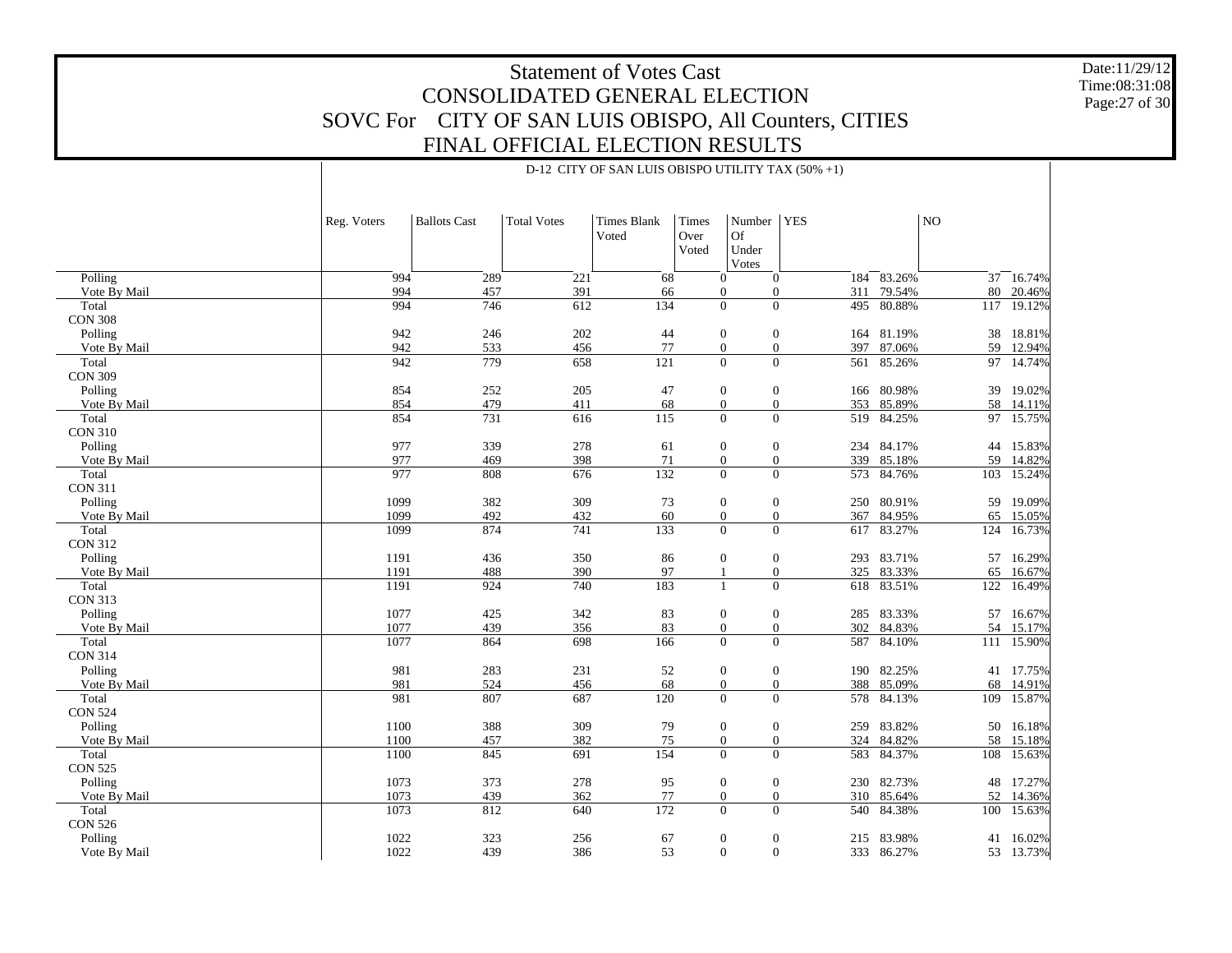D-12 CITY OF SAN LUIS OBISPO UTILITY TAX (50% +1)

Date:11/29/12 Time:08:31:08 Page:28 of 30

|                                                                         | Reg. Voters    | <b>Ballots Cast</b> | <b>Total Votes</b> | <b>Times Blank</b><br>Voted | Times<br>Over<br>Voted | Number<br>Of<br>Under<br>Votes | <b>YES</b>                        |                            | N <sub>O</sub> |                  |
|-------------------------------------------------------------------------|----------------|---------------------|--------------------|-----------------------------|------------------------|--------------------------------|-----------------------------------|----------------------------|----------------|------------------|
| Total                                                                   | 1022           | $\overline{762}$    | 642                | 120                         |                        | $\theta$                       | $\overline{0}$                    | 548 85.36%                 |                | 94 14.64%        |
| <b>CON 527</b>                                                          |                |                     |                    |                             |                        |                                |                                   |                            |                |                  |
| Polling                                                                 | 1389           | 443                 | 353                | 90                          |                        | $\mathbf{0}$                   | $\boldsymbol{0}$                  | 306 86.69%                 |                | 47 13.31%        |
| Vote By Mail                                                            | 1389           | 527                 | 411                | 116                         |                        | $\mathbf{0}$                   | $\mathbf{0}$<br>350               | 85.16%                     | 61             | 14.84%           |
| Total                                                                   | 1389           | 970                 | 764                | 206                         |                        | $\mathbf{0}$                   | $\overline{0}$                    | 656 85.86%                 | 108            | 14.14%           |
| <b>CON 528</b>                                                          |                |                     |                    |                             |                        |                                |                                   |                            |                |                  |
| Polling                                                                 | 1378           | 467                 | 323                | 144                         |                        | $\mathbf{0}$                   | $\overline{0}$                    | 282 87.31%                 |                | 41 12.69%        |
| Vote By Mail                                                            | 1378<br>1378   | 243                 | 177                | 66<br>210                   |                        | $\mathbf{0}$<br>$\theta$       | $\overline{0}$<br>163<br>$\Omega$ | 92.09%                     | 14             | 7.91%            |
| Total<br><b>CON 529</b>                                                 |                | 710                 | 500                |                             |                        |                                |                                   | 445 89.00%                 |                | 55 11.00%        |
| Polling                                                                 | 1073           | 380                 | 289                | 90                          |                        | $\mathbf{1}$                   | $\boldsymbol{0}$<br>240           | 83.04%                     |                | 49 16.96%        |
| Vote By Mail                                                            | 1073           | 351                 | 280                | 71                          |                        | $\mathbf{0}$                   | $\mathbf{0}$<br>241               | 86.07%                     | 39             | 13.93%           |
| Total                                                                   | 1073           | 731                 | 569                | $\overline{161}$            |                        | $\mathbf{1}$                   | $\overline{0}$<br>481             | 84.53%                     | 88             | 15.47%           |
| Total                                                                   |                |                     |                    |                             |                        |                                |                                   |                            |                |                  |
| Polling                                                                 | 27064          | 8825                | 7043               | 1781                        |                        | $\mathbf{1}$                   | $\boldsymbol{0}$                  | 5842 82.95%                | 1201           | 17.05%           |
| Vote By Mail                                                            | 27064          | 12040               | 10112              | 1926                        |                        | 2                              | $\mathbf{0}$<br>8505              | 84.11%                     | 1607           | 15.89%           |
| Total                                                                   | 27064          | 20865               | 17155              | 3707                        |                        | $\overline{3}$                 | $\Omega$<br>14347                 | 83.63%                     | 2808           | 16.37%           |
| CONGRESSIONAL<br>24TH CONGRESSIONAL DISTRICT<br>Polling<br>Vote By Mail | 27064<br>27064 | 8825<br>12040       | 7043<br>10112      | 1781<br>1926                |                        | $\mathbf{1}$<br>2              | $\mathbf{0}$<br>$\overline{0}$    | 5842 82.95%<br>8505 84.11% | 1201<br>1607   | 17.05%<br>15.89% |
| Total                                                                   | 27064          | 20865               | 17155              | 3707                        |                        | $\overline{3}$                 | $\Omega$<br>14347                 | 83.63%                     | 2808           | 16.37%           |
| Total                                                                   |                |                     |                    |                             |                        |                                |                                   |                            |                |                  |
| Polling                                                                 | 27064          | 8825                | 7043               | 1781                        |                        | $\mathbf{1}$                   | $\boldsymbol{0}$                  | 5842 82.95%                | 1201           | 17.05%           |
| Vote By Mail                                                            | 27064          | 12040               | 10112              | 1926                        |                        | 2                              | $\mathbf{0}$                      | 8505 84.11%                | 1607           | 15.89%           |
| Total                                                                   | 27064          | 20865               | 17155              | 3707                        |                        | $\overline{3}$                 | $\overline{0}$                    | 14347 83.63%               | 2808           | 16.37%           |
| <b>SENATE</b><br>17TH SENATORIAL DISTRICT<br>Polling                    | 27064          | 8825                | 7043               | 1781                        |                        | -1                             | $\boldsymbol{0}$                  | 5842 82.95%                |                | 1201 17.05%      |
| Vote By Mail                                                            | 27064          | 12040               | 10112              | 1926                        |                        | $\overline{2}$                 | $\boldsymbol{0}$<br>8505          | 84.11%                     | 1607           | 15.89%           |
| Total                                                                   | 27064          | 20865               | 17155              | 3707                        |                        | $\overline{3}$                 | $\overline{0}$<br>14347           | 83.63%                     | 2808           | 16.37%           |
| Total                                                                   |                |                     |                    |                             |                        |                                |                                   |                            |                |                  |
| Polling                                                                 | 27064          | 8825                | 7043               | 1781                        |                        | $\mathbf{1}$                   | $\boldsymbol{0}$                  | 5842 82.95%                |                | 1201 17.05%      |
| Vote By Mail                                                            | 27064          | 12040               | 10112              | 1926                        |                        | 2                              | $\overline{0}$                    | 8505 84.11%                | 1607           | 15.89%           |
| Total                                                                   | 27064          | 20865               | 17155              | 3707                        |                        | $\overline{3}$                 | $\overline{0}$<br>14347           | 83.63%                     | 2808           | 16.37%           |
| <b>ASSEMBLY</b><br>35TH ASSEMBLY DISTRICT<br>Polling                    | 27064          | 8825                | 7043               | 1781                        |                        | 1                              | $\boldsymbol{0}$                  | 5842 82.95%                |                | 1201 17.05%      |
| Vote By Mail                                                            | 27064          | 12040               | 10112              | 1926                        |                        | 2                              | $\mathbf{0}$                      | 8505 84.11%                |                | 1607 15.89%      |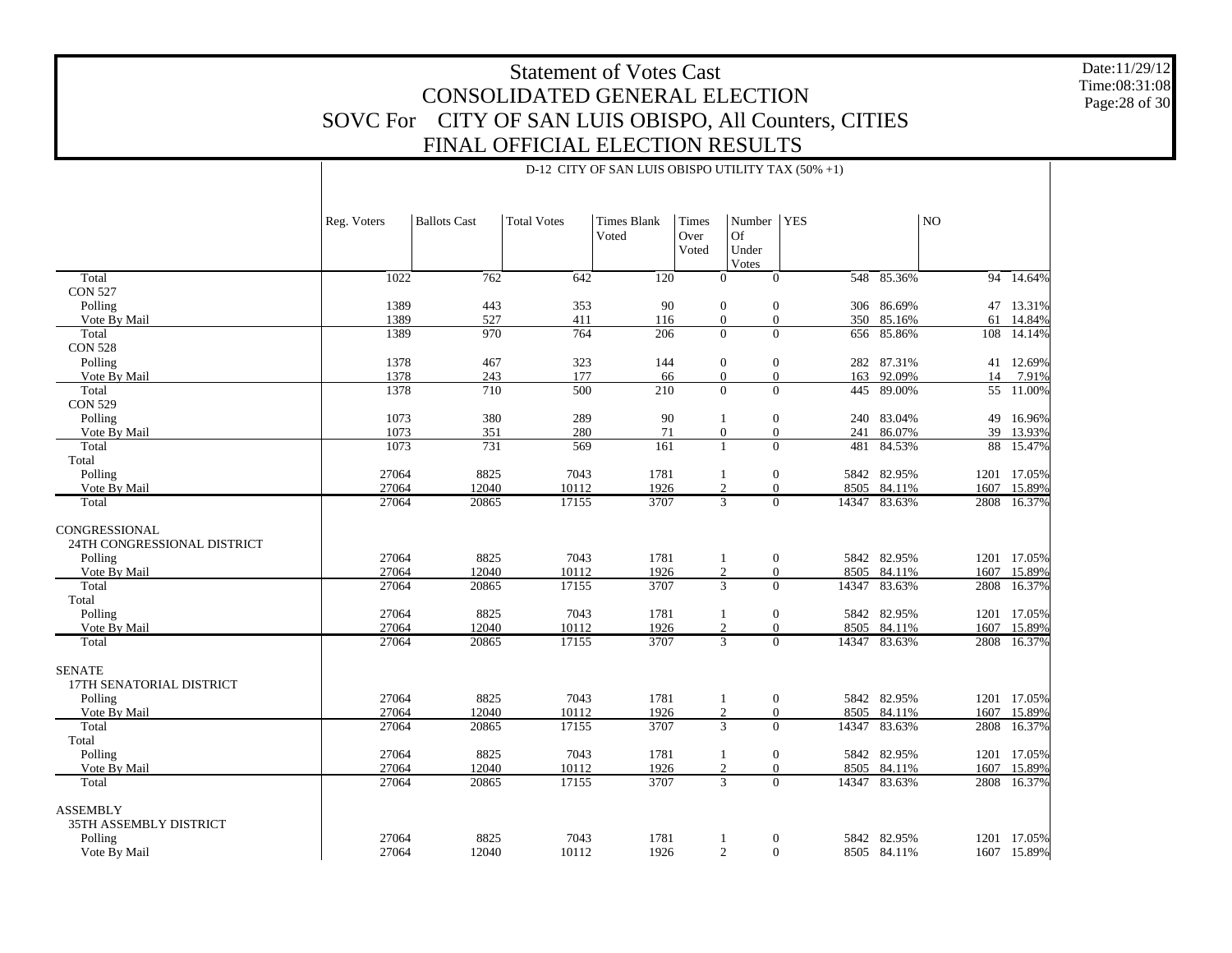Date:11/29/12 Time:08:31:08Page:29 of 30

| 17155<br>3707<br>Total<br>27064<br>20865<br>$\overline{0}$<br>14347 83.63%<br>3<br>Total<br>Polling<br>27064<br>8825<br>7043<br>1781<br>$\mathbf{0}$<br>5842 82.95%<br>1<br>27064<br>12040<br>10112<br>1926<br>2<br>$\overline{0}$<br>84.11%<br>Vote By Mail<br>8505<br>1607<br>17155<br>3707<br>3<br>$\Omega$<br>Total<br>27064<br>20865<br>14347<br>83.63%<br>2808<br><b>BOARD OF EQUALIZATION</b><br>STATE BOARD OF EQUALIZATION DIST 2<br>7043<br>27064<br>8825<br>1781<br>$\mathbf{0}$<br>5842 82.95%<br>Polling<br>$\mathbf{1}$<br>1201<br>$\overline{2}$<br>$\mathbf{0}$<br>1926<br>Vote By Mail<br>27064<br>12040<br>10112<br>8505 84.11%<br>1607<br>$\overline{3}$<br>27064<br>20865<br>17155<br>3707<br>$\Omega$<br>83.63%<br>Total<br>14347<br>2808<br>Total<br>Polling<br>27064<br>8825<br>7043<br>1781<br>$\boldsymbol{0}$<br>5842 82.95%<br>1<br>1201<br>$\overline{2}$<br>27064<br>12040<br>10112<br>1926<br>$\overline{0}$<br>84.11%<br>Vote By Mail<br>8505<br>1607<br>$\overline{3}$<br>$\overline{0}$<br>3707<br>27064<br>20865<br>17155<br>83.63%<br>2808<br>Total<br>14347<br>SUPERVISOR/COMMISSIONER<br>2ND SUPERVISORIAL DISTRICT<br>5246<br>1814<br>1448<br>$\boldsymbol{0}$<br>$\mathbf{0}$<br>1180 81.49%<br>Polling<br>366<br>1890<br>389<br>$\overline{0}$<br>83.02%<br>Vote By Mail<br>5246<br>2279<br>$\mathbf{0}$<br>321<br>1569<br>4093<br>3338<br>755<br>$\Omega$<br>$\Omega$<br>Total<br>5246<br>2749<br>82.35%<br>3RD SUPERVISORIAL DISTRICT<br>14783<br>4637<br>3787<br>$\mathbf{0}$<br>Polling<br>850<br>$\mathbf{0}$<br>3130 82.65%<br>14783<br>7305<br>6224<br>1079<br>2<br>$\overline{0}$<br>5215 83.79%<br>Vote By Mail<br>1009<br>$\overline{2}$<br>$\overline{0}$<br>14783<br>11942<br>10011<br>1929<br>83.36%<br>Total<br>8345<br>1666 |                      |
|------------------------------------------------------------------------------------------------------------------------------------------------------------------------------------------------------------------------------------------------------------------------------------------------------------------------------------------------------------------------------------------------------------------------------------------------------------------------------------------------------------------------------------------------------------------------------------------------------------------------------------------------------------------------------------------------------------------------------------------------------------------------------------------------------------------------------------------------------------------------------------------------------------------------------------------------------------------------------------------------------------------------------------------------------------------------------------------------------------------------------------------------------------------------------------------------------------------------------------------------------------------------------------------------------------------------------------------------------------------------------------------------------------------------------------------------------------------------------------------------------------------------------------------------------------------------------------------------------------------------------------------------------------------------------------------------------------------------------------------------------------------------------------|----------------------|
|                                                                                                                                                                                                                                                                                                                                                                                                                                                                                                                                                                                                                                                                                                                                                                                                                                                                                                                                                                                                                                                                                                                                                                                                                                                                                                                                                                                                                                                                                                                                                                                                                                                                                                                                                                                    | 2808 16.37%          |
|                                                                                                                                                                                                                                                                                                                                                                                                                                                                                                                                                                                                                                                                                                                                                                                                                                                                                                                                                                                                                                                                                                                                                                                                                                                                                                                                                                                                                                                                                                                                                                                                                                                                                                                                                                                    |                      |
|                                                                                                                                                                                                                                                                                                                                                                                                                                                                                                                                                                                                                                                                                                                                                                                                                                                                                                                                                                                                                                                                                                                                                                                                                                                                                                                                                                                                                                                                                                                                                                                                                                                                                                                                                                                    | 1201 17.05%          |
|                                                                                                                                                                                                                                                                                                                                                                                                                                                                                                                                                                                                                                                                                                                                                                                                                                                                                                                                                                                                                                                                                                                                                                                                                                                                                                                                                                                                                                                                                                                                                                                                                                                                                                                                                                                    | 15.89%               |
|                                                                                                                                                                                                                                                                                                                                                                                                                                                                                                                                                                                                                                                                                                                                                                                                                                                                                                                                                                                                                                                                                                                                                                                                                                                                                                                                                                                                                                                                                                                                                                                                                                                                                                                                                                                    | 16.37%               |
|                                                                                                                                                                                                                                                                                                                                                                                                                                                                                                                                                                                                                                                                                                                                                                                                                                                                                                                                                                                                                                                                                                                                                                                                                                                                                                                                                                                                                                                                                                                                                                                                                                                                                                                                                                                    |                      |
|                                                                                                                                                                                                                                                                                                                                                                                                                                                                                                                                                                                                                                                                                                                                                                                                                                                                                                                                                                                                                                                                                                                                                                                                                                                                                                                                                                                                                                                                                                                                                                                                                                                                                                                                                                                    | 17.05%               |
|                                                                                                                                                                                                                                                                                                                                                                                                                                                                                                                                                                                                                                                                                                                                                                                                                                                                                                                                                                                                                                                                                                                                                                                                                                                                                                                                                                                                                                                                                                                                                                                                                                                                                                                                                                                    | 15.89%               |
|                                                                                                                                                                                                                                                                                                                                                                                                                                                                                                                                                                                                                                                                                                                                                                                                                                                                                                                                                                                                                                                                                                                                                                                                                                                                                                                                                                                                                                                                                                                                                                                                                                                                                                                                                                                    | 16.37%               |
|                                                                                                                                                                                                                                                                                                                                                                                                                                                                                                                                                                                                                                                                                                                                                                                                                                                                                                                                                                                                                                                                                                                                                                                                                                                                                                                                                                                                                                                                                                                                                                                                                                                                                                                                                                                    | 17.05%               |
|                                                                                                                                                                                                                                                                                                                                                                                                                                                                                                                                                                                                                                                                                                                                                                                                                                                                                                                                                                                                                                                                                                                                                                                                                                                                                                                                                                                                                                                                                                                                                                                                                                                                                                                                                                                    | 15.89%               |
|                                                                                                                                                                                                                                                                                                                                                                                                                                                                                                                                                                                                                                                                                                                                                                                                                                                                                                                                                                                                                                                                                                                                                                                                                                                                                                                                                                                                                                                                                                                                                                                                                                                                                                                                                                                    | 16.37%               |
|                                                                                                                                                                                                                                                                                                                                                                                                                                                                                                                                                                                                                                                                                                                                                                                                                                                                                                                                                                                                                                                                                                                                                                                                                                                                                                                                                                                                                                                                                                                                                                                                                                                                                                                                                                                    | 268 18.51%           |
|                                                                                                                                                                                                                                                                                                                                                                                                                                                                                                                                                                                                                                                                                                                                                                                                                                                                                                                                                                                                                                                                                                                                                                                                                                                                                                                                                                                                                                                                                                                                                                                                                                                                                                                                                                                    | 16.98%<br>589 17.65% |
|                                                                                                                                                                                                                                                                                                                                                                                                                                                                                                                                                                                                                                                                                                                                                                                                                                                                                                                                                                                                                                                                                                                                                                                                                                                                                                                                                                                                                                                                                                                                                                                                                                                                                                                                                                                    |                      |
|                                                                                                                                                                                                                                                                                                                                                                                                                                                                                                                                                                                                                                                                                                                                                                                                                                                                                                                                                                                                                                                                                                                                                                                                                                                                                                                                                                                                                                                                                                                                                                                                                                                                                                                                                                                    | 657<br>17.35%        |
|                                                                                                                                                                                                                                                                                                                                                                                                                                                                                                                                                                                                                                                                                                                                                                                                                                                                                                                                                                                                                                                                                                                                                                                                                                                                                                                                                                                                                                                                                                                                                                                                                                                                                                                                                                                    | 16.21%               |
| 5TH SUPERVISORIAL DISTRICT                                                                                                                                                                                                                                                                                                                                                                                                                                                                                                                                                                                                                                                                                                                                                                                                                                                                                                                                                                                                                                                                                                                                                                                                                                                                                                                                                                                                                                                                                                                                                                                                                                                                                                                                                         | 16.64%               |
| $\mathbf{0}$<br>7035<br>2374<br>1808<br>565<br>1532 84.73%<br>Polling<br>$\mathbf{1}$                                                                                                                                                                                                                                                                                                                                                                                                                                                                                                                                                                                                                                                                                                                                                                                                                                                                                                                                                                                                                                                                                                                                                                                                                                                                                                                                                                                                                                                                                                                                                                                                                                                                                              | 276 15.27%           |
| 7035<br>1998<br>458<br>$\mathbf{0}$<br>$\mathbf{0}$<br>Vote By Mail<br>2456<br>1721 86.14%                                                                                                                                                                                                                                                                                                                                                                                                                                                                                                                                                                                                                                                                                                                                                                                                                                                                                                                                                                                                                                                                                                                                                                                                                                                                                                                                                                                                                                                                                                                                                                                                                                                                                         | 277<br>13.86%        |
| 7035<br>1023<br>85.47%<br>Total<br>4830<br>3806<br>$\mathbf{1}$<br>$\overline{0}$<br>3253<br>553                                                                                                                                                                                                                                                                                                                                                                                                                                                                                                                                                                                                                                                                                                                                                                                                                                                                                                                                                                                                                                                                                                                                                                                                                                                                                                                                                                                                                                                                                                                                                                                                                                                                                   | 14.53%               |
| Total                                                                                                                                                                                                                                                                                                                                                                                                                                                                                                                                                                                                                                                                                                                                                                                                                                                                                                                                                                                                                                                                                                                                                                                                                                                                                                                                                                                                                                                                                                                                                                                                                                                                                                                                                                              |                      |
| 27064<br>Polling<br>8825<br>7043<br>1781<br>$\boldsymbol{0}$<br>5842 82.95%<br>1201<br>1                                                                                                                                                                                                                                                                                                                                                                                                                                                                                                                                                                                                                                                                                                                                                                                                                                                                                                                                                                                                                                                                                                                                                                                                                                                                                                                                                                                                                                                                                                                                                                                                                                                                                           | 17.05%               |
| 2<br>Vote By Mail<br>27064<br>12040<br>10112<br>1926<br>$\overline{0}$<br>8505 84.11%<br>1607                                                                                                                                                                                                                                                                                                                                                                                                                                                                                                                                                                                                                                                                                                                                                                                                                                                                                                                                                                                                                                                                                                                                                                                                                                                                                                                                                                                                                                                                                                                                                                                                                                                                                      | 15.89%               |
| $\overline{3}$<br>$\overline{0}$<br>27064<br>3707<br>Total<br>20865<br>17155<br>14347 83.63%<br>2808                                                                                                                                                                                                                                                                                                                                                                                                                                                                                                                                                                                                                                                                                                                                                                                                                                                                                                                                                                                                                                                                                                                                                                                                                                                                                                                                                                                                                                                                                                                                                                                                                                                                               | 16.37%               |
| <b>CITIES</b><br>CITY OF SAN LUIS OBISPO                                                                                                                                                                                                                                                                                                                                                                                                                                                                                                                                                                                                                                                                                                                                                                                                                                                                                                                                                                                                                                                                                                                                                                                                                                                                                                                                                                                                                                                                                                                                                                                                                                                                                                                                           |                      |
| 27064<br>8825<br>7043<br>Polling<br>1781<br>$\mathbf{0}$<br>5842 82.95%<br>$\mathbf{1}$                                                                                                                                                                                                                                                                                                                                                                                                                                                                                                                                                                                                                                                                                                                                                                                                                                                                                                                                                                                                                                                                                                                                                                                                                                                                                                                                                                                                                                                                                                                                                                                                                                                                                            | 1201 17.05%          |
| 27064<br>12040<br>10112<br>1926<br>2<br>$\overline{0}$<br>84.11%<br>Vote By Mail<br>8505<br>1607<br>$\overline{3}$<br>Total<br>17155<br>$\Omega$                                                                                                                                                                                                                                                                                                                                                                                                                                                                                                                                                                                                                                                                                                                                                                                                                                                                                                                                                                                                                                                                                                                                                                                                                                                                                                                                                                                                                                                                                                                                                                                                                                   | 15.89%<br>16.37%     |
| 83.63%<br>27064<br>20865<br>3707<br>14347<br>2808<br>Total                                                                                                                                                                                                                                                                                                                                                                                                                                                                                                                                                                                                                                                                                                                                                                                                                                                                                                                                                                                                                                                                                                                                                                                                                                                                                                                                                                                                                                                                                                                                                                                                                                                                                                                         |                      |
| Polling<br>27064<br>8825<br>7043<br>1781<br>$\boldsymbol{0}$<br>5842 82.95%<br>1201<br>1                                                                                                                                                                                                                                                                                                                                                                                                                                                                                                                                                                                                                                                                                                                                                                                                                                                                                                                                                                                                                                                                                                                                                                                                                                                                                                                                                                                                                                                                                                                                                                                                                                                                                           | 17.05%               |
| $\mathbf{0}$<br>27064<br>12040<br>10112<br>1926<br>$\overline{2}$<br>Vote By Mail<br>8505 84.11%                                                                                                                                                                                                                                                                                                                                                                                                                                                                                                                                                                                                                                                                                                                                                                                                                                                                                                                                                                                                                                                                                                                                                                                                                                                                                                                                                                                                                                                                                                                                                                                                                                                                                   | 1607 15.89%          |

#### D-12 CITY OF SAN LUIS OBISPO UTILITY TAX (50% +1)